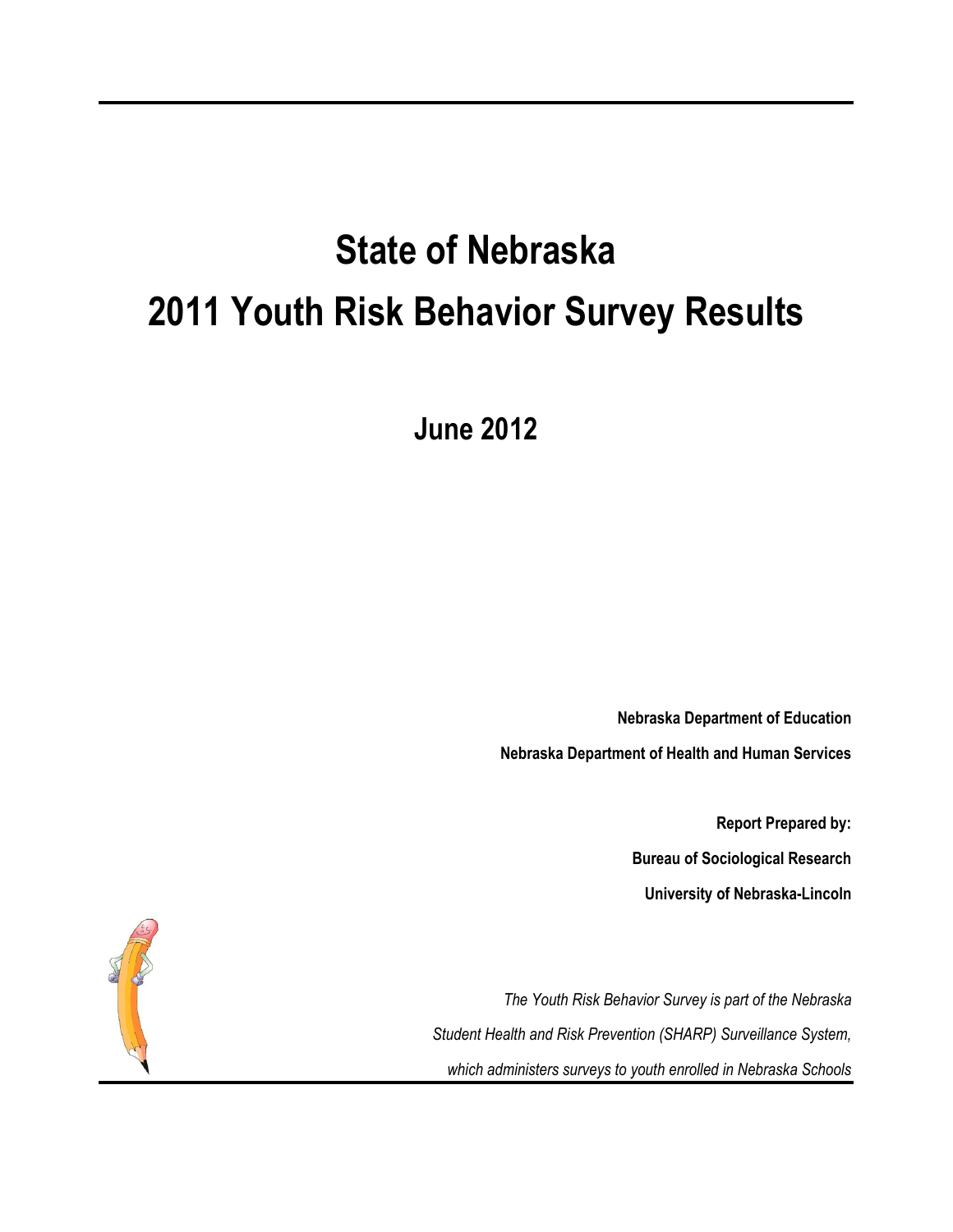## Table of Contents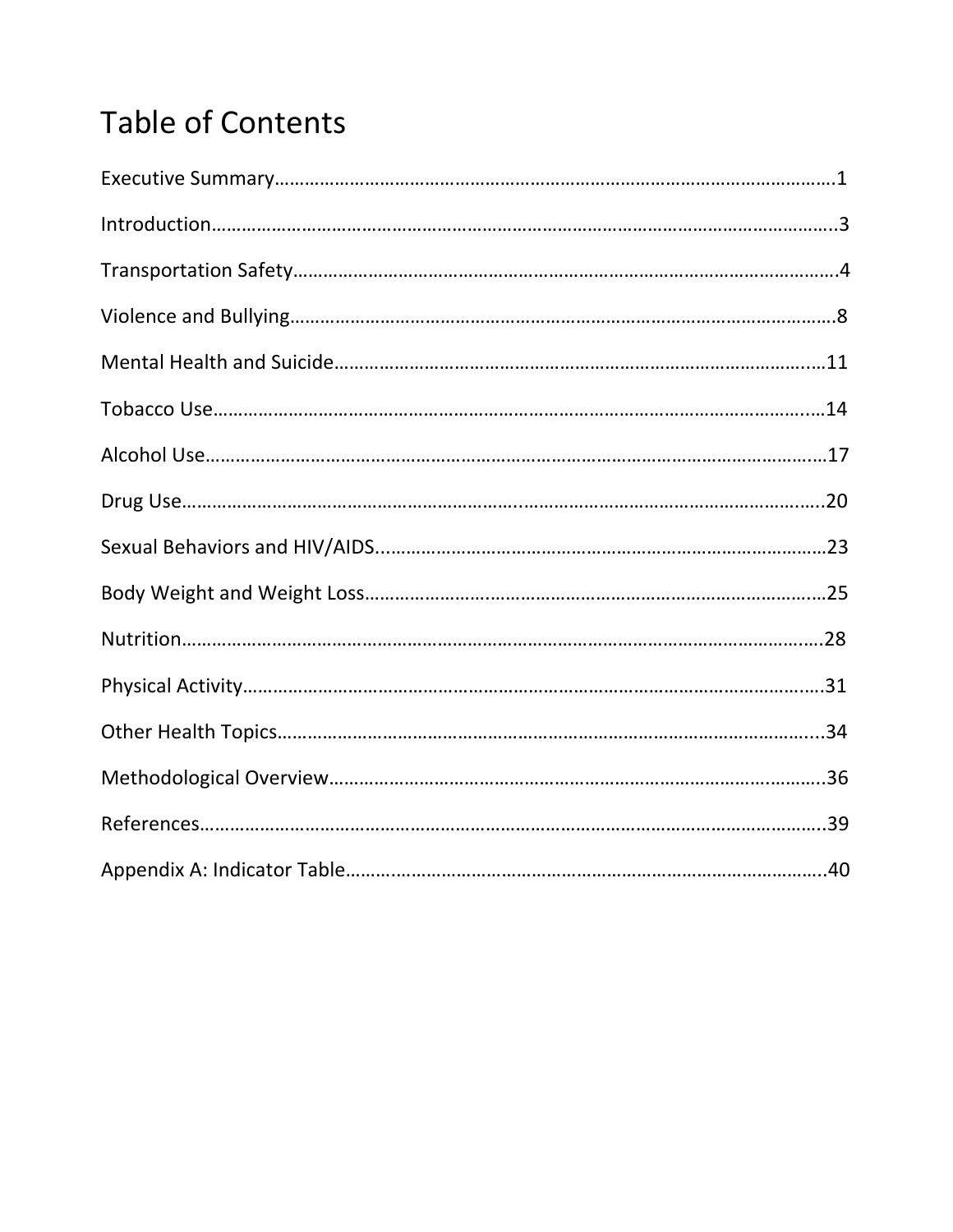### Executive Summary

The eleventh administration of the Nebraska Youth Risk Behavior Survey (YRBS) occurred during the fall of the 2010/2011 academic school year to a random sample of public high school students in Nebraska attending grades 9‐12. The 66% overall response rate on the 2011 YRBS allowed the data to be weighted and thus representative of Nebraska high school students for the first time since 2005. The following is a summary of the findings from the Nebraska YRBS.

Overall, the majority of the health topics covered on the YRBS saw improvement since the early 1990s, with several large improvements occurring between 2005 and 2011. This suggests that Nebraska high school students are taking less risk in many of the areas measured than in previous years. Some of the areas showing the greatest improvement included seat belt usage, alcohol impaired driving, physical fighting, suicide consideration, tobacco and alcohol use, and sexual activity (Table 1).

|                                                     | 1991 | 1993 | 2003 | 2005 | <u> 2011</u> |
|-----------------------------------------------------|------|------|------|------|--------------|
| Never/Rarely Wear Seat Belt                         | 52%  | 28%  | 22%  | 16%  | 16%          |
| Drove when Drinking Alcohol during the Past 30 Days | 23%  | 23%  | 21%  | 17%  | 7%           |
| In a Physical Fight during the Past 12 Months       | 42%  | 35%  | 30%  | 29%  | 27%          |
| Considered Suicide during the Past 12 Months        | 28%  | 24%  | 18%  | 17%  | 14%          |
| Smoked Cigarettes during the Past 30 Days           | 29%  | 34%  | 24%  | 22%  | 15%          |
| Drank Alcohol during the Past 30 Days               | 53%  | 52%  | 47%  | 43%  | 27%          |
| Had Sex during the Past 3 Months                    | 37%  | 32%  | 32%  | 30%  | 27%          |

#### **Table 1. Select Positive Trends among Nebraska High School Students, 1991‐2011**

Students in Nebraska compared favorably to students nationally in several areas, including (but not limited to) alcohol, tobacco, and drug use, sexual activity, physical activity, depression, physical fighting, and diagnosed asthma. In contrast, Nebraska compared poorly in seatbelt use, texting while driving, fruit and vegetable consumption, and use of indoor tanning devices.

Male and female students reported similar percentages for many of the health topics covered on the YRBS, including alcohol impaired driving, distracted driving, being bullied on school property, attempting suicide, smoking cigarettes, using alcohol and drugs, sexual activity, and fruit and vegetable consumption. However, males were more likely than females to report not wearing a seat belt, physical fighting, and smokeless tobacco use. Males also reported more physical activity and milk consumption, but in contrast also more sugar‐sweetened beverage consumption and video games/computer use not for school. Females, on the other hand, were more likely than males to report having been forced to have sex, being electronically bullied, depression, and suicide consideration.

As grade level increased, students tended to report riskier behavior, including alcohol impaired driving, distracted driving, tobacco, alcohol, and drug use, sexual activity, and use of indoor tanning devices. Participation in preventive behaviors such as physical activity and visiting a dentist tended to decrease as grade level increased.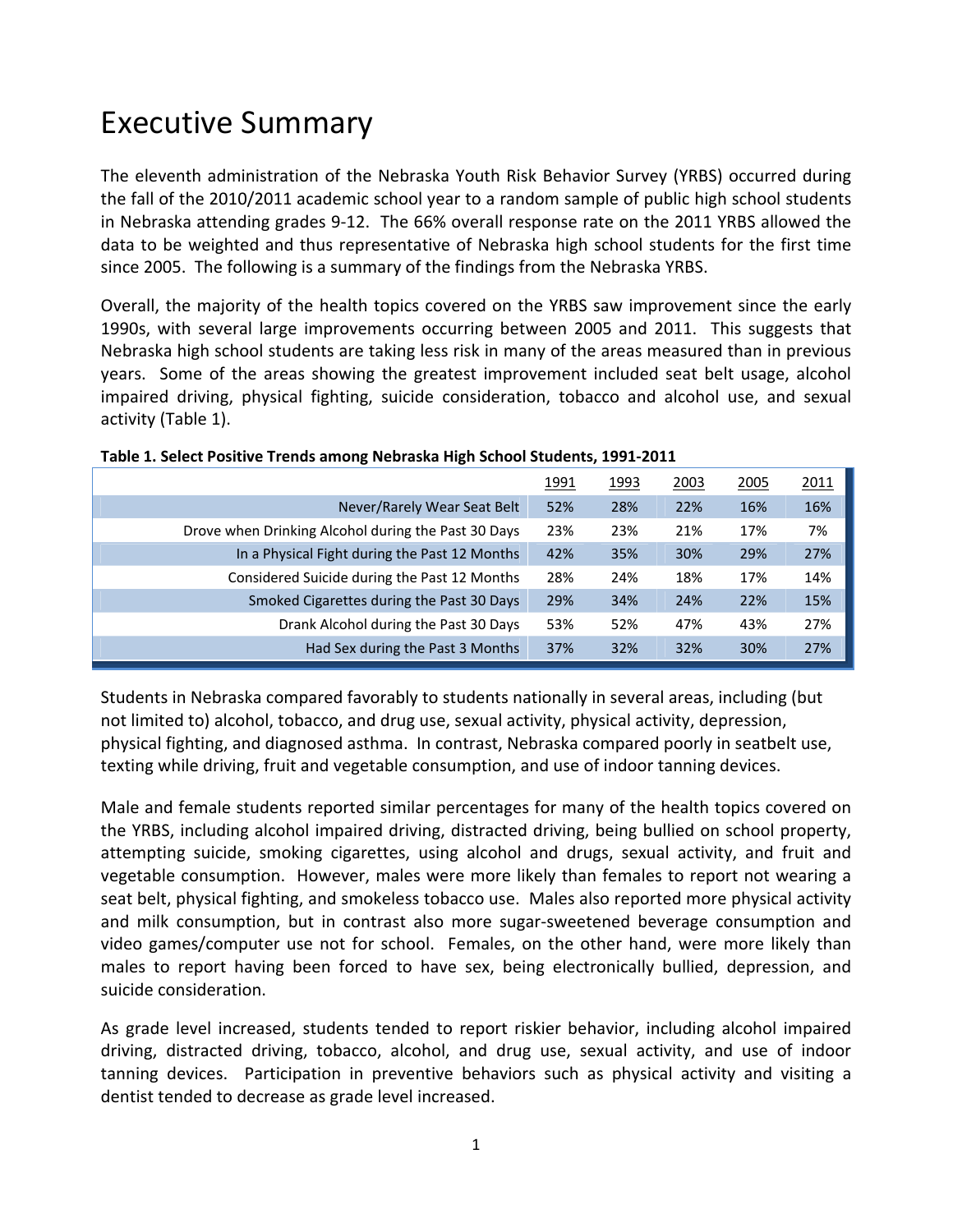

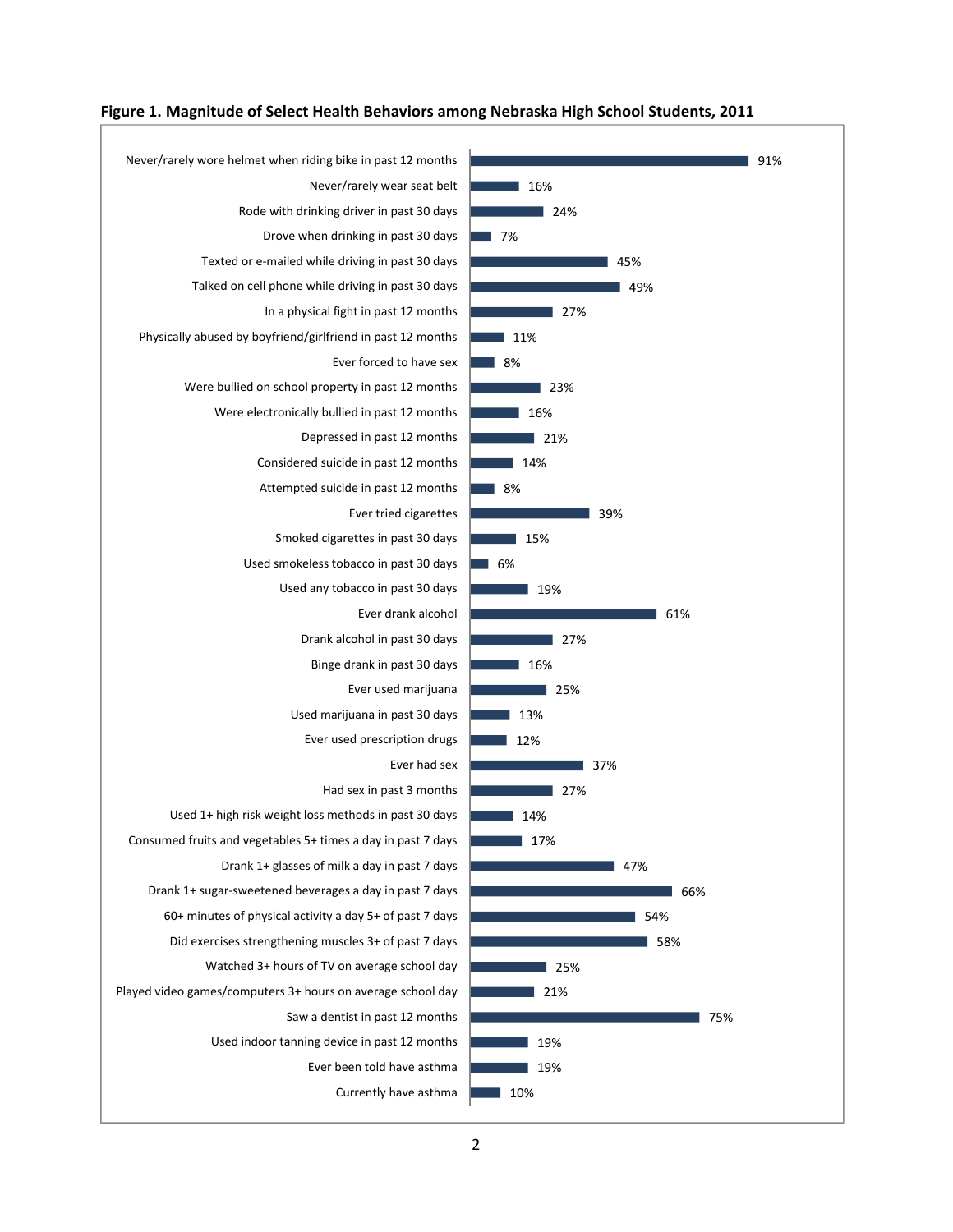### Introduction

This report summarizes the findings from the 2011 Nebraska Youth Risk Behavior Survey (YRBS). The 2011 YRBS represents the eleventh administration of the survey in Nebraska, which is targeted at public high school students in grades 9‐12. However, this is the first administration of the survey under the Nebraska Student Health and Risk Prevention (SHARP) Surveillance System. SHARP consists of the coordinated administration of three school‐based student health surveys in Nebraska, including the YRBS, the Youth Tobacco Survey (YTS), and the Nebraska Risk and Protective Factors Student Survey. Under SHARP, all three surveys are administered during the fall of even calendar years. The Nebraska SHARP Surveillance System is administered jointly by the Nebraska Department of Health and Human Services and the Nebraska Department of Education through a contract with the Bureau of Sociological Research at the University of Nebraska‐Lincoln. For more information on the SHARP Surveillance System please visit http://bosr.unl.edu/sharp.

As a result of the creation of SHARP and its inclusion of the YRBS, the administration schedule for the YRBS shifted from the spring of odd calendar years to the fall of even calendar years. The first ten administrations of the YRBS in Nebraska occurred during the spring of every odd calendar year between 1991 and 2009. The administration of the 2011 YRBS in Nebraska occurred during the fall of 2010. The 2011 administration occurred during the same academic school year as the original administration schedule, but occurred during the first semester of the 2010/2011 academic school year rather than the second; making students slightly younger at the time of survey administration compared to previous administrations. See Methodological Overview for further information.

The Nebraska YRBS is part of the National Youth Risk Behavior Surveillance System managed by the Centers for Disease Control and Prevention (CDC). The YRBS monitors priority health‐risk behaviors that contribute to the leading causes of death, disease, injury, and social problems among high school students. The YRBS covers a broad range of topics including unintentional injuries and violence, mental health and suicide, tobacco use, alcohol and drug use, sexual behaviors, weight management, dietary behaviors, and physical activity, among others.

The 2011 Nebraska YRBS data had an overall response rate of 66%. As a result, the data were weighted by the CDC to be representative of public high school students in Nebraska. This was the first time that Nebraska has obtained weighted data since 2005, and only the fifth time since the survey began in 1991. See Methodological Overview for further information on the collection, analysis, and reporting of the 2011 YRBS data.

The YRBS is the only state level source of information for many of the important health behaviors affecting Nebraska high school students. As a result, the data are critically important for local and state health planning, including school‐level planning, for securing funding for and evaluating youth prevention programs, and for fulfilling federal reporting requirements, among other uses.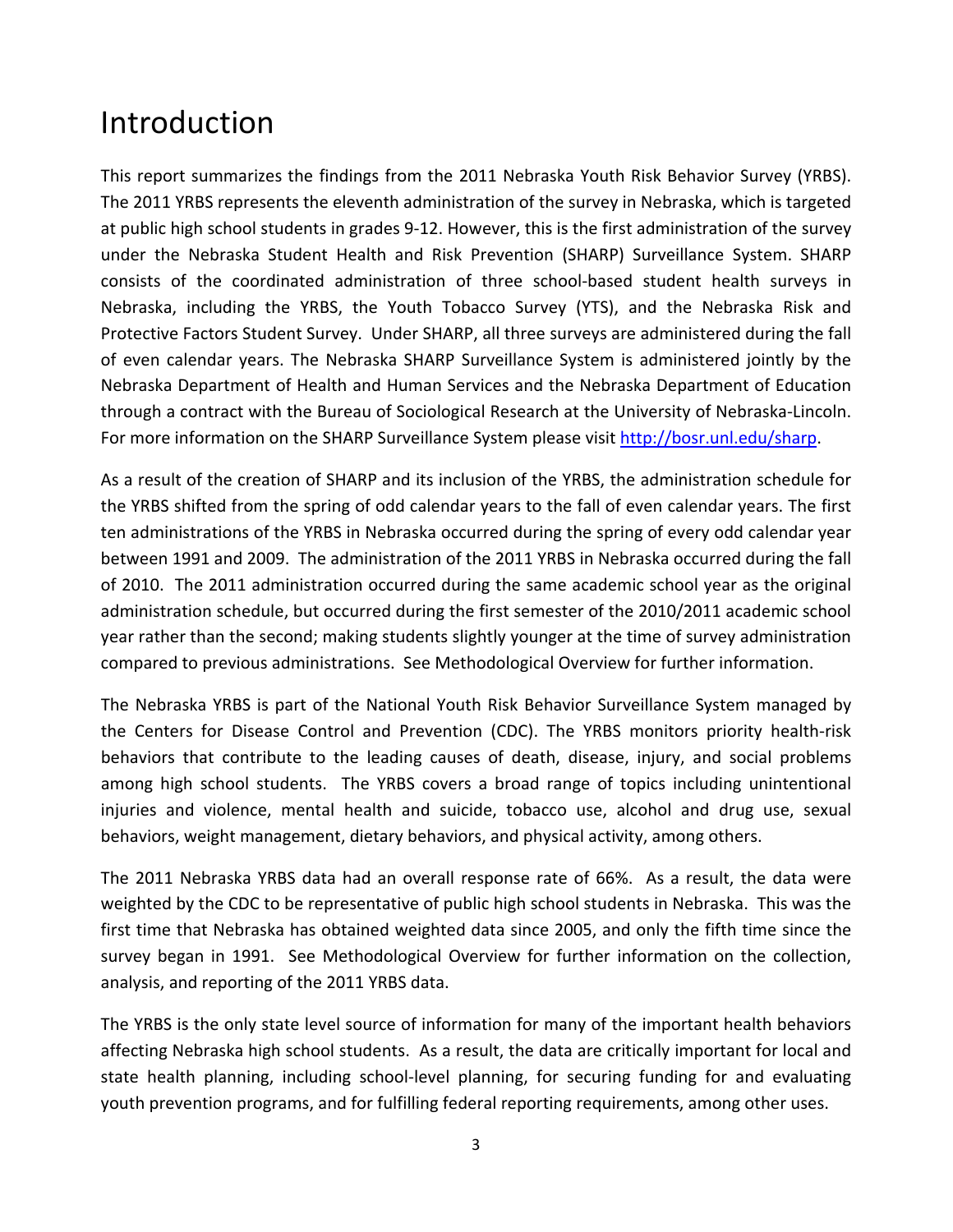## Transportation Safety

#### *Injury Prevention*

- Bicycle helmet and seat belt use have improved among Nebraska high school students since the early 1990s (Figure 2).
- Among students who rode a bicycle during the past 12 months, the percentage who reported never or rarely wearing a bicycle helmet while riding dropped from 1991 (98%) to 2003 (91%), but has remained stable since 2003.
- The proportion of students who reported never or rarely wearing a seat belt while riding in a car driven by someone else decreased sharply between 1991 and 1993. Slight dips were seen in 2003 and 2005 before leveling off at 16%.



*\*Among those who rode a bicycle during the past 12 months*

*NOTE. Only years with weighted data are displayed here. See Methodological Overview section for details.*

 During 2011, 9 in 10 high school students (91%) who rode a bicycle during the past 12 months reported never or rarely wearing a bicycle helmet while riding while 1 in 6 (16%) reported never or rarely

wearing a seat belt (Figure 3). Male and female high school students reported the same percentage for never or rarely wearing a bicycle helmet (91%). However, males (19%) were more likely than females (12%) to report never or rarely wearing a seat belt.

| How Nebraska Compares to the Nation                          |                 |     |  |
|--------------------------------------------------------------|-----------------|-----|--|
|                                                              | <b>Nebraska</b> | US  |  |
| Never/rarely wore bicycle<br>helmet during past 12<br>months | 91%             | 88% |  |
| Never/rarely wear seat belt                                  | 16%             | 8%  |  |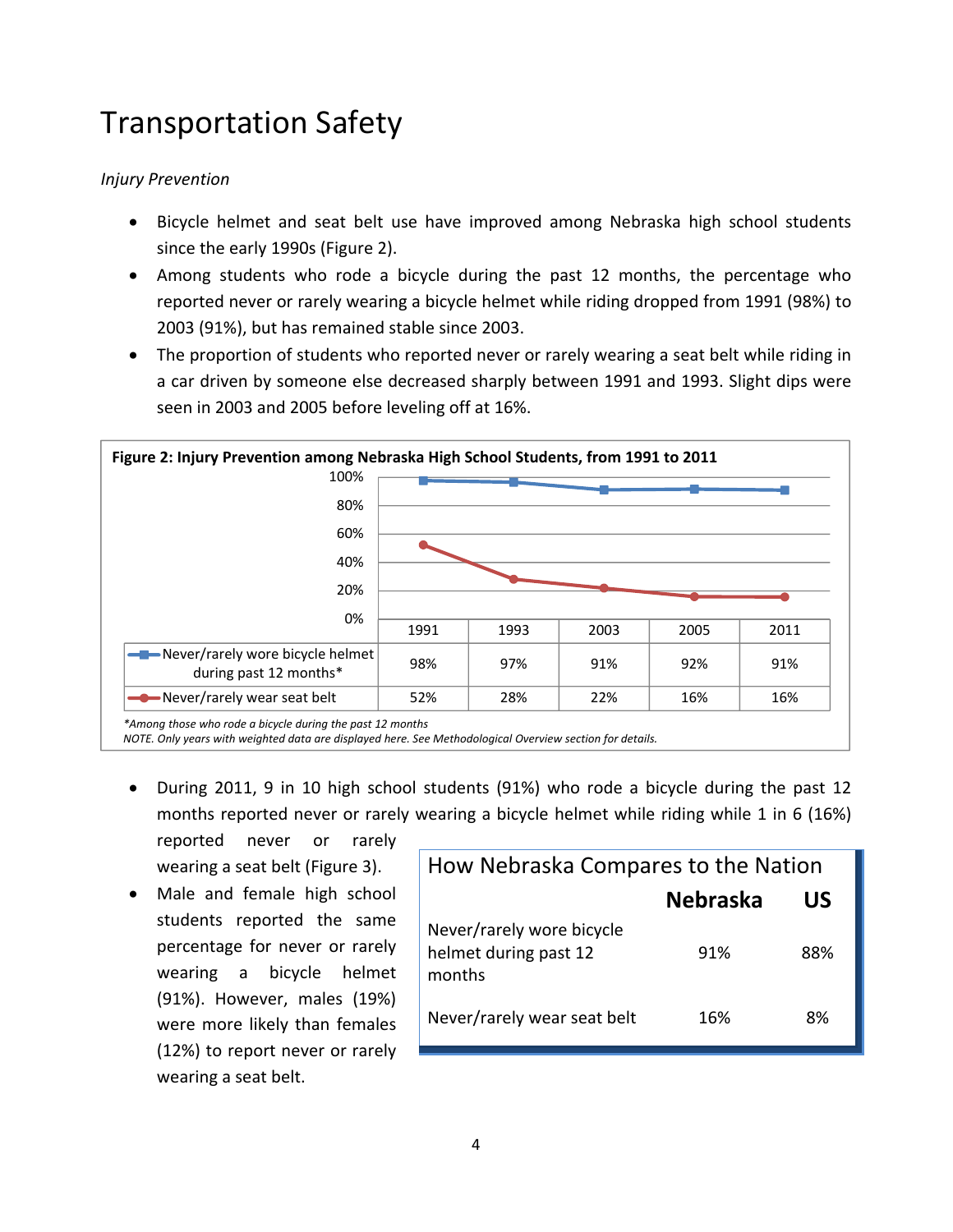• Students in the 9<sup>th</sup> grade were slightly less likely than students in grades 10, 11, and 12 to report never or rarely wearing a bicycle helmet. The percentage of students who reported never or rarely wearing a seat belt increased steadily as grade level increased.



#### *Alcohol Impaired Driving*

- Alcohol impaired driving and riding among high school students decreased considerably since the early 1990s (Figure 4).
- The percentage of high school students who reported riding in a vehicle during the past 30 days driven by someone who had been drinking alcohol dropped nearly in half between 1991 (46%) and 2011 (24%).
- Similarly, the percentage of students who reported driving a vehicle when they had been drinking alcohol during the past 30 days declined from 23% in 1991 to 7% in 2011. While the overall decline since the early 1990s was large, the decline between 2005 and 2011 was quite dramatic, declining from 17% to 7%.

| Figure 4: Alcohol Impaired Driving among Nebraska High School Students during the Past 30 Days,<br>from 1991 to 2011 |      |      |      |      |      |
|----------------------------------------------------------------------------------------------------------------------|------|------|------|------|------|
| 100%                                                                                                                 |      |      |      |      |      |
| 80%                                                                                                                  |      |      |      |      |      |
| 60%                                                                                                                  |      |      |      |      |      |
| 40%                                                                                                                  |      |      |      |      |      |
| 20%                                                                                                                  |      |      |      |      |      |
| 0%                                                                                                                   | 1991 | 1993 | 2003 | 2005 | 2011 |
| -Bode with drinking driver                                                                                           | 46%  | 43%  | 39%  | 36%  | 24%  |
| <b>-O</b> -Drove when drinking                                                                                       | 23%  | 23%  | 21%  | 17%  | 7%   |

*NOTE. Only years with weighted data are displayed here. See Methodological Overview section for details.*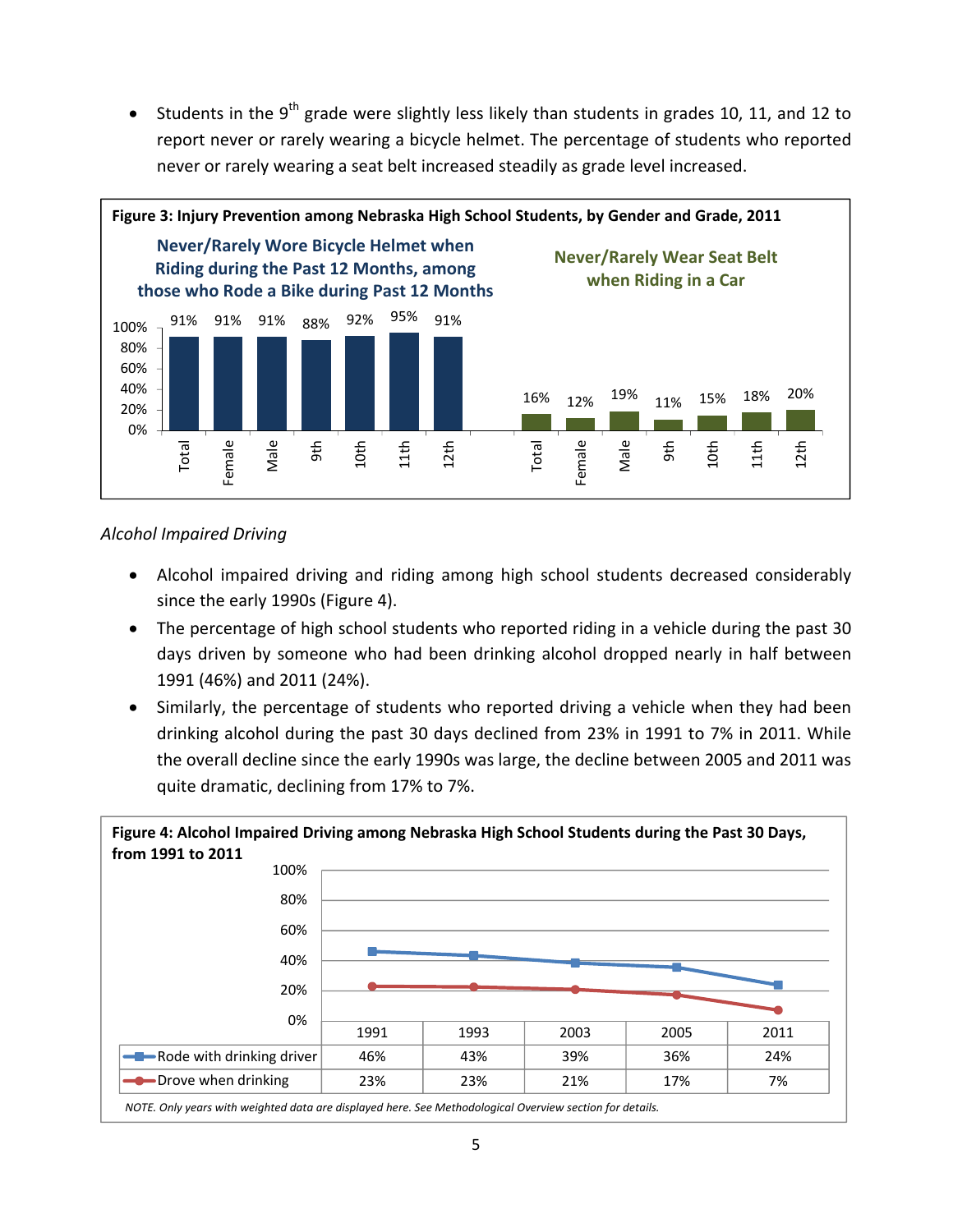- Though large declines in alcohol impaired driving and riding have occurred in recent years, a fairly large proportion of high school students are still engaging in these behaviors. In 2011, 1 in 4 high school students (24%) reported riding with a drinking driver during the past 30 days while 1 in 14 (7%) reported driving a vehicle when they had been drinking alcohol during the same period (Figure 5).
- Females (26%) had a slightly higher percentage than males (22%) for riding with a drinking driver, but they were equally likely (7%) to report drinking and driving.
- Little difference by grade was seen for riding with a drinking

| How Nebraska Compares to the Nation                    |                 |     |  |
|--------------------------------------------------------|-----------------|-----|--|
|                                                        | <b>Nebraska</b> | US  |  |
| Rode with a drinking driver<br>during the past 30 days | 24%             | 24% |  |
| Drove when drinking during<br>the past 30 days         | 7%              | 8%  |  |

driver during the past 30 days. However,  $11<sup>th</sup>$  and  $12<sup>th</sup>$  grade students were more likely than  $9<sup>th</sup>$  and  $10<sup>th</sup>$  grade students to report drinking and driving during the same period.

 Overall, 1 in 4 (24%) high school students reported either riding with a drinking driver or driving when they had been drinking alcohol during the past 30 days while 6% reported doing both during the same period.

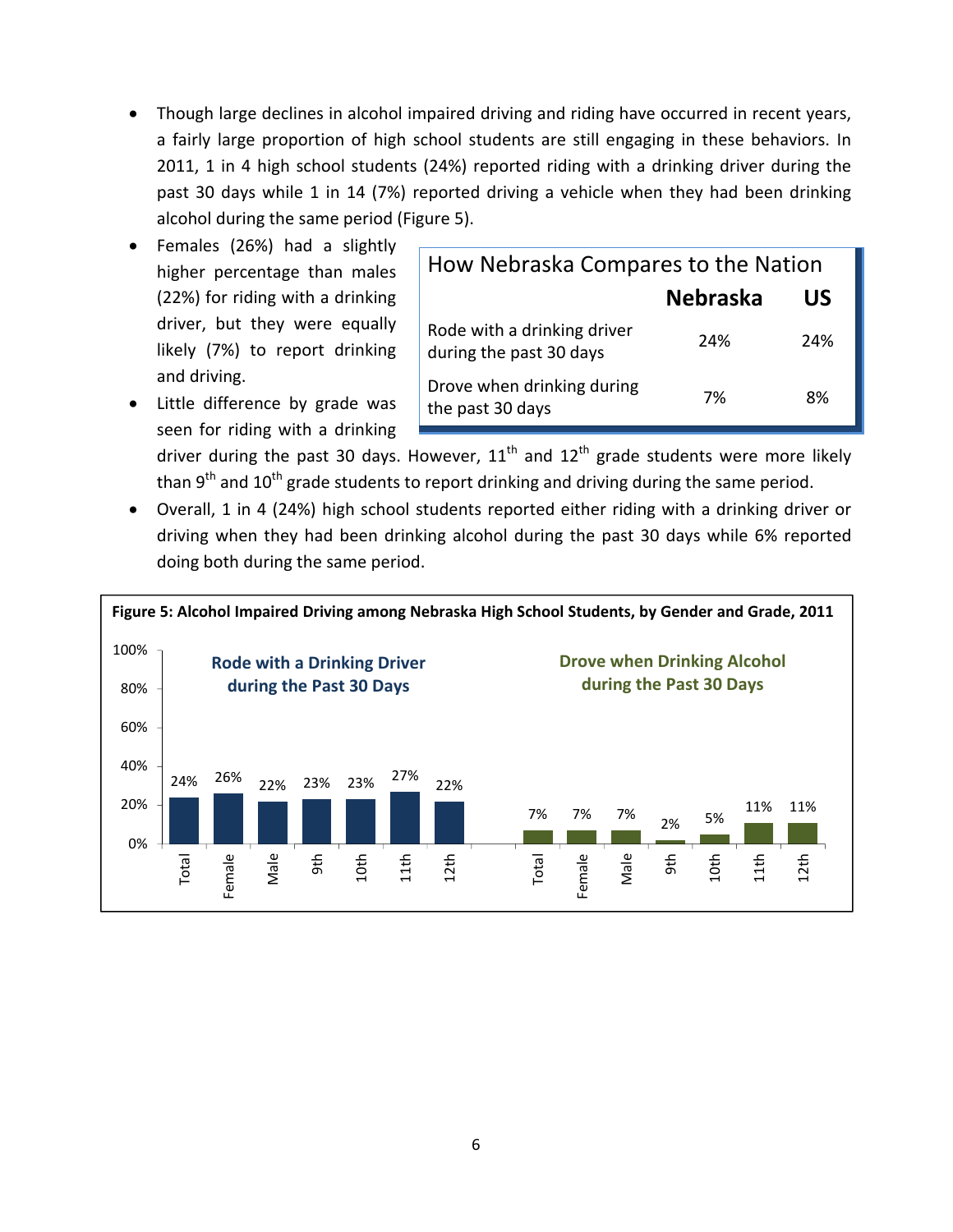#### *Distracted Driving*

- Trend data for distracted driving is not available as a result of it being added to the YRBS in 2011.
- Nearly half of all high school students (45%) reported texting or e-mailing while driving during the past 30 days while half (49%) reported speaking on a cell phone while driving during the same period in 2011 (Figure 6).
- Male and female students reported roughly the same percentage for texting or e‐ mailing while driving (46% and 44%, respectively) and for talking on a cell phone while driving (51% and 48%, respectively).

| How Nebraska Compares to the Nation                  |     |     |  |  |
|------------------------------------------------------|-----|-----|--|--|
| <b>Nebraska</b><br>US                                |     |     |  |  |
| Texted/E-mailed while<br>driving during past 30 days | 45% | 33% |  |  |
| Note: Cell phone question not asked on national YRBS |     |     |  |  |

- Eleventh and 12<sup>th</sup> grade students were far more likely than 9<sup>th</sup> and 10<sup>th</sup> grade students to have texted/e-mailed while driving and to have talked on a cell phone while driving during the past 30 days. Three quarters of  $12<sup>th</sup>$  graders (75%) reported talking on a cell phone while driving during the past 30 days while just slightly less (70%) reported texting or emailing while driving.
- Over half (54%) of all students reported either texting, e‐mailing, or speaking on a cell phone while driving during the past 30 days while 40% reported both.

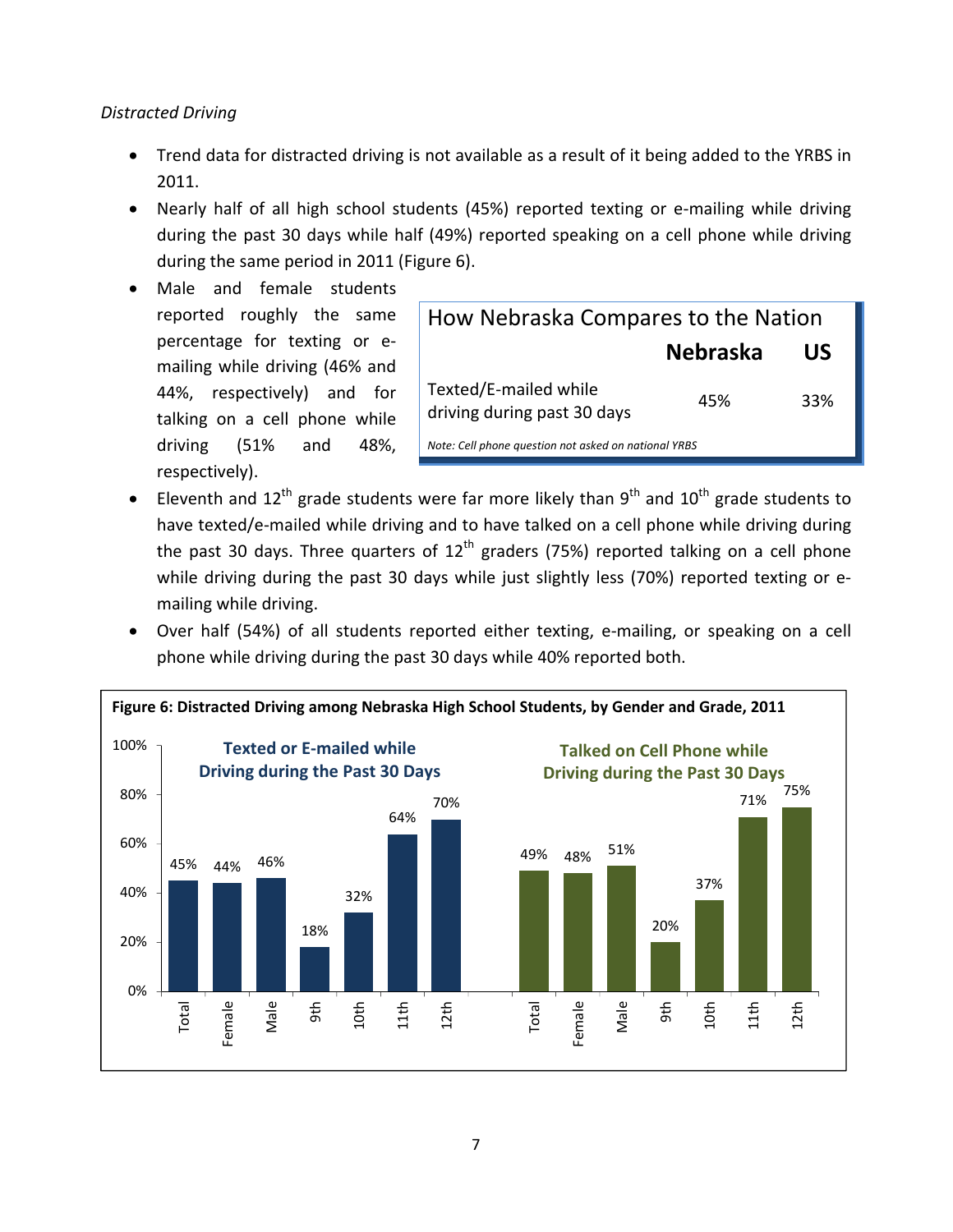## Violence and Bullying

#### *Violence*

- Nebraska high school students were less likely to experience violence in 2011 than in earlier years (Figure 7).
- The percentage of high school students who reported being in a physical fight one or more times during the past 12 months dropped from 42% in 1991 to 30% in 2003, and gradually declined since 2003.
- Little change occurred between 2003 and 2011 for the percentage of students who reported being hit, slapped, or physically hurt by their boyfriend or girlfriend during the past 12 months as well as the percentage who reported every being forced to have sex.



*\*One or more times during the past 12 months.*

*NOTE: Only years with weighted data are displayed here. See Methodological Overview section for details.*

• During 2011, 1 in 4 high school students (27%) reported being in a physical fight during the past 12 months while 1 in 10 students (11%) reported having been hit, slapped, or physically hurt by their boyfriend or girlfriend during the same period (Figure 8). Nearly 1 in 10 students (8%)

| How Nebraska Compares to the Nation                                       |                       |     |  |
|---------------------------------------------------------------------------|-----------------------|-----|--|
|                                                                           | <b>Nebraska</b><br>US |     |  |
| In a physical fight during the<br>past 12 months                          | 27%                   | 33% |  |
| Physically abused by<br>boyfriend/girlfriend during<br>the past 12 months | 11%                   | 9%  |  |
| Ever forced to have sex                                                   | 8%                    | 8%  |  |

reported having been forced to have sex at some point during their lifetime.

 Male students (32%) were more likely than female students (21%) to report being in a physical fight during the past 12 month, but they were equally likely (11%) to report being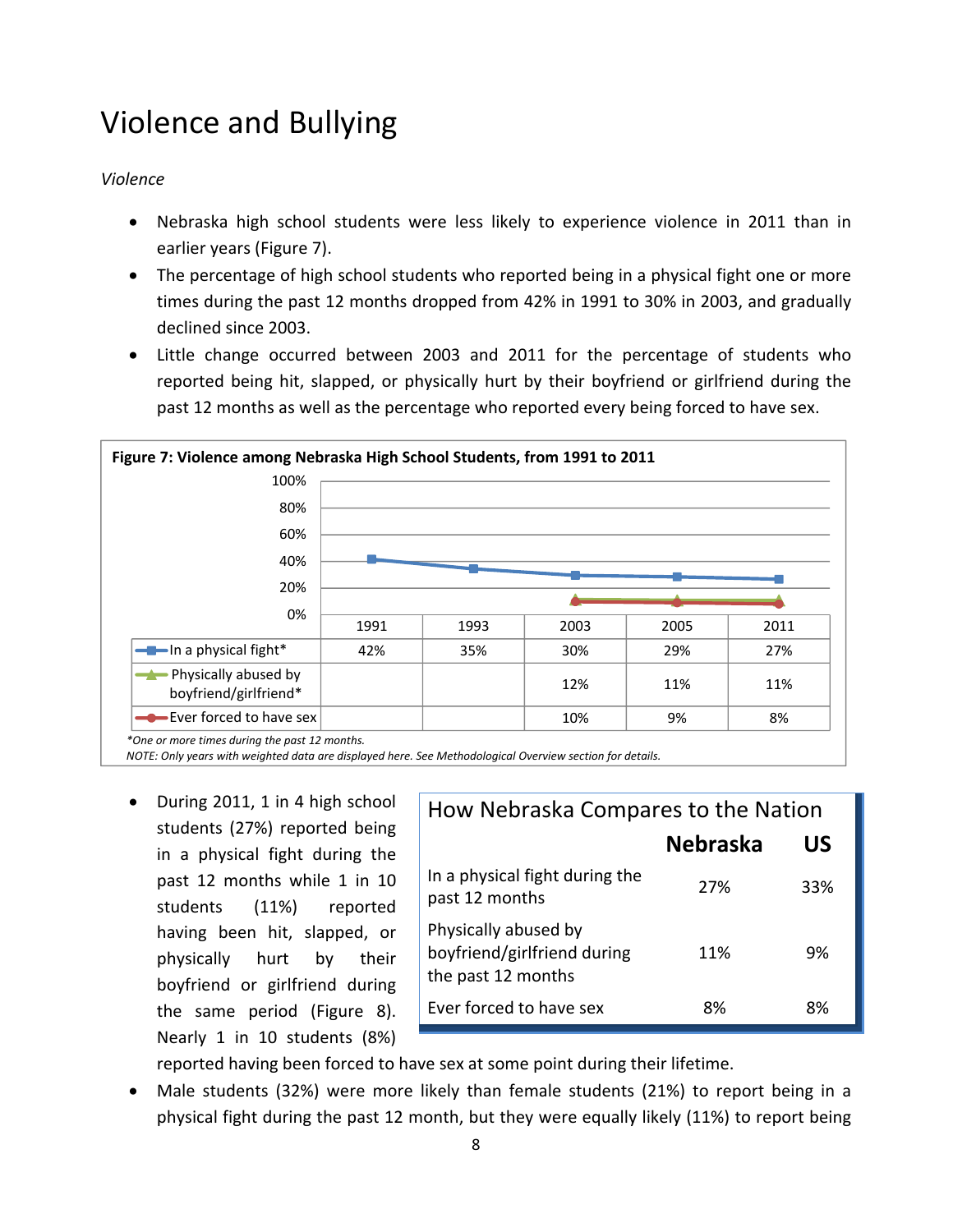hit by a boyfriend or girlfriend during the same period. In contrast, females (11%) were more likely than males (5%) to report being forced to have sex during their lifetime.

 For the most part, fighting declined as grade level increased, but physical abuse by boyfriend/girlfriend and ever being forced to have sex increased as grade level increased.



#### *Bullying*

 The 2011 YRBS survey defined bullying as "when one or more students tease, threaten, spread rumors about, hit, shove, or hurt another student over and over again. It is not bullying when two students of about the same strength or power argue or fight or tease

each other in a friendly way. $n^{1,2}$ • During 2011, 1 in 4 high school

students (23%) reported being bullied on school property during the past 12 months (Figure 9). Roughly 1 in 6 students (16%) reported being bullied electronically during

| How Nebraska Compares to the Nation                    |                 |     |  |
|--------------------------------------------------------|-----------------|-----|--|
|                                                        | <b>Nebraska</b> | US  |  |
| Bullied on school property<br>during past 12 months    | 23%             | 20% |  |
| <b>Bullied electronically during</b><br>past 12 months | 16%             | 16% |  |

the same time period (e.g., e‐mail, chat rooms, instant messaging, Web sites, or texting at or away from school).

- Males and females were equally likely to report being bullied on school property (23%), but females (20%) were more likely than males (12%) to report being electronically bullied.
- The percentage of students who reported being bullied on school property decreased slightly as grade level increased from 9<sup>th</sup> grade (27%) to  $12<sup>th</sup>$  grader (20%). The percentage of students who reported being electronic bullied differed little by grade.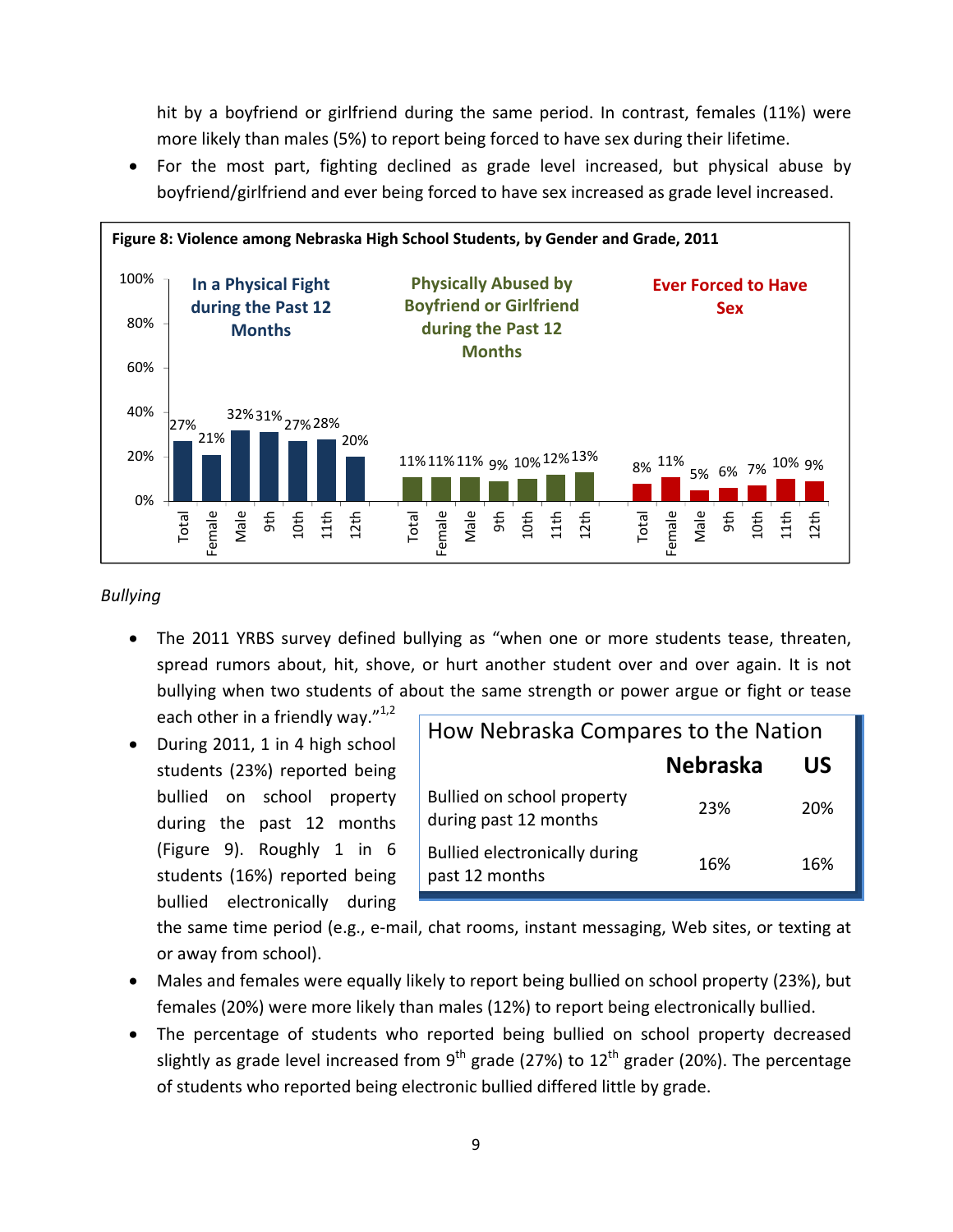Almost 1 in 3 students (28%) reported either being bullied on school property or electronically while 1 in 10 students (10%) reported being both bullied on school property and electronically during the past 12 months.



#### *School Violence and Safety*

- Roughly 1 in 20 high school students (4%) reported carrying a weapon (such as a gun, knife, or club) to school during the past 30 days while the same percentage reported that they missed school because they felt unsafe getting to school or while at school during the same time period (Figure 10). A slightly higher percentage of students reported being threatened or injured with a weapon on school property (6%) and being in a physical fight on school property (7%) during the past 12 months. About 1 in 4 students (23%) reported being bullied on school property during the past 12 months.
- Male students were more likely than female students to report carrying a weapon, being threatened or injured with a weapon, and being in a physical fight on school property. Male and female students reported a similar percentage for missing school because they felt unsafe and for being bullied on school property.

| Figure 10: School Violence and Safety among Nebraska High School Students, by Gender, 2011 |                                   |                                       |                                    |                                           |                                  |
|--------------------------------------------------------------------------------------------|-----------------------------------|---------------------------------------|------------------------------------|-------------------------------------------|----------------------------------|
| 100%                                                                                       | <b>During the Past 30 Days</b>    |                                       |                                    | During the Past 12 Months                 |                                  |
| 80%                                                                                        | <b>Carried a</b>                  | <b>Missed School</b>                  | <b>Threatened or</b>               | In a Physical                             | <b>Bullied on</b>                |
| 60%                                                                                        | <b>Weapon to</b><br><b>School</b> | because Felt<br><b>Unsafe Getting</b> | Injured with a<br><b>Weapon on</b> | <b>Fight on School</b><br><b>Property</b> | <b>School</b><br><b>Property</b> |
| 40%                                                                                        |                                   | to or While at<br><b>School</b>       | <b>School Property</b>             |                                           | 23% 23% 23%                      |
| 20%                                                                                        | 6%<br>4%<br>1%                    | 3% 5%<br>4%                           | 8%<br>6%<br>4%                     | 10%<br>7%<br>5%                           |                                  |
| 0%                                                                                         | Male<br>Female<br>Total           | Male<br>Female<br>Total               | Female<br>Male<br>Total            | Female<br>Male<br>Total                   | Male<br>Female<br>Total          |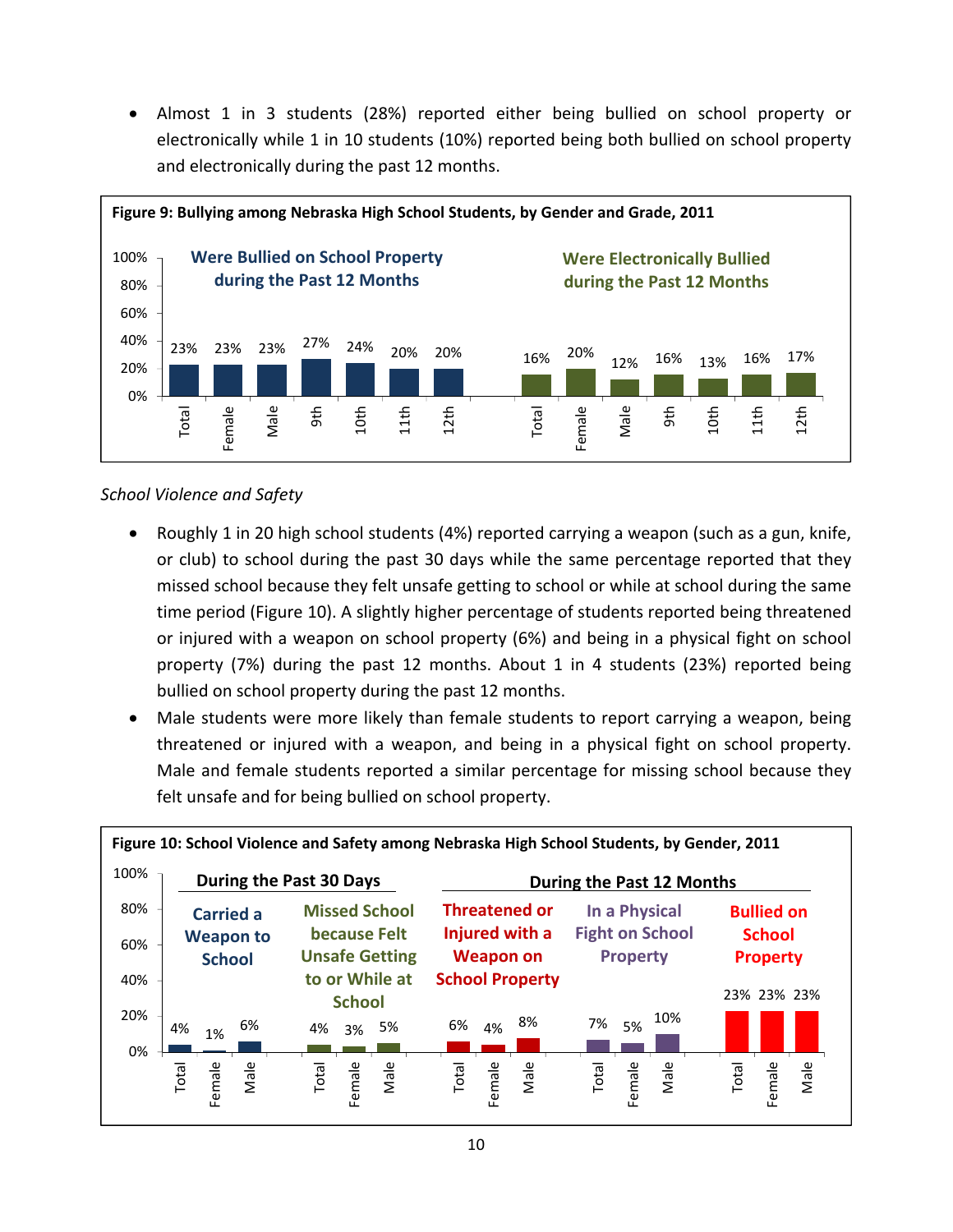## Mental Health and Suicide

- Depression and suicide consideration among Nebraska high school students have declined in recent years (Figure 11). However, the percentage reporting that they have attempted suicide has remained stable over the past 20 years.
- During 2003 and 2005, 1 in 4 high school students reported feeling so sad or hopeless almost every day for two weeks or more in a row during the past 12 months that they stopped doing usual activities (i.e., depression). In 2011, this fell to 1 in 5 students.
- The percentage of high school students reporting that they considered suicide during the past 12 months decreased by 10 percentage points between 1991 and 2003 before gradually decreasing between 2003 and 2011.
- The percentage of high school students reporting that they attempted suicide during the past 12 months remained relatively stable between 1991 and 2011 with percentages ranging between 7% and 9%.



*NOTE: Only years with weighted data are displayed here. See Methodological Overview section for details.*

#### *Depression*

- In 2011, 1 in 5 high school students (21%) reported being depressed during the past 12 months (Figure 12).
- Female students (28%) were twice as likely as male students (15%) to report depression. Depression increased slightly as grade increased from  $9<sup>th</sup>$  grade (18%) to  $12^{th}$  grade (24%).

| How Nebraska Compares to the Nation             |                 |     |  |
|-------------------------------------------------|-----------------|-----|--|
|                                                 | <b>Nebraska</b> | US  |  |
| Depressed during the past<br>12 months          | 21%             | 29% |  |
| Considered suicide during<br>the past 12 months | 14%             | 16% |  |
| Attempted suicide during<br>the past 12 months  | 8%              | 8%  |  |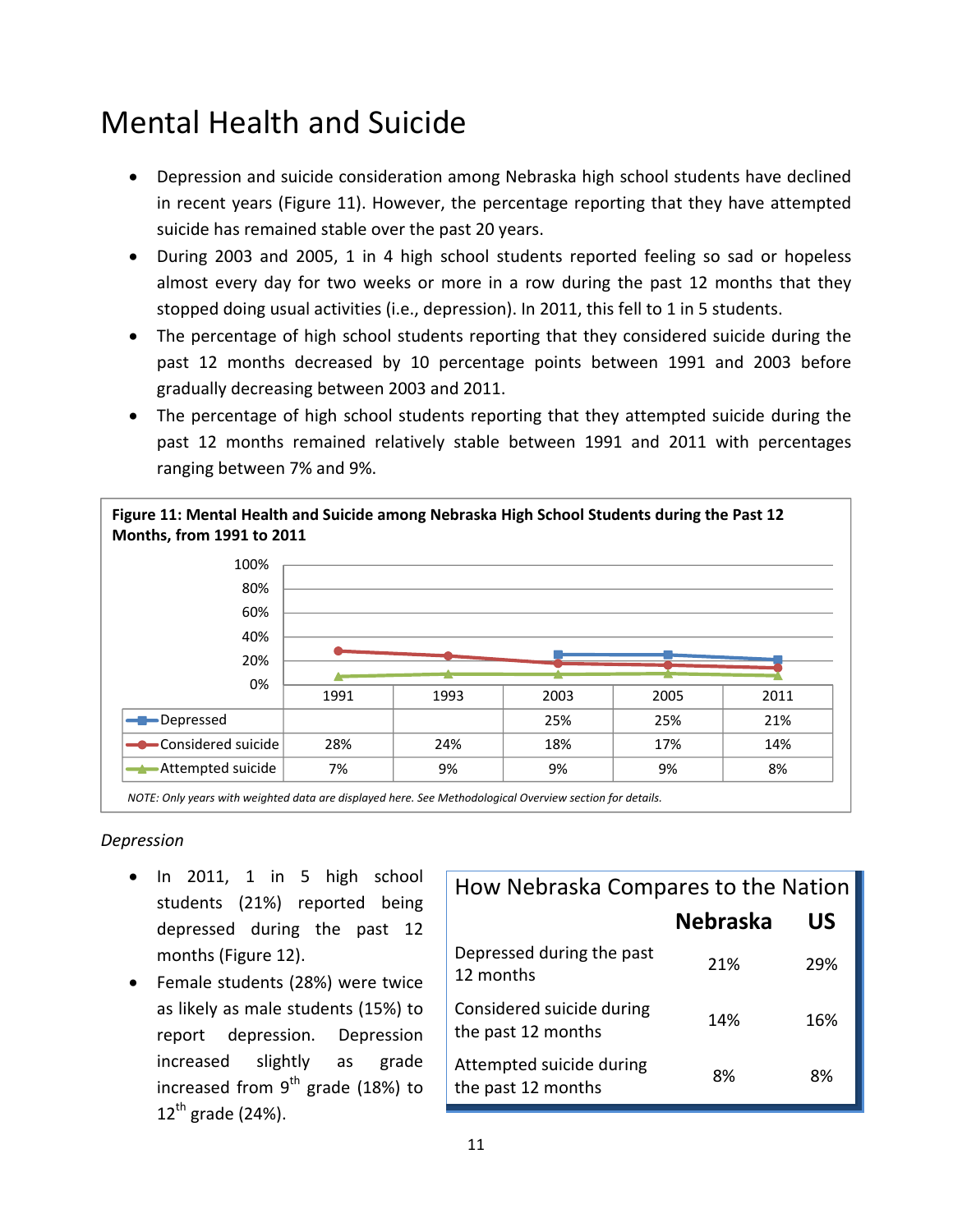*Suicide*

- Overall, 1 in 7 high school students (14%) reported seriously considering suicide while almost 1 in 13 (8%) actually attempted suicide during the past 12 months (Figure 12).
- Females (18%) were more likely than males (11%) to report that they considered suicide during the past 12 months. However, a similar percentage of male and female students reported attempting suicide during the same period (7% and 9%, respectively).
- The percentage of students seriously considering suicide increased slightly as grade level increased, but the percentage remained stable for students who attempted suicide.



*Association between Bullying and Depression/Suicide*

- A greater proportion of students who reported being bullied also reported being depressed, having considered
- suicide, and having attempted suicide than those who did not report being bullied (Table 2).
- Overall, 1 in 5 high school students (21%) reported feeling depressed at some point during the past 12 months. However, only 1 in 7 students (15%) who

**Table 2. Mental Health Measures by Bullying during the Past 12 Months, 2011**

|                    |         |                    | <b>Bullied at</b><br>School or |
|--------------------|---------|--------------------|--------------------------------|
|                    | Overall | <b>Not Bullied</b> | <b>Electronically</b>          |
| Depressed          | 21%     | 15%                | 36%                            |
| Considered suicide | 14%     | 9%                 | 26%                            |
| Attempted suicide  | 8%      | 4%                 | 15%                            |

were not bullied during the past 12 months reported feeling depressed during the past 12 months compared to more than 1 in 3 (36%) students who were bullied.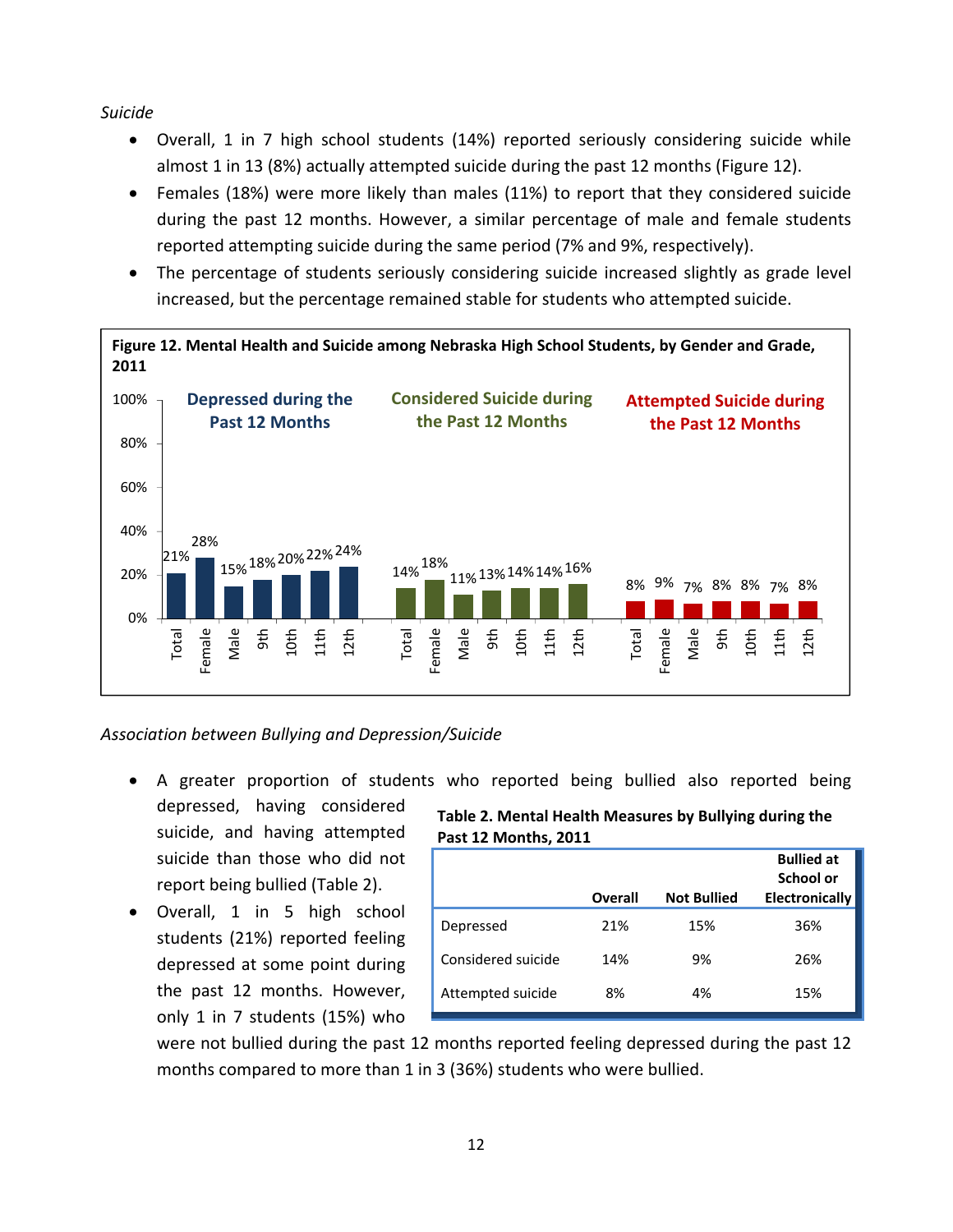• The same relationship can be seen with considering and attempting suicide. Students who were bullied at school or electronically during the past 12 months were three times as likely as students not bullied to report that they considered suicide during the past 12 months (26% and 9%, respectively) and to report that they attempted suicide during the past 12 months (15% and 4%, respectively).

#### *Additional Mental Health Measures*

- Over 1 in 10 (11%) high school students reported making a plan to commit suicide during the past 12 months. Females (13%) were more likely than males (9%) to do so. The proportion of students who reported making a suicide plan decreased over time with the highest percentage in 1993 at 21%.
- In 2011, 3% of students reported making a suicide attempt resulting in injury, poisoning, or overdose during the past 12 months. This percentage has remained relatively constant since the early 1990's.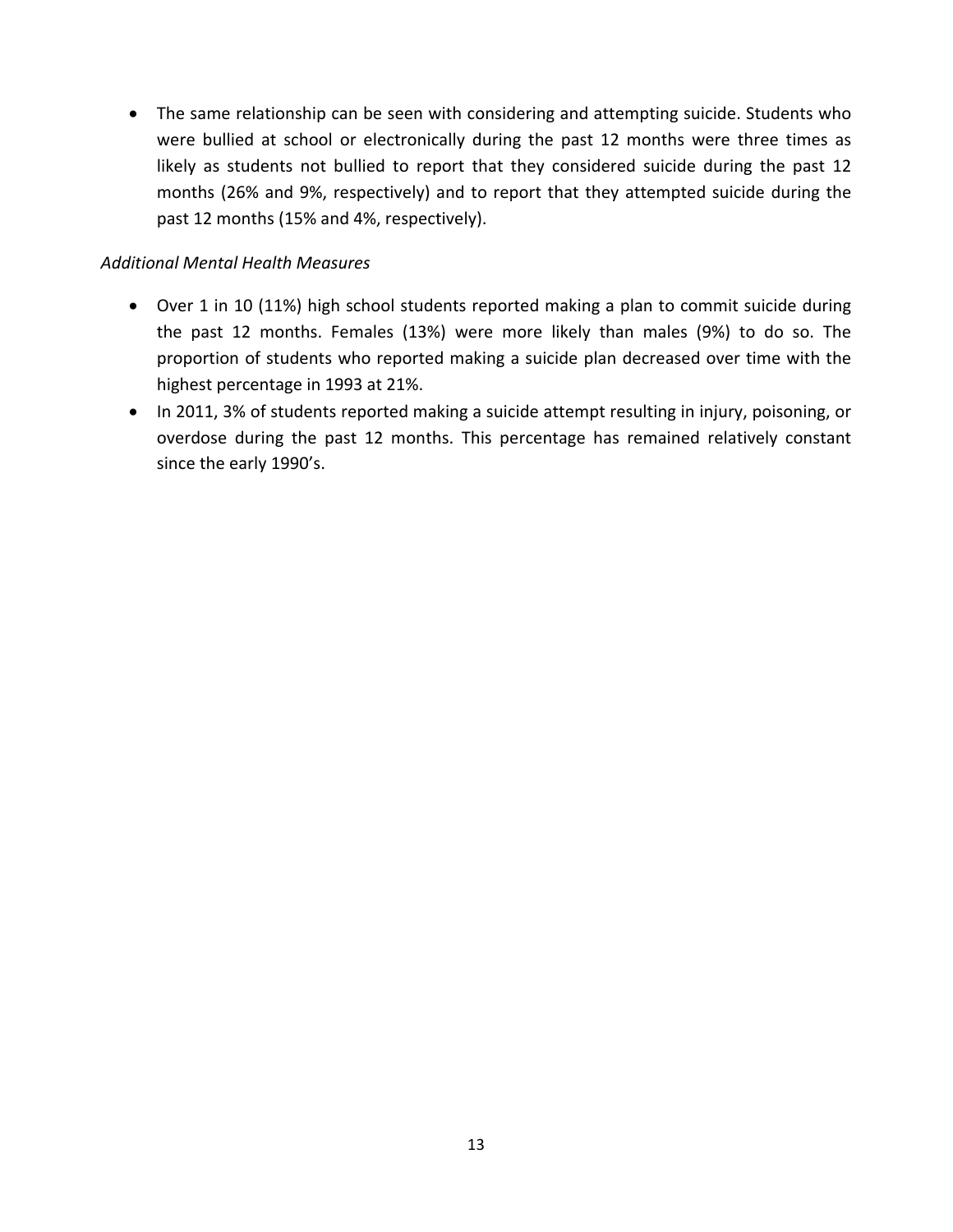### Tobacco Use

- Tobacco use has declined among Nebraska high school students since 1991 (Figure 13).
- The percentage who reported smoking cigarettes during their lifetime dropped in half between 1991 and 2011 with the largest decline occurring between 2005 and 2011.
- The percentage who reported smoking cigarettes during the past 30 days saw a slight increase between 1991 and 1993 before declining considerably between 1993 and 2011.
- Between 2003 and 2011, declines were also seen in the percentage of students who reported using smokeless tobacco (i.e., chewing tobacco, snuff, or dip) and any tobacco product during the past 30 days with any tobacco use seeing the most sizable decreases.



Figure 14 shows that 39% of high school students reported trying cigarettes during their

lifetime while 15% reported using cigarettes at least once during the past 30 days in 2011. One in 20 students (6%) reported using smokeless tobacco during the past 30 days. When combining cigarette, cigar, and smokeless tobacco use, 1 in 5 students (19%) reported using at least some kind of tobacco during the past 30 days.

| How Nebraska Compares to the Nation               |                 |     |  |  |
|---------------------------------------------------|-----------------|-----|--|--|
|                                                   | <b>Nebraska</b> | US  |  |  |
| Ever tried cigarettes                             | 39%             | 45% |  |  |
| Smoked cigarettes during<br>the past 30 days      | 15%             | 18% |  |  |
| Used smokeless tobacco<br>during the past 30 days | 6%              | 8%  |  |  |
| Used any tobacco during<br>the past 30 days       | 19%             | 23% |  |  |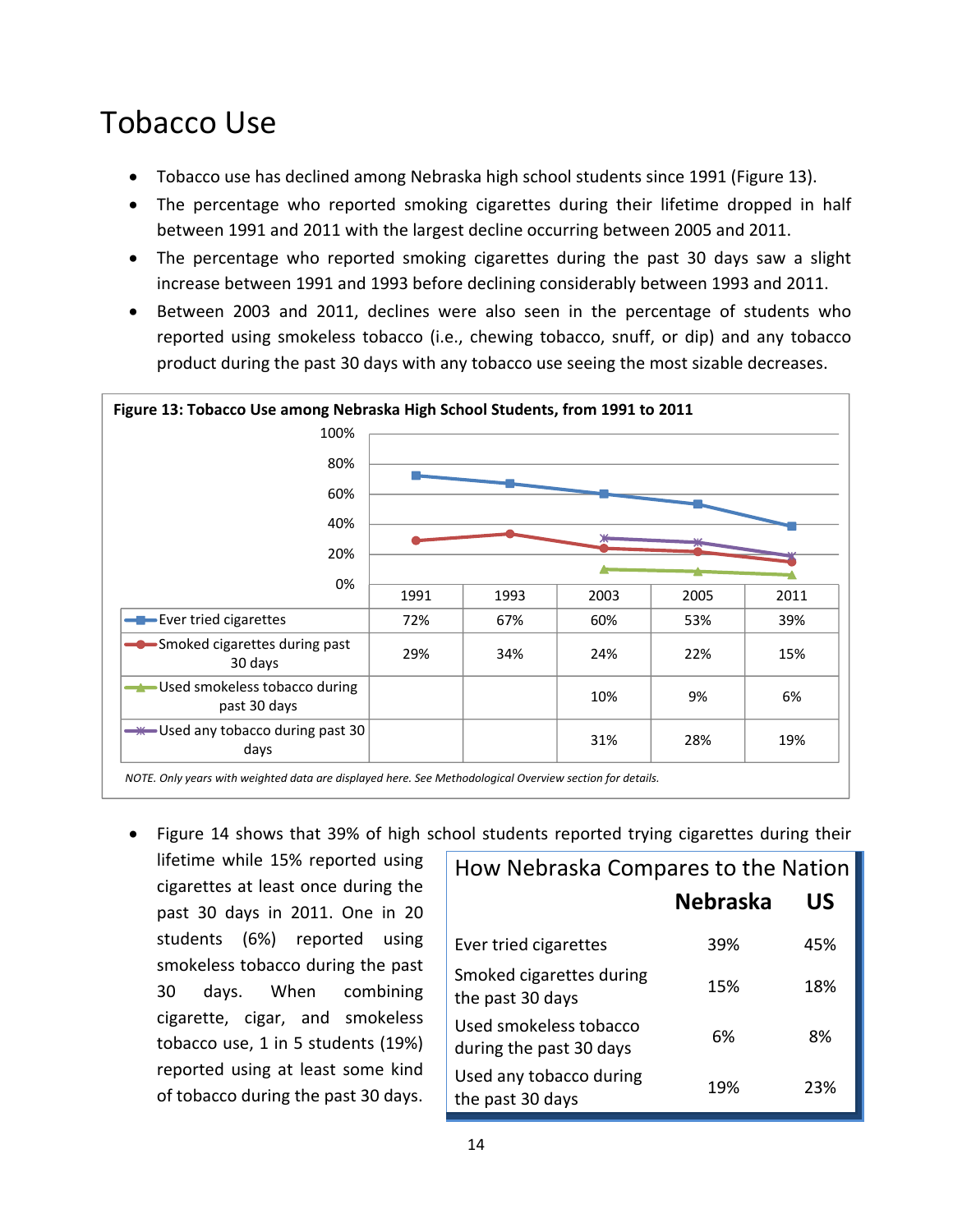- The same proportion of males and females (39%) reported trying cigarettes during their lifetime, and males (14%) and females (16%) reported a similar percentage for smoking during the past 30 days. However, male students (10%) were five times more likely than female students (2%) to report using smokeless tobacco during the past 30 days. Males (21%) were slightly more likely than females (17%) to report using any type of tobacco.
- The percentage who reported smoking cigarettes during their lifetime and during the past 30 days increased as grade level increased, with  $11<sup>th</sup>$  and  $12<sup>th</sup>$  graders reporting a similar percentage. Students in  $11<sup>th</sup>$  grade were the most likely to report using smokeless tobacco during the past 30 days. The percentage who reported using any tobacco product also increased by grade with  $11<sup>th</sup>$  and  $12<sup>th</sup>$  grade students reporting similarly.



#### *Any Tobacco Use*

 When comparing the different types of tobacco products used during the past 30 days, cigarettes were the most commonly reported type in 2011 (Figure 15). Cigars, cigarillos or little cigars were next most common type, followed by smokeless tobacco being the least common type.

#### **Figure 15. Tobacco Products used during the Past 30 Days, among Nebraska High School Students, 2011**

| 15%        | 10%                                                    | 6% | 19%         |
|------------|--------------------------------------------------------|----|-------------|
| Cigarettes | Cigars, Cigarillos, or Little Cigars Smokeless Tobacco |    | Any Tobacco |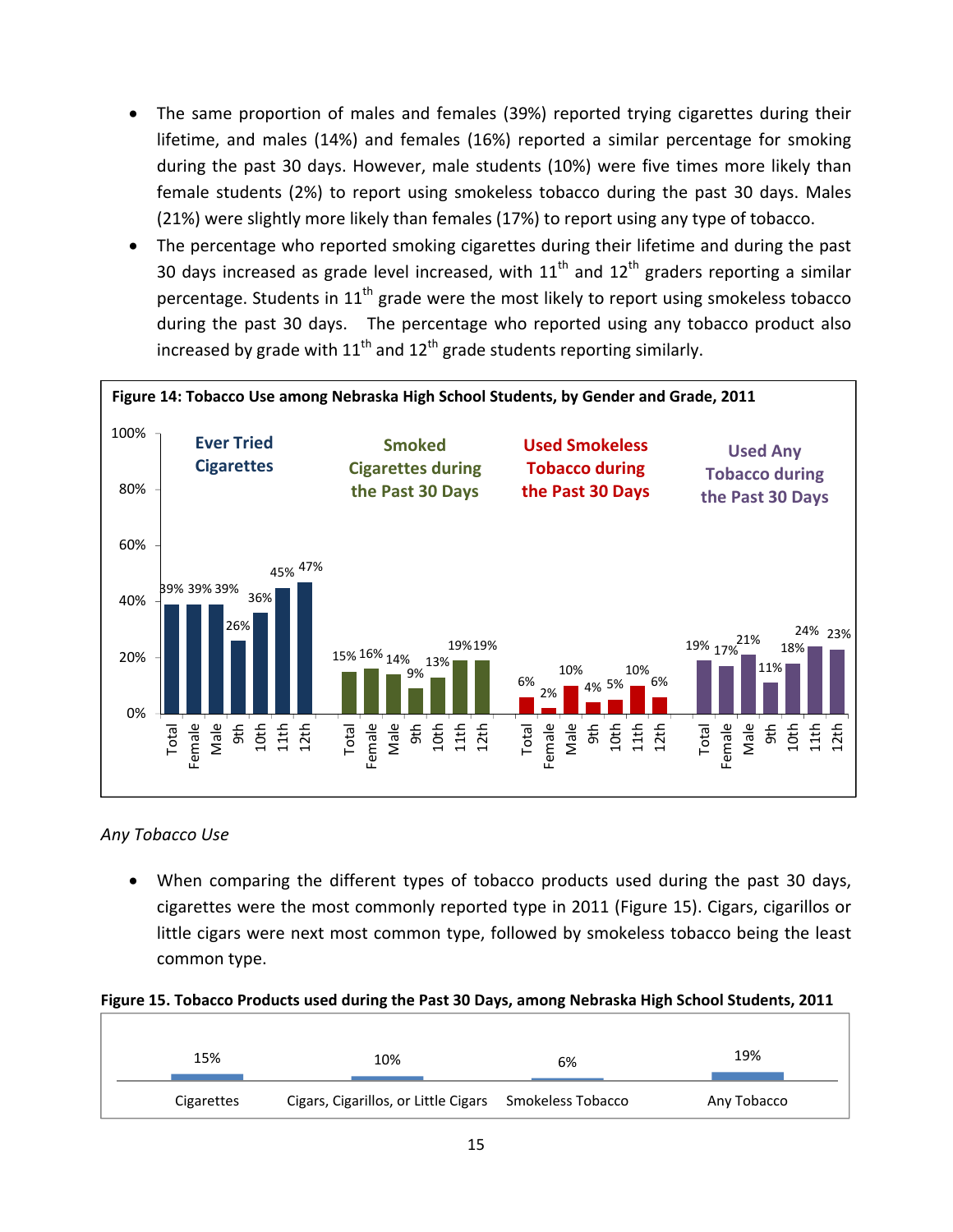#### *Early Initiation of Use*

 About 1 in 13 students (8%) reported smoking a whole cigarette before they were 13 years old. This has declined since 1991 when over 1 in 4 (26%) students reported smoking a whole cigarette before 13 years of age.

#### *Smoking Cessation*

 Among past 30 day smokers, 58% reported that they tried to quit smoking during the past 12 months.

#### *Source of Cigarettes*

 Among past 30 day smokers under the age of 18, the most common source of cigarettes reported was having someone else buy the cigarettes for them (35%) (Figure 16).

#### **Figure 16. How Students Usually Got Their Cigarettes during the Past 30 Days, among Those Who Smoked Cigarettes during the Past 30 Days and Were Under the Age of 18, 2011**

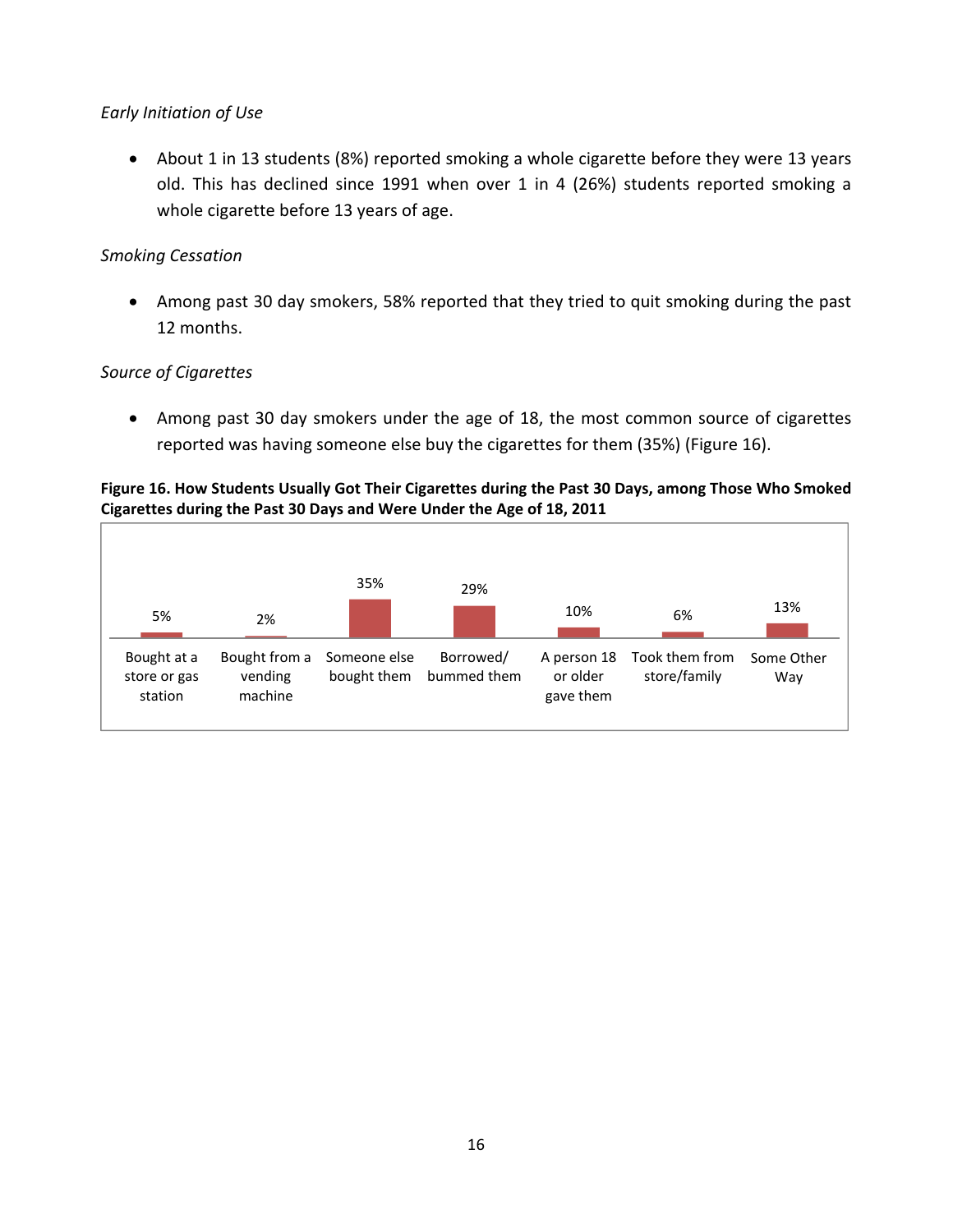## Alcohol Use

- Alcohol use among Nebraska high school students declined considerably since the early 1990s.
- Figure 17 shows that the percentage of students reporting lifetime alcohol use declined steadily from 1991 to 2005 before declining sharply from 2005 to 2011.
- The percentage of students reporting that they drank alcohol during the past 30 days had a similar pattern, declining from 53% in 1991 to 43% in 2005 to 27% in 2011.
- The percentage of students who reported having five or more drinks of alcohol within a couple of hours, (i.e., binge drinking) during the past 30 days saw a gradual decline from 1991 to 2005 before dropping in half between 2005 and 2011.



- During 2011, 3 in 5 high school students (61%) reported that they drank alcohol during
- their lifetime (Figure 18). Over 1 in 4 students (27%) reported drinking alcohol during the past 30 days while 1 in 6 (16%) reported binge drinking during the same period.
- Female students (62%) were slightly more likely than male students (59%) to report that

| How Nebraska Compares to the Nation  |                 |     |  |
|--------------------------------------|-----------------|-----|--|
|                                      | <b>Nebraska</b> | US  |  |
| Ever drank alcohol                   | 61%             | 71% |  |
| Drank alcohol during past<br>30 days | 27%             | 39% |  |
| Binge drank during past 30<br>days   | 16%             | 22% |  |

they drank alcohol during their lifetime. However, males and females reported a similar percentage for alcohol use and binge drinking during the past 30 days.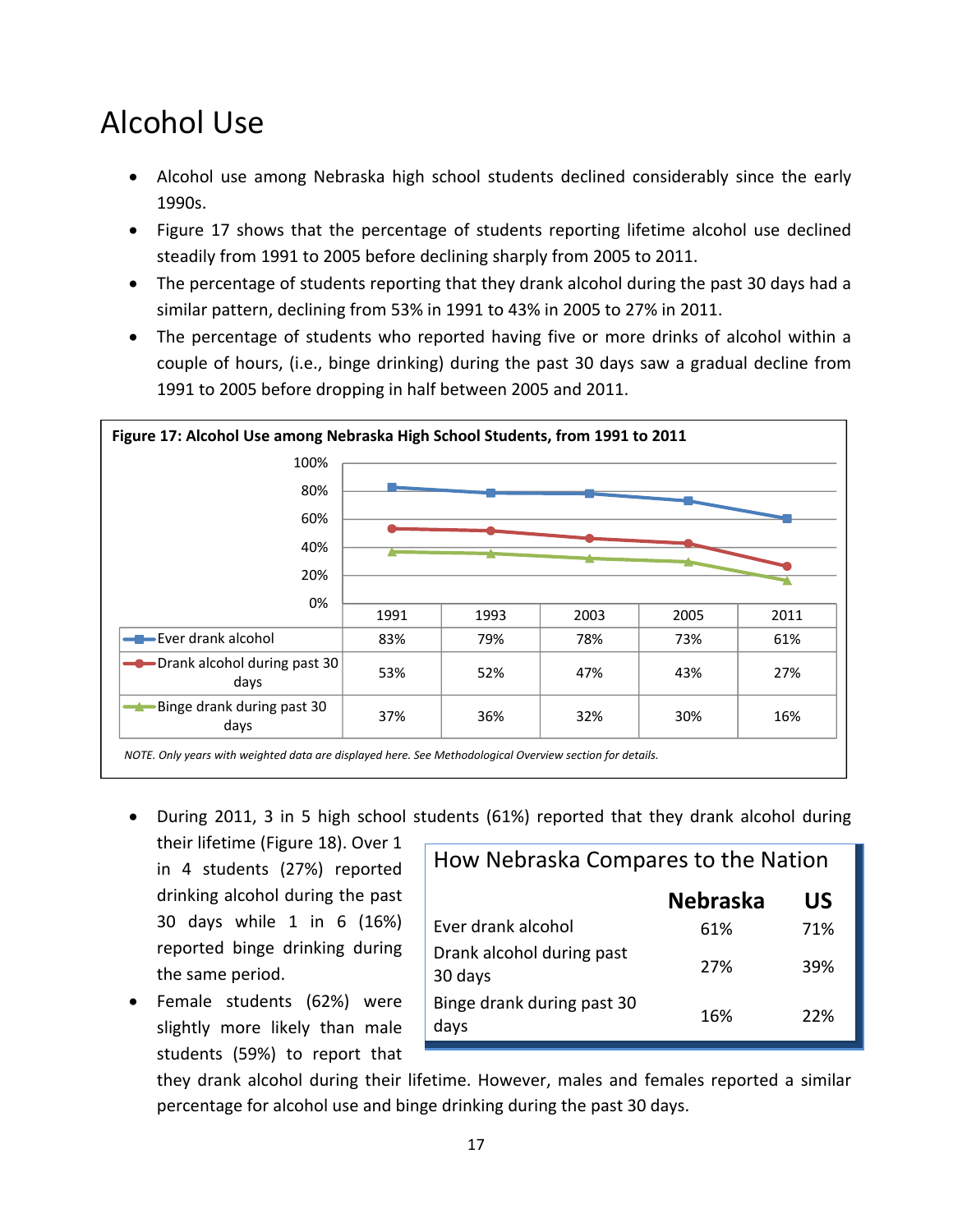• Alcohol use increased as grade level increased, with  $11<sup>th</sup>$  and  $12<sup>th</sup>$  grade students reporting similar percentages for lifetime alcohol use as well as any alcohol use and binge drinking during the past 30 days.



#### *Additional Alcohol Measures*

- Roughly 1 in 6 high school students (17%) reported consuming their first drink of alcohol, more than a few sips, before age 13. This is a decrease from 1991 when about 1 in 3 high school students (34%) reported drinking before age 13.
- As noted within the Transportation Safety section of this report, 1 in 4 (24%) high school students reported either riding with a drinking driver or driving while/after drinking themselves during the past 30 days while 6% reported both in 2011.
- Among students who reported drinking alcohol during the past 30 days, liquor (such as vodka, rum, scotch, bourbon or whiskey) was the most commonly reported type of alcohol usually consumed, followed by beer, flavored malt beverages (such as Smirnoff Ice, Bacardi Silver, or Hard Lemonade), wine coolers, and wine (Figure 19). About 1 in 20 usually drank some other type of alcohol while 12% had no type that they usually drank.

#### **Figure 19. The Type of Alcohol that Students Usually Drank When Drinking during the Past 30 Days, among Those Who Drank Alcohol during the Past 30 Days, 2011**

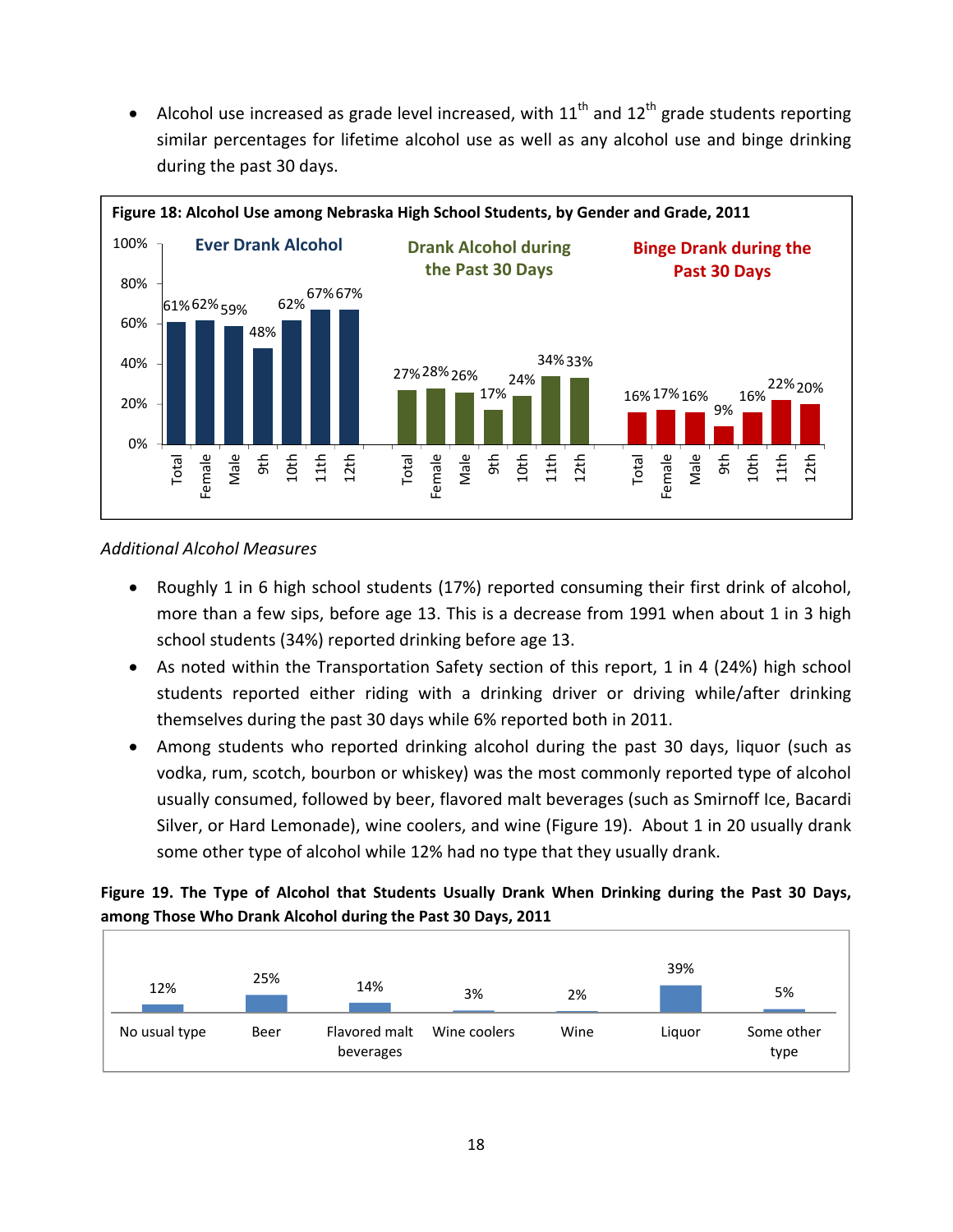Among students who reported drinking alcohol during the past 30 days, the most common source for getting alcohol was from someone who gave it to them, followed by someone who bought it for them, and taking it from a store or family member (Figure 20).

**Figure 20. How Students Usually Got Their Alcohol during the Past 30 Days, among Those Who Drank Alcohol during the Past 30 Days, 2011**



 Among students who reported drinking alcohol during the past 30 days, the most common place where alcohol was consumed was within a home, where 3 in 5 students (60%) reported that they usually drank at another person's home and 1 in 5 (22%) reported drinking within their own home (Figure 21).

#### **Figure 21. Where Students Usually Consumed Their Alcohol during the Past 30 Days, among Those Who Drank Alcohol during the Past 30 Days, 2011**

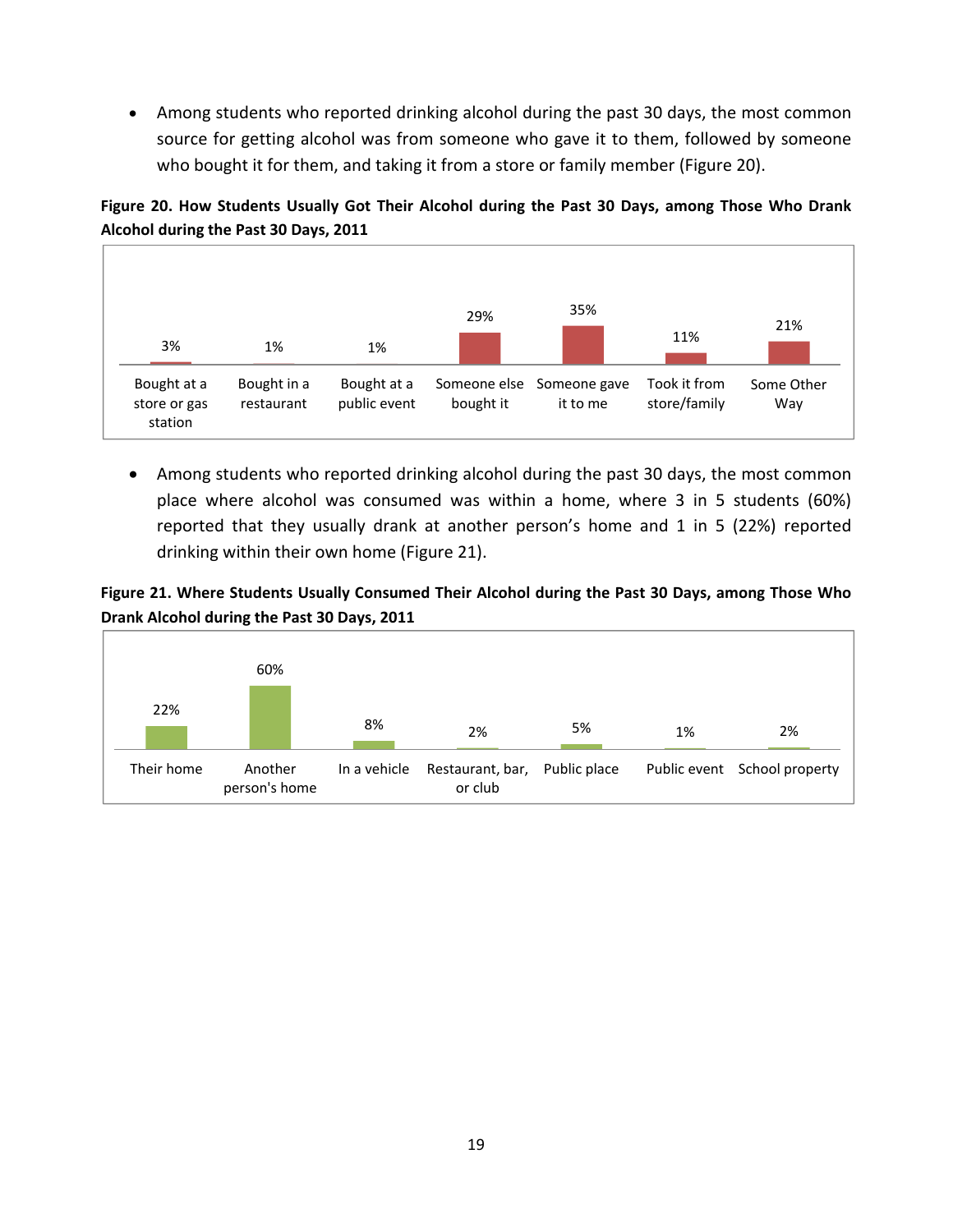## Drug Use

#### *Marijuana*

- The proportion of Nebraska students reporting lifetime marijuana use and marijuana use during the past 30 days peaked in 2003 and 2005 before declining in 2011 (Figure 22).
- The 2011 percentages for lifetime and past 30 day marijuana use (25% and 13%, respectively) are slightly higher than the percentage reported during 1991 (22% and 10%, respectively). However, they are lower than the levels reported in 2003 and 2005.



- During 2011, 1 in 4 high school students (25%) reported using marijuana at least once during their lifetime while 1 in 8 students (13%) reported using it during the past 30 days (Figure 23).
- Male and female students reported a similar percentage for lifetime marijuana use (26% and 24%, respectively) and marijuana use during the past 30 days (14% and 12%, respectively).
- Lifetime and past 30 day marijuana use increased as grade level increased.

| How Nebraska Compares to the Nation       |                 |     |
|-------------------------------------------|-----------------|-----|
|                                           | <b>Nebraska</b> | US  |
| Ever used marijuana                       | 25%             | 40% |
| Used marijuana during the<br>past 30 days | 13%             | 23% |
| Ever used prescription<br>drugs           | 12%             | 21% |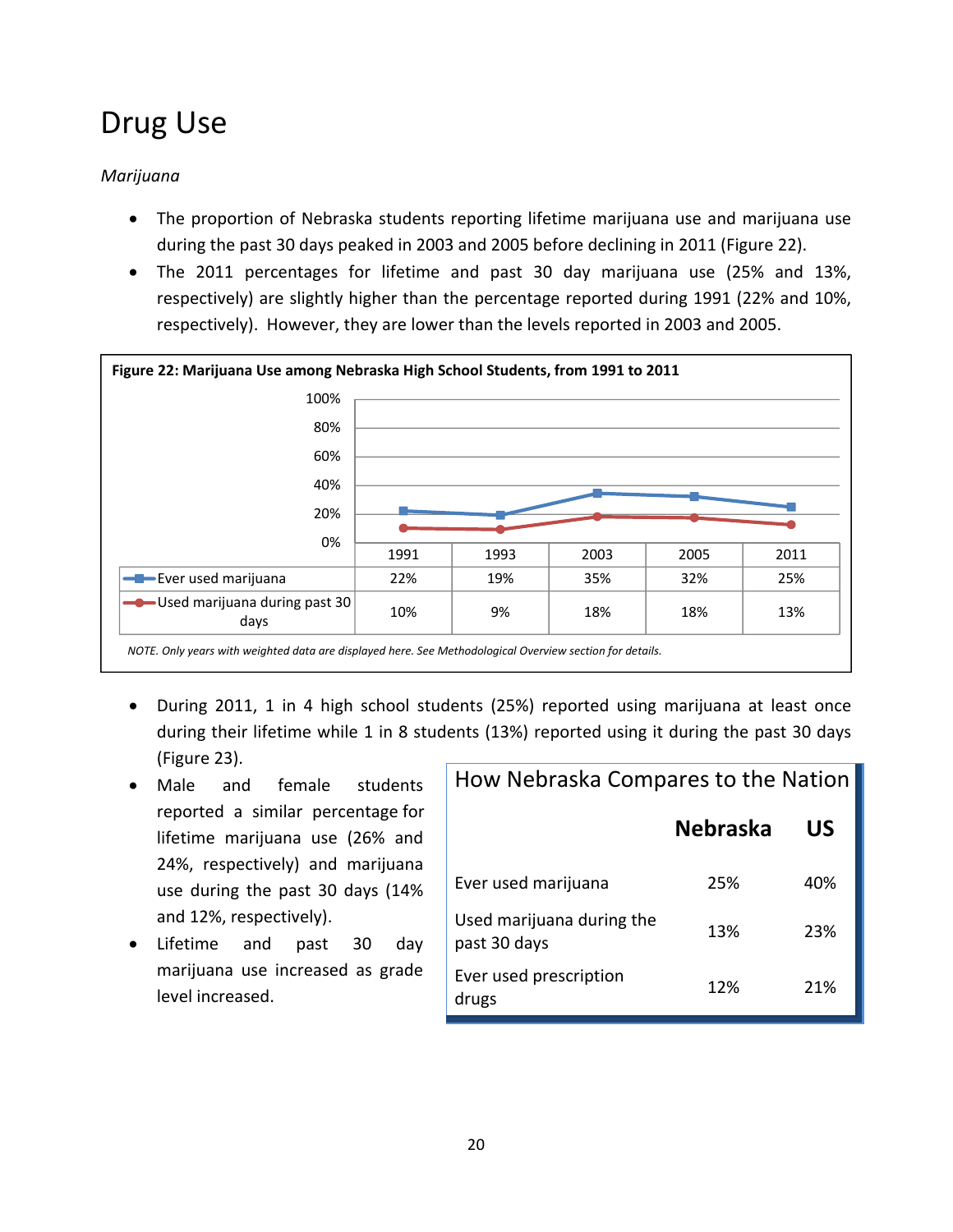

• In 2011, 1 in 20 high school students (5%) reported using marijuana before age 13. In 1991, 5% also reported using marijuana before age 13. However, the 2011 percentage shows a decline since 2003 and 2005 when 8% and 7% of students, respectively, said they had used marijuana before 13.

#### *Prescription Drugs*

- Trend data for prescription drug use is not available as a result of it not being asked during the other years of weighted Nebraska YRBS data.
- As can be seen in Figure 24, 1 in 8 high school students (12%) reported taking prescription drugs (such as OxyContin, Percocet, Vicodin, codeine, Adderall, Ritalin, or Xanax) without a doctor's prescription at least once during their lifetime.
- Male (13%) and female (11%) students reported a similar percentage for lifetime prescription drug use.
- The frequency of lifetime prescription drug use was lowest among  $9<sup>th</sup>$  graders (7%), relatively similar for  $10^{th}$  (14%) and  $11^{th}$  graders (11%), and highest among  $12^{th}$  graders (18%).

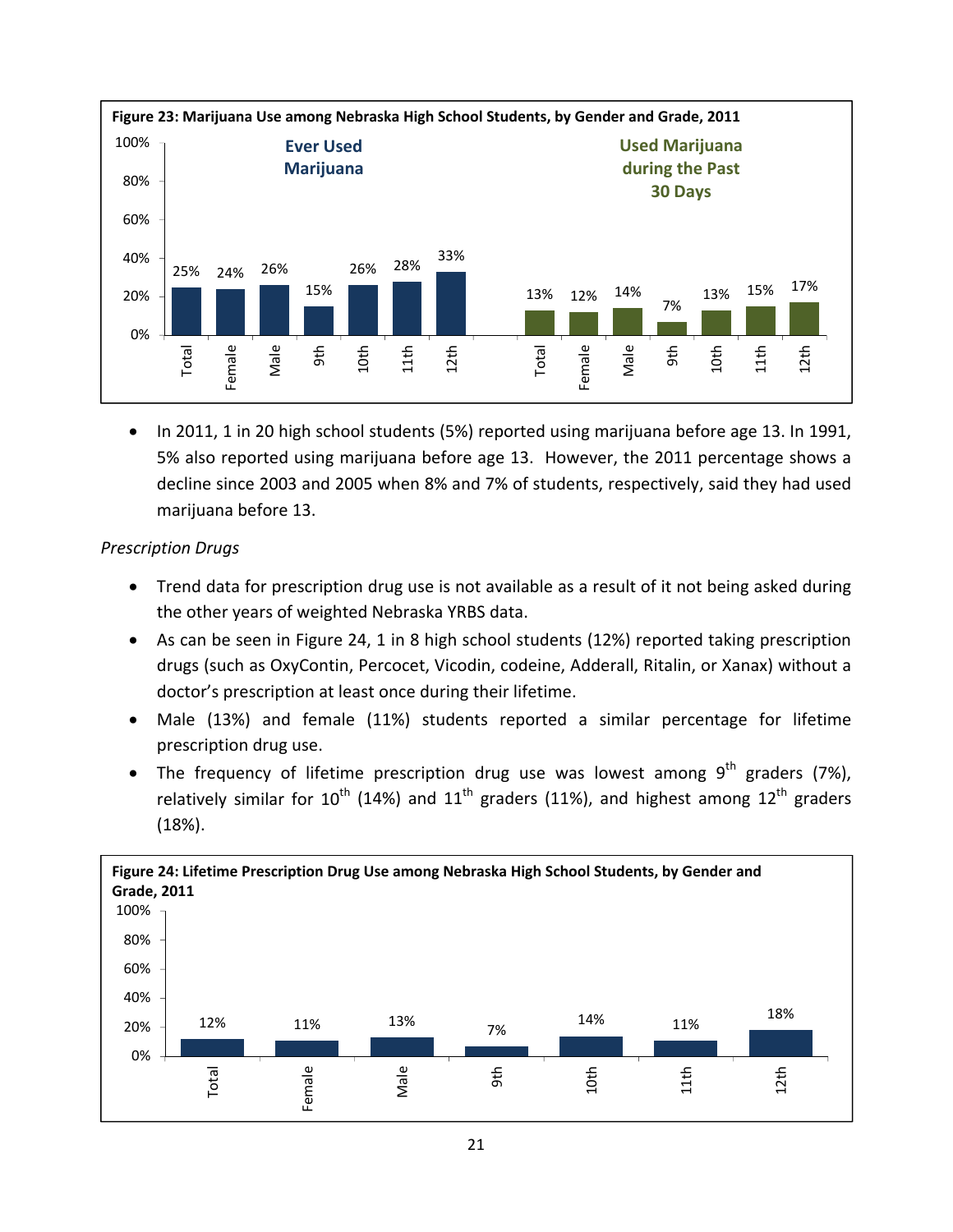#### *Lifetime Drug Use*

- The 2011 YRBS asked about lifetime use of eight drugs. Of those eight drugs, marijuana was the most commonly reported, at 25%, followed by prescription drugs at 12% and inhalants (including sniffing glue, breathing the contents of aerosol spray cans, and inhaling paints or sprays to get high) at 10%.
- With the exception of ecstasy, the use of each of the drugs shown in Table 3 has declined during the period of 2003 to 2011. Marijuana, cocaine/crack, and steroids peaked during the early‐to‐mid 2000s before declining in 2011; however, the 2011 percentages are similar to those from the early 1990s.

| <b>Other Drug Measures</b>           |               |     |     |     |     |  |  |
|--------------------------------------|---------------|-----|-----|-----|-----|--|--|
| 1993<br>2003<br>2005<br>2011<br>1991 |               |     |     |     |     |  |  |
| Marijuana                            | 22%           | 19% | 35% | 32% | 25% |  |  |
| Cocaine/Crack                        | 5%            | 4%  | 7%  | 8%  | 4%  |  |  |
| <b>Inhalants</b>                     | $- -$         | --  | 12% | 11% | 10% |  |  |
| <b>Heroin</b>                        |               |     | 3%  | 3%  | 2%  |  |  |
| <b>Meth</b>                          | --            |     | 6%  | 6%  | 3%  |  |  |
| <b>Ecstasy</b>                       | $\sim$ $\sim$ | --  | 5%  | 5%  | 5%  |  |  |
| <b>Steroids</b>                      | 2%            | 3%  | 4%  | 4%  | 3%  |  |  |
| <b>Prescription Drugs</b>            | --            | --  | --  | --  | 12% |  |  |

#### **Table 3. Lifetime Drug Trends among Nebraska High School Students, 1991‐2011**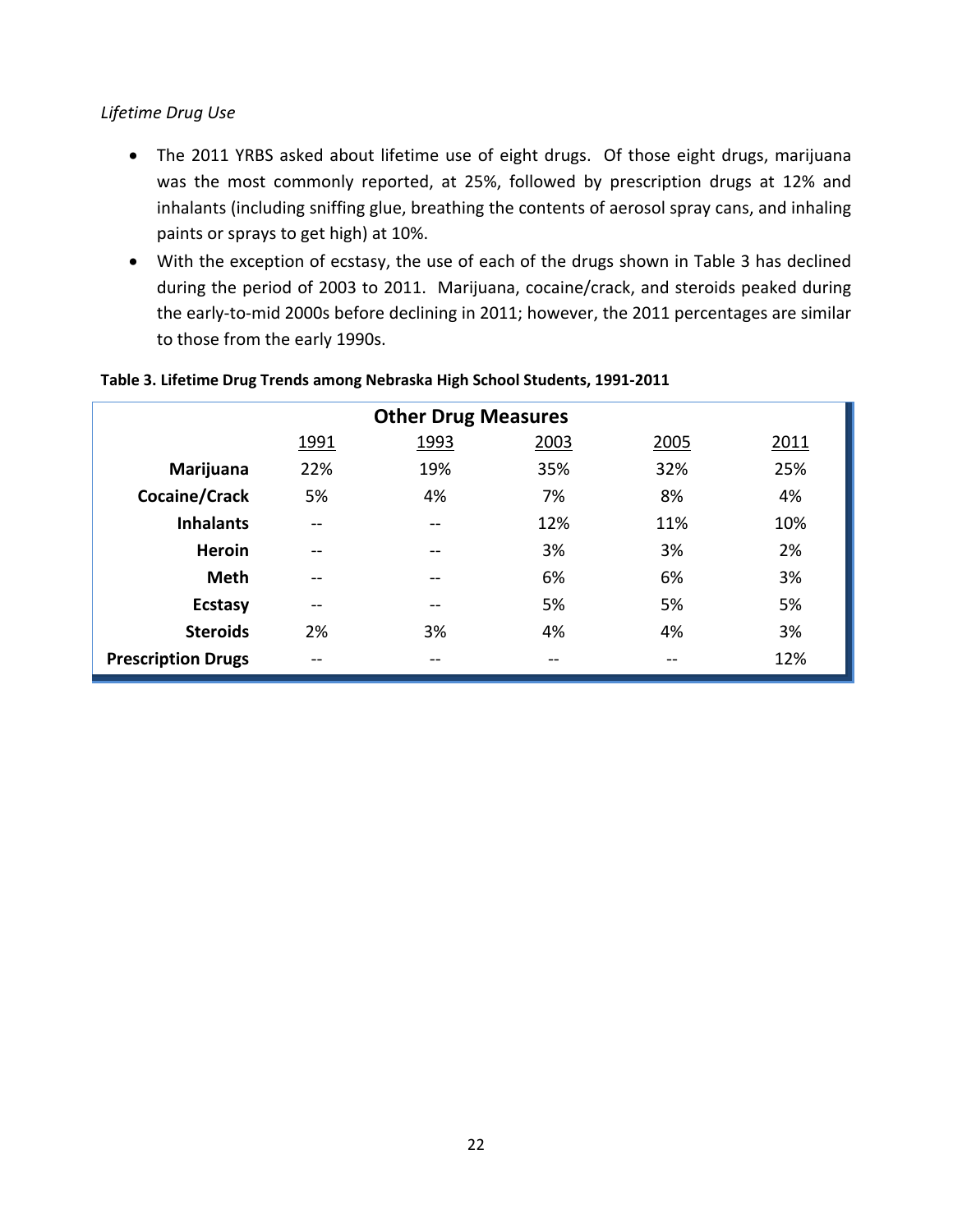## Sexual Behaviors and HIV/AIDS

#### *Sexual Intercourse*

- Sexual activity among Nebraska high school students has decreased steadily since the early 1990s (Figure 25).
- The percentage of students who reported that they have had sexual intercourse during their lifetime gradually decreased from just over half of all students in 1991 (53%) to less than 2 in 5 in 2011 (37%).
- The proportion of students who reported having sex during the past three months saw a similar decline, dropping from 37% in 1991 to 27% in 2011.



*NOTE. Only years with weighted data are displayed here. See Methodological Overview section for details.*

- In 2011, 1 in 3 high school students (37%) reported having had sex in their lifetime while 1 in 4 (27%) reported having had sex during the past three months (Figure 26).
- Male and female students were equally as likely to report lifetime sexual activity (37% and 37%, respectively); however, female students (29%) were slightly more likely than male students (26%) to report that they had sex during the past three months.
- $\bullet$  Lifetime and past three month sexual activity increased as grade level increased, with 11<sup>th</sup>
	- and  $12<sup>th</sup>$  graders reporting similar percentages. Students in 12th grade were three times more likely than students in  $9<sup>th</sup>$  grade to report lifetime and past three month sexual activity.

| How Nebraska Compares to the Nation |                 |     |
|-------------------------------------|-----------------|-----|
|                                     | <b>Nebraska</b> | US  |
| Ever had sex                        | 37%             | 47% |
| Had sex during past 3<br>months     | 27%             | 34% |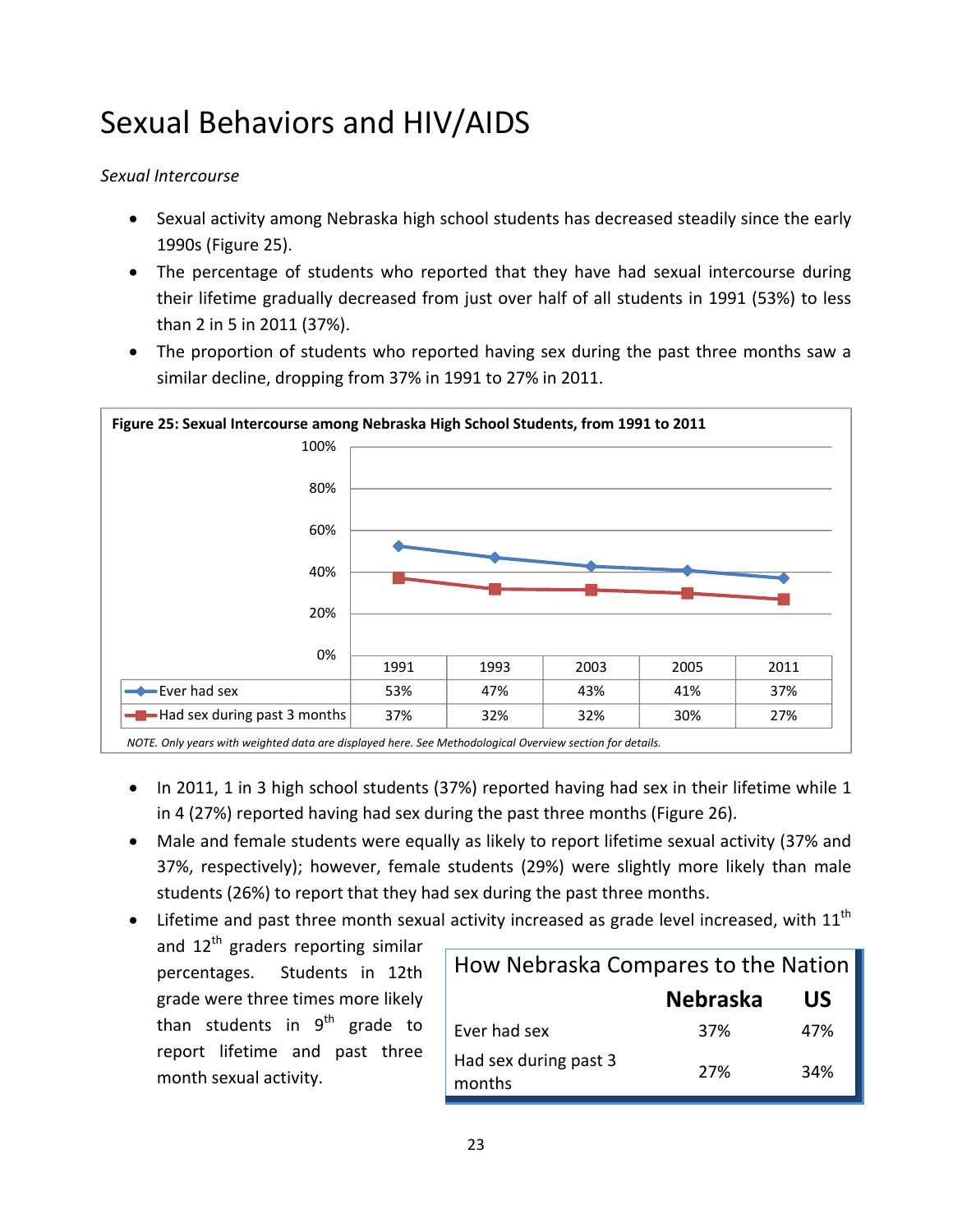

- In 2011, less than 1 in 20 high school students (4%) reported that they had sex before age 13. This is a decline from 1991 when 7% of students reported having sex before age 13.
- In 2011, 1 in 10 students (11%) reported having had sex with four or more people during their lifetime, which is a decrease from 1991 (18%). Males (11%) and females (10%) reported the same percentage in 2011.
- Among students who had sex during the past three months in 2011, 1 in 5 (20%) reported using drugs or alcohol prior to their last sexual intercourse, a decline from 1 in 4 students (26%) in 1991.

#### *Birth Control*

- In 2011, 3 in 5 high school students who had sex during the past three months reported using a condom during their last sexual intercourse (62%), which is higher than the 53% reported in 1991.
- The YRBS asks students to report which method they used to prevent pregnancy the last time they had sexual intercourse. Among students who had sex during the past three months, condoms were the most commonly used form of birth control, followed by birth control pills and withdrawal while 1 in 7 reported using no form of birth control (Table 4).

#### Table 4. Type of Birth Control Used the Last Time High School Students Had Sex, among Those Who Had **Sex during the Past 3 Months, 2011**

|           |                      |         | Injectable birth       |            |            |          |
|-----------|----------------------|---------|------------------------|------------|------------|----------|
| No method | <b>Birth control</b> |         | control, birth control |            | Some other |          |
| used      | pills                | Condoms | ring, or implant       | Withdrawal | method     | Not sure |
| 14%       | 22%                  | 45%     | 5%                     | 10%        | 2%         | 3%       |

#### *HIV/AIDS Education*

• In 2011, 3 in 4 students (79%) reported ever being taught about AIDS/HIV in school while less than 2 in 5 students (38%) reported ever talking about AIDS/HIV with their family.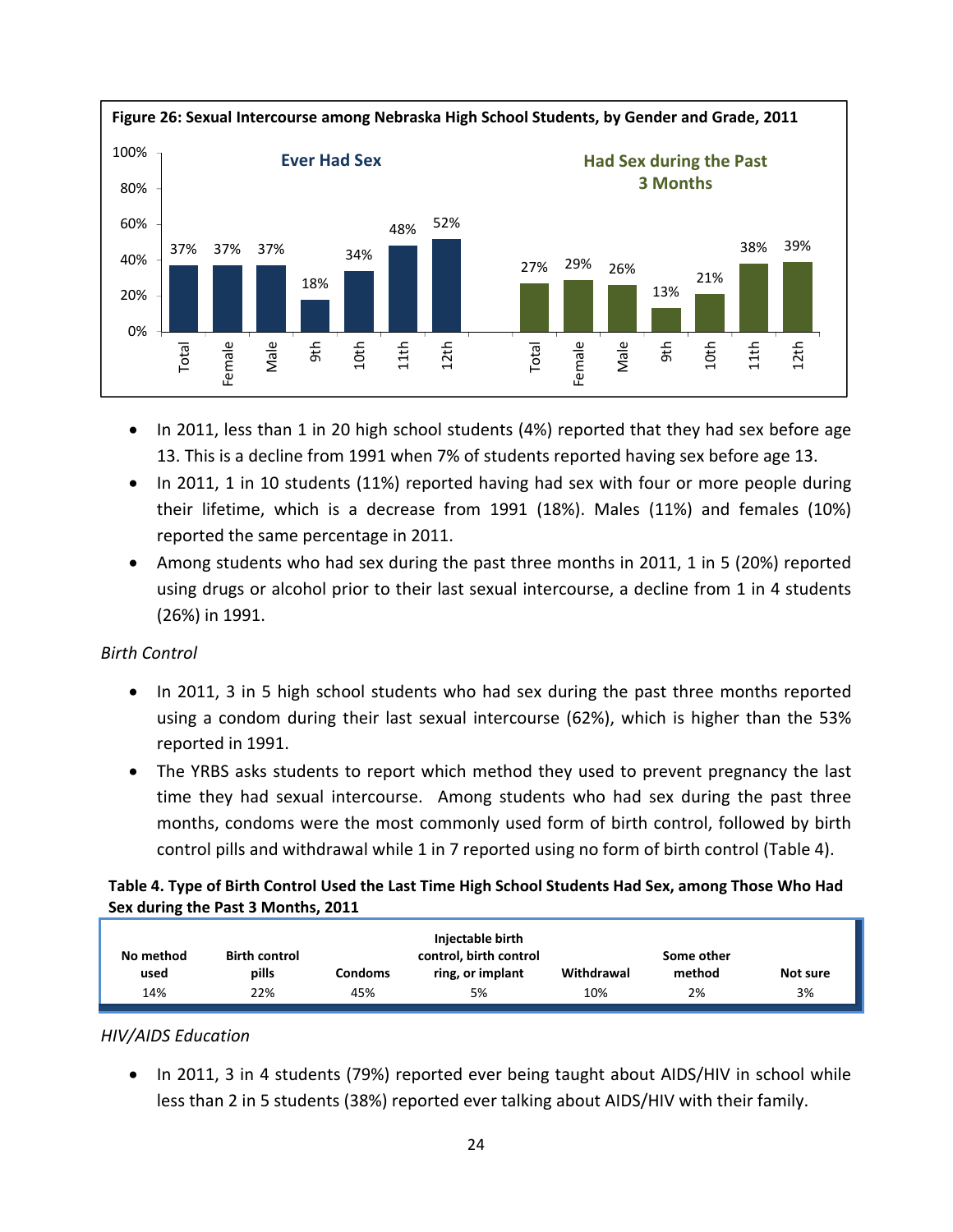## Body Weight and Weight Loss

*Self‐Perception of Weight and Actions to Control Weight*

- During 2011, about 3 in 5 Nebraska high school students (57%) reported that they were about the right weight while 3 in 10 (29%) felt that they were slightly or very overweight (Figure 27).
- Male students were more likely than female students to report being slightly or very underweight (18% and 11%, respectively) while female students were more likely than male students to report being slightly or very overweight (33% and 24%, respectively).



- About 2 in 5 students (43%) reported that they were currently trying to lose weight compared to 1 in 7 (15%) trying to gain weight (Figure 28). One in 5 students reported trying to stay the same weight (21%) and not trying to do anything about their weight (22%).
- Over half of females (56%) were trying to lose weight compared to 1 in 3 males (31%). Almost five times as many males as females were trying to gain weight (23% and 5%, respectively).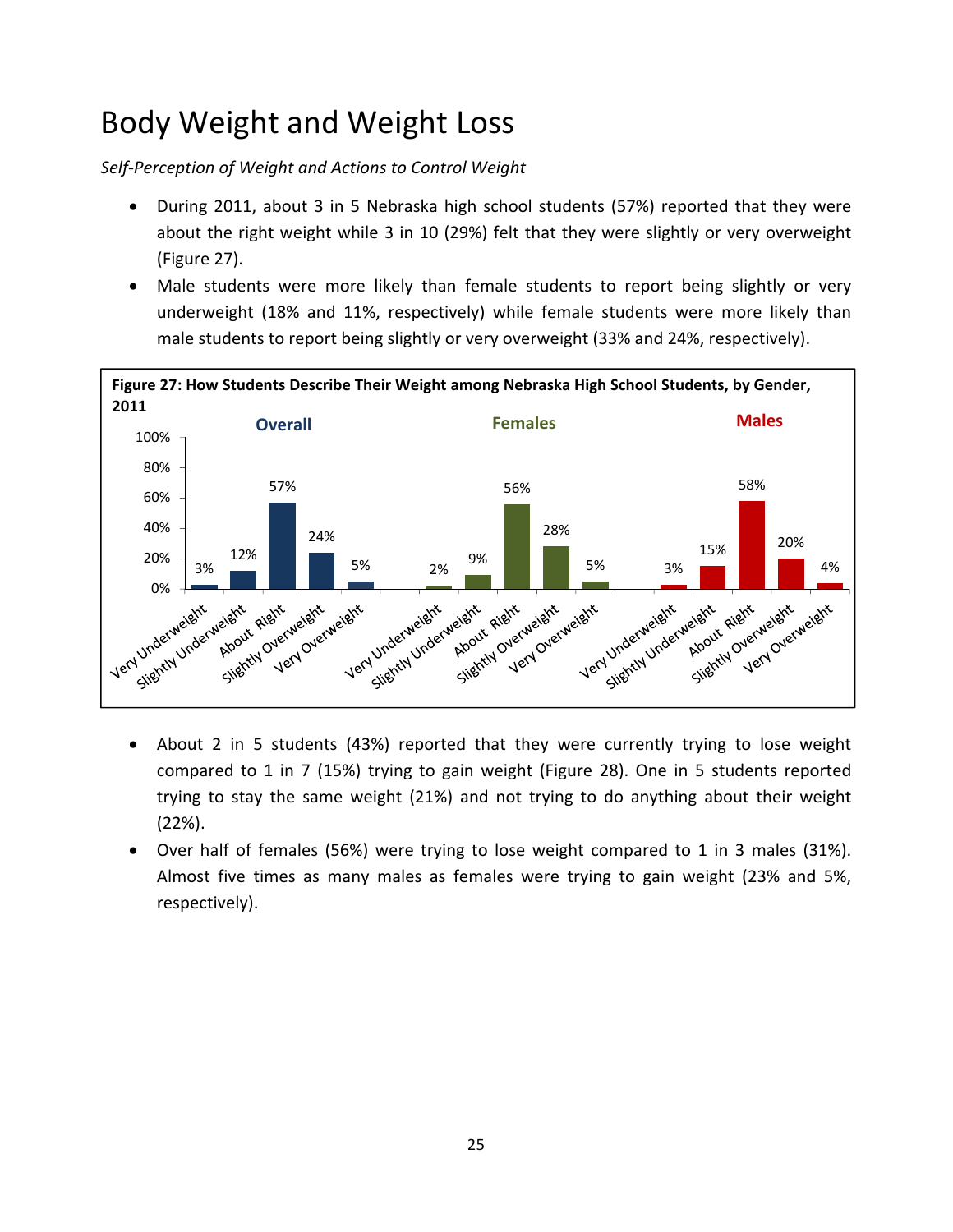

*High Risk Weight Loss Methods*

- The percentage of high school students reporting the use of high-risk methods to lose weight or keep from gaining weight has declined since 2003.
- As shown in Figure 29, the percentage of students reporting that they fasted for 24 hours or more during the past 30 days and the percentage reporting that they took diet pills or supplements without a doctor's advice during the same period gradually declined from 2003 to 2011. The percentage of students reporting that they vomited or used laxatives during the past 30 days remained constant from 2003 to 2005 before decreasing in 2011.

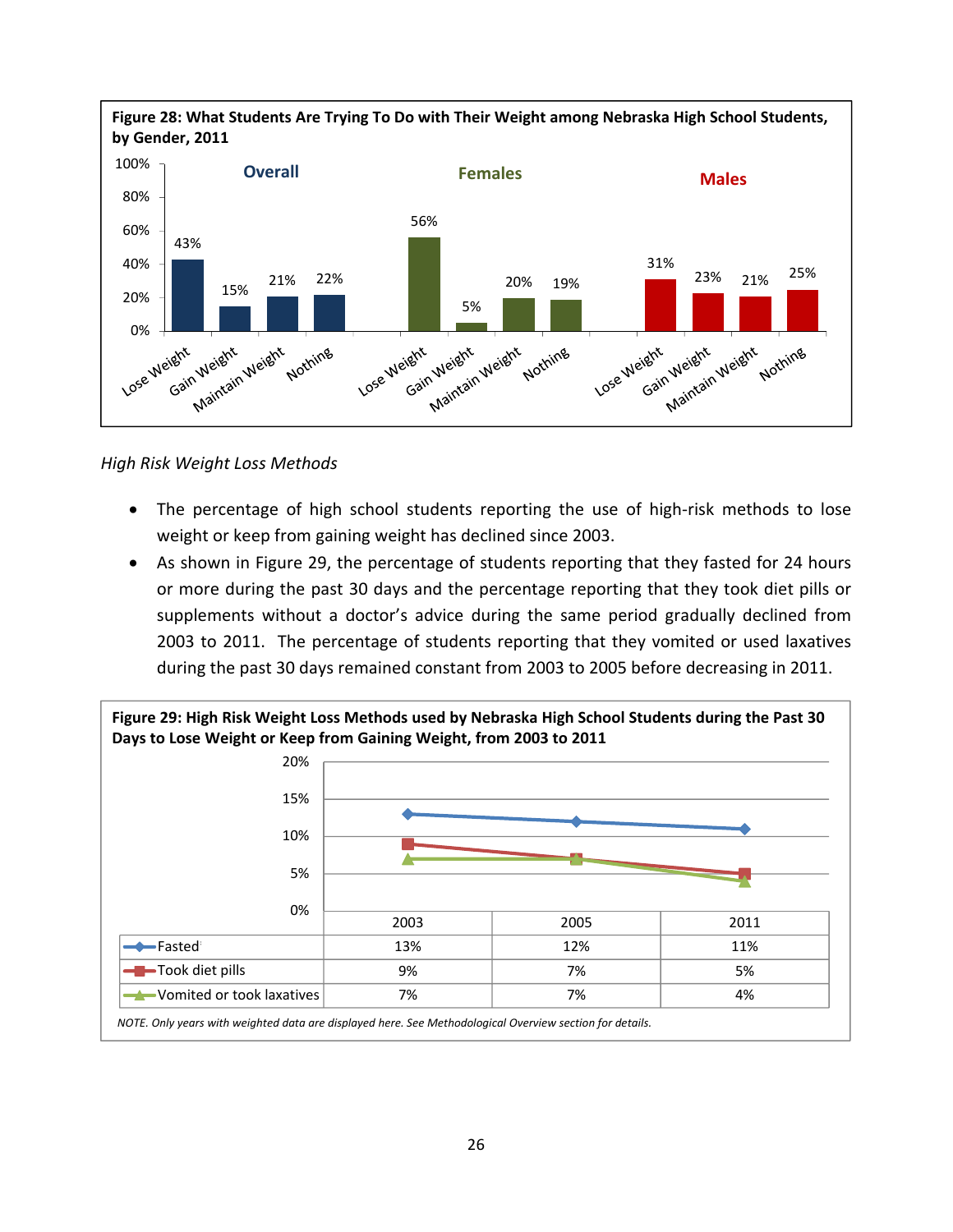- In 2011, nearly 1 in 7 high school students (14%) reported fasting, taking diet supplements, vomiting, or taking laxatives to lose weight or keep from gaining weight during the past 30 days (Figure 30). Over 1 in 10 students reported fasting (11%) while 1 in 20 students reported taking diet pills (5%) and vomiting/laxative use (4%) during this period.
- Female students were somewhat more likely than male students to report using a high risk weight loss method during the past 30 days. Females were nearly twice as likely as males to report fasting during this time while few differences were seen by gender among the other high risk methods.
- How Nebraska Compares to the Nation **Nebraska US** Fasted during the past 30 rasted daring the past 50 and 11% 12% 12% Took diet pills during the past 30 days based on the same state of the set of the set of the set of the set of the set of the set of the s Vomited or took laxatives during the past 30 days and the past 30 days
- Overall, the use of high risk weight loss methods increased only

slightly by grade. However, few differences were seen by grade among the individual methods.

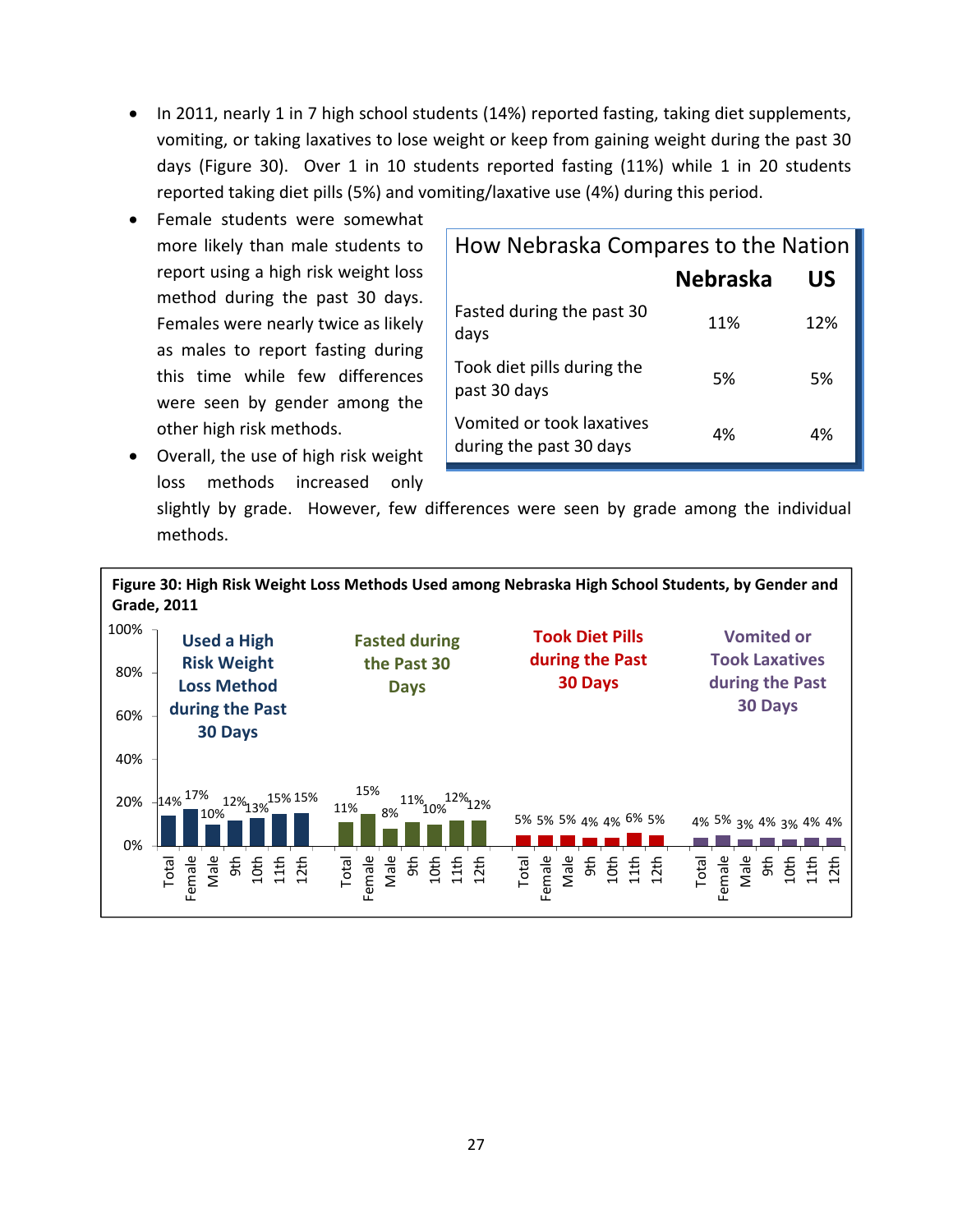## Nutrition

#### *Fruit and Vegetable Consumption*

 The percentage of Nebraska high school students who reported eating fruits or vegetables five or more times per day during the past seven days changed little between 2003 and 2011 (Figure 31).



- During 2011, 1 in 6 high school students (17%) reported consuming fruits and vegetables five or more times per day during the past seven days (Figure 32).
- Male students (18%) were slightly more likely than female students (15%) to report eating fruits and vegetables five or more time per day during the past seven days.
- Fruit and vegetable consumption differed little by grade level with no consistent pattern.
- When looking at fruit and vegetable consumption separately, about 1 in 4 high school students (27%) reported eating fruit two or more times per day while just 1 in 8 (12%) reported eating vegetables three or more times per day during the past seven days.

| How Nebraska Compares to the Nation                |                 |     |  |
|----------------------------------------------------|-----------------|-----|--|
|                                                    | <b>Nebraska</b> | US  |  |
| Consumed fruit two or<br>more times per day        | 27%             | 34% |  |
| Consumed vegetables three<br>or more times per day | 12%             | 15% |  |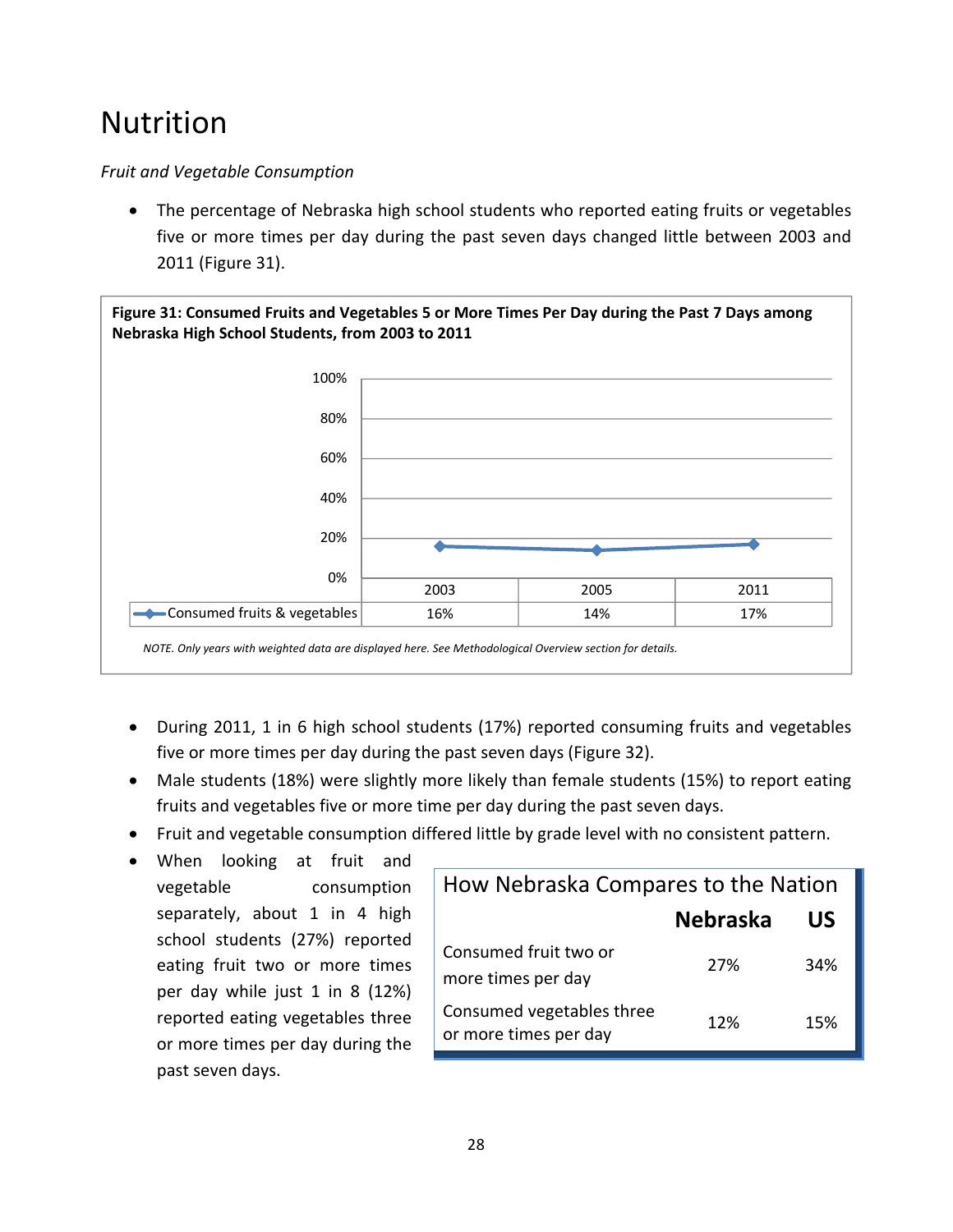

#### *Beverage Consumption*

- Figure 33 shows that nearly half of all high school students (47%) reported drinking one or more glasses of milk per day during the past seven days.
- Male students (53%) were more likely than female students (41%) to report daily milk consumption, but milk consumption varied little by grade with no clear pattern.



- The 2011 YRBS asked students how often they drank various sugar-sweetened beverages, including regular (non‐diet) soda or pop (such as Coke, Pepsi, or Sprite), full calorie sports drinks (such as Gatorade or PowerAde), and other sugar‐sweetened beverages (such as sweet tea or coffee, flavored milk, flavored juice drinks, or energy drinks such as Red Bull).
- Overall, 2 in 3 (66%) high school students reported drinking soda, sport drinks, or other sugar‐sweetened beverages an average of one or more times per day during the past seven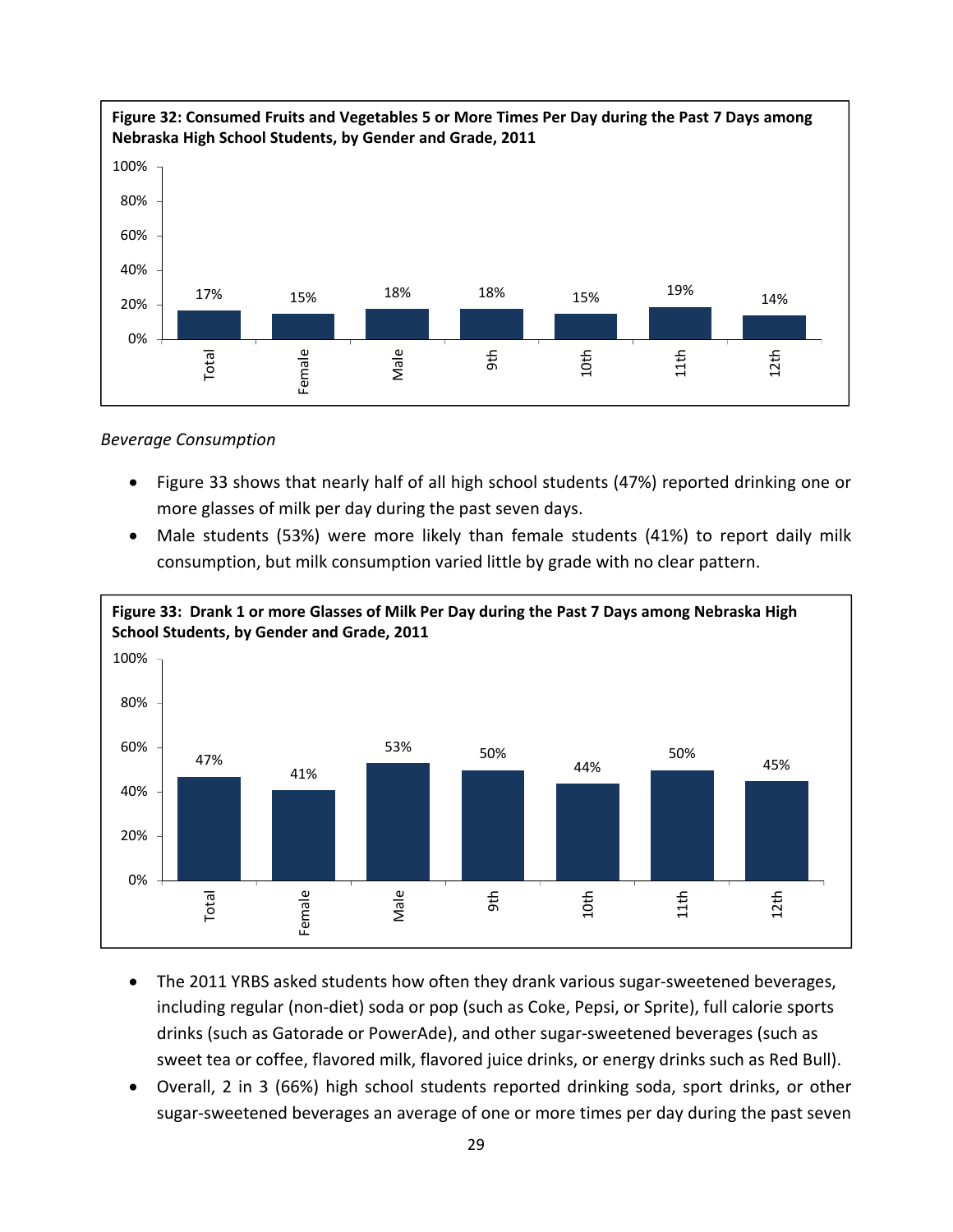days (Figure 34). About 1 in 4 students (26%) reported drinking soda one or more times per day, 1 in 6 (17%) reported drinking sports drinks one or more times per day, and roughly 1 in 10 (13%) reported drinking some other sugar‐sweetened beverage one or more times per day during the past seven days.

 Male students were more likely than female students to report drinking any sugar‐sweetened beverages, and were more than twice as likely to report drinking sports drinks one or more times per day during the past seven days (24% and 10%, respectively).

| How Nebraska Compares to the Nation         |                 |     |  |
|---------------------------------------------|-----------------|-----|--|
|                                             | <b>Nebraska</b> | US  |  |
| Drank 1 or more glasses of<br>milk per day* | 47%             | 44% |  |
| Drank soda 1 or more times<br>per day*      | 26%             | 28% |  |
| *On average during the past 7 days          |                 |     |  |

 Daily consumption of sugar‐sweetened beverages during the past seven days did not follow a consistent pattern by grade level.

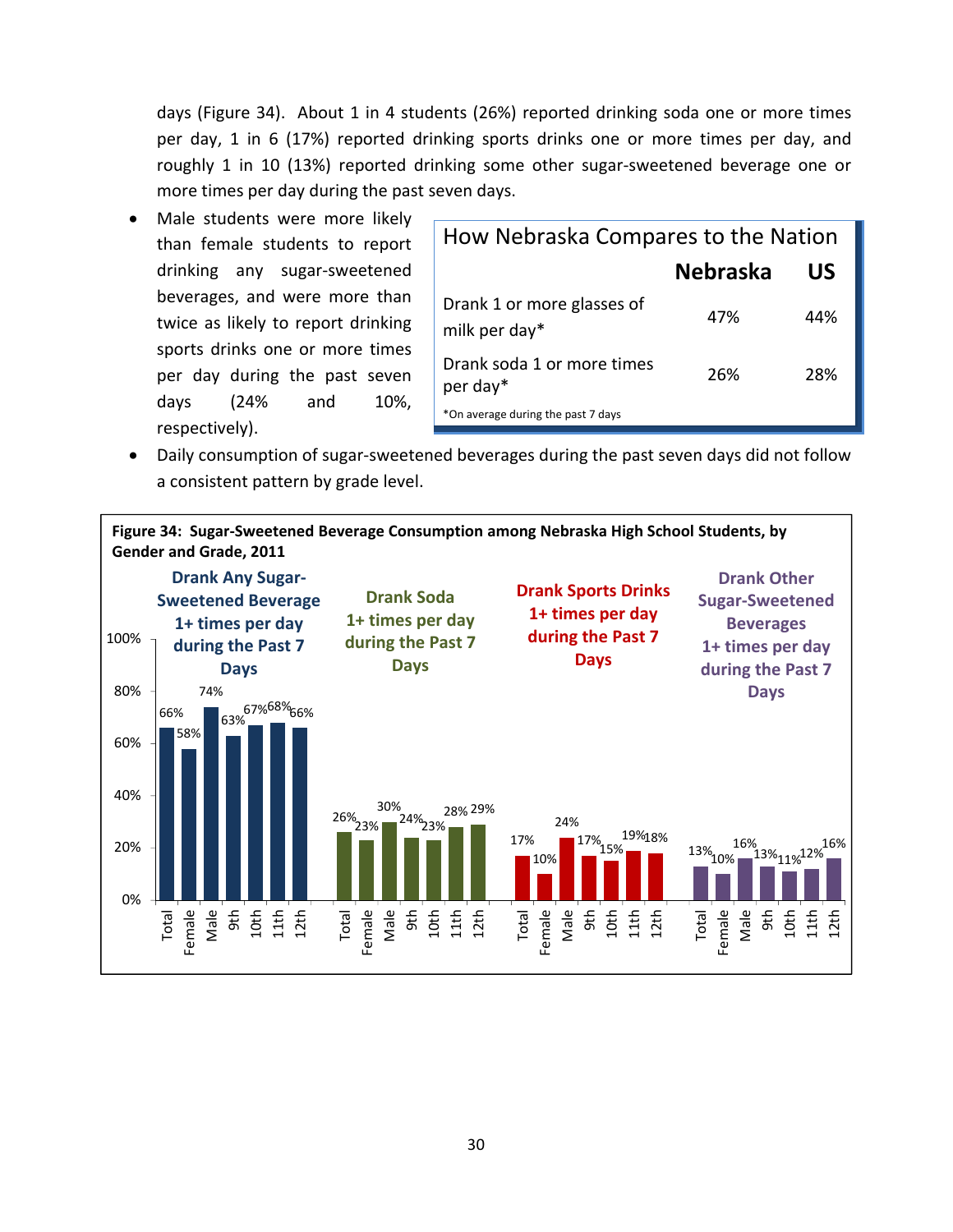## Physical Activity

*Physical Activity*

- According to the 2008 Physical Activity Guidelines for Americans, students should be physically active for 60 minutes or more per day, which should include most of the minutes in aerobic activity and the inclusion of both muscle‐ and bone‐strengthening activities at least three days of the week.<sup>3</sup>
- About half of Nebraska high schools students (54%) in 2011 reported being physically active for 60 or more minutes on five or more of the past seven days. Nearly 3 in 5 (58%) did exercises to strengthen or tone their muscles on three or more of the past seven days.
- Males were more likely than females to report 60 or more minutes of physical activity per day on five or more of the past seven days and to do strengthening exercises (such as push‐ ups, sit‐ups, or weight lifting) on three or more of the past seven days.
- Ninth graders (60%) were more likely than  $12<sup>th</sup>$  graders (47%) to report getting 60 or more minutes of physical activity per day while  $9^{th}$  and  $10^{th}$  graders were more likely than  $11^{th}$ and 12<sup>th</sup> graders to report doing strengthening exercises.



 One in 10 students (10%) reported that they did not get 60 minutes of physical activity on any of the past seven days.

| How Nebraska Compares to the Nation                                            |                 |     |  |
|--------------------------------------------------------------------------------|-----------------|-----|--|
|                                                                                | <b>Nebraska</b> | US  |  |
| 60 or more minutes of<br>physical activity per day on<br>5+ of the past 7 days | 54%             | 50% |  |
| Strengthening exercises on<br>3+ of the past 7 days                            | 58%             | 56% |  |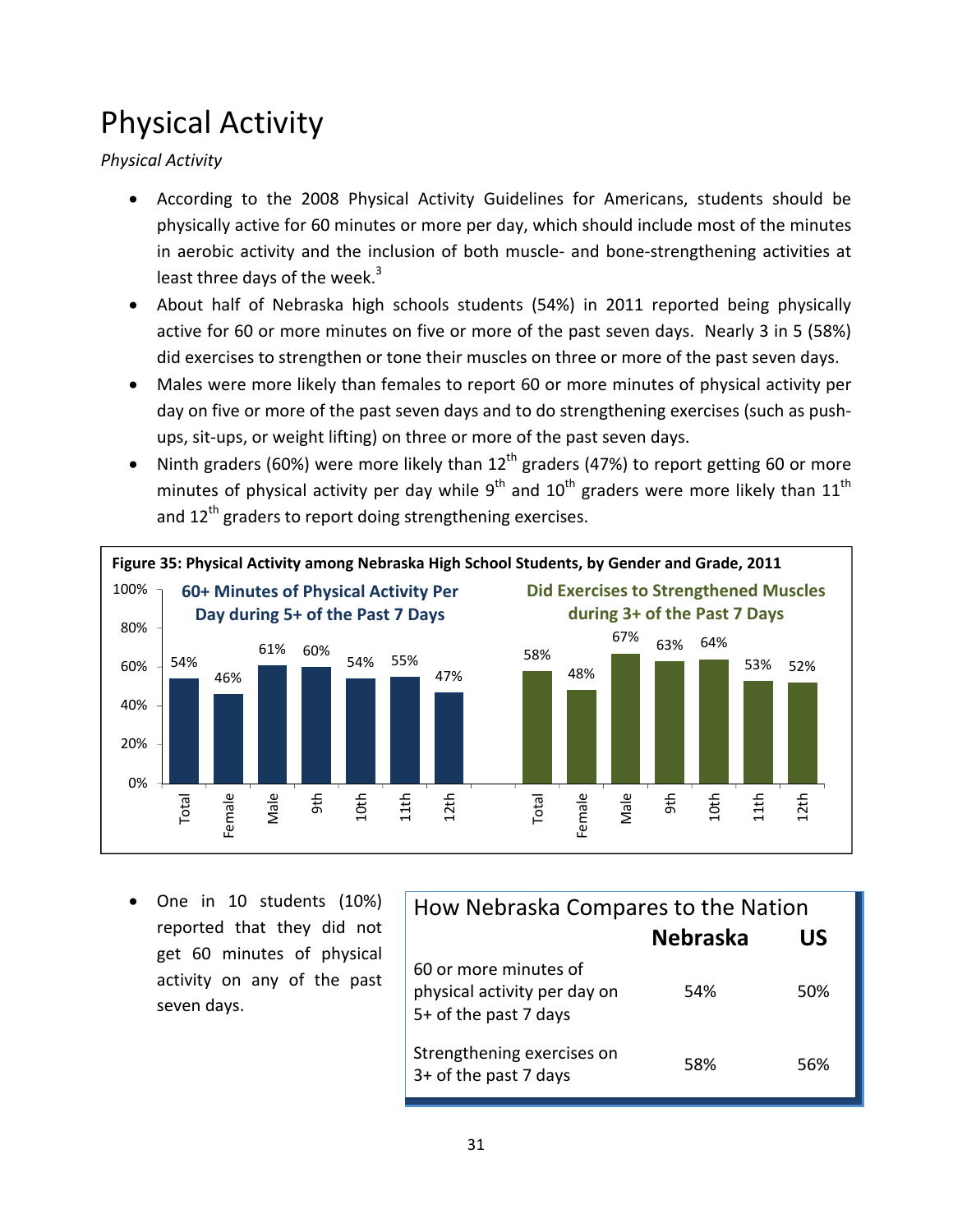#### *Physical Education in School*

- As seen in Figure 36, over half of all high school students (52%) did not attend Physical Education (PE) class at all during an average school week. Almost 1 in 7 students (15%) attend PE classes one to four days during an average school week while 1 in 3 (33%) attend PE class daily during an average school week.
- Only about half of all high school students (47%) who attend PE class reported spending 20 or more minutes actually exercising or playing sports during an average PE class.



#### *Screen Time Not Related to School*

 As seen in Figure 37, the percentage of students who reported watching three or more hours of TV per day during an average school day decreased slightly from 28% in 2003 to 25% in 2011.

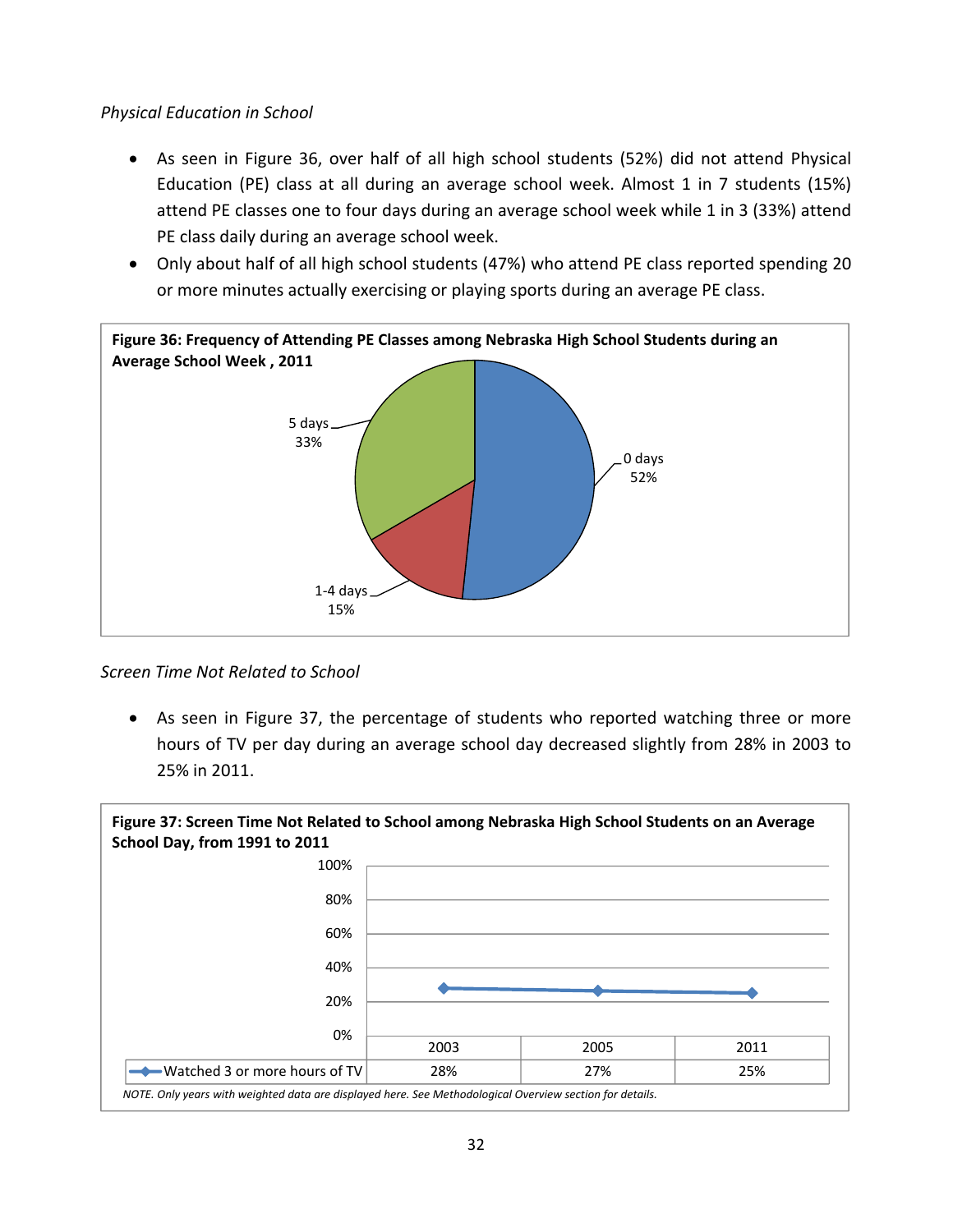- During 2011, 1 in 4 high school students (25%) reported watching three or more hours of TV per day during an average school day while 1 in 5 (21%) reported playing video/computer games or using a computer for non‐school work for three or more hours during an average school day. Collectively, half (50%) reported watching TV, playing video games, or using the computer for three or more hours per school day (Figure 38).
- Male and female students reported a similar percentage for watching three or more hours of TV during an average school day (27% and 24%, respectively); however, males were more likely than females to play video games or use the computer for non‐ school work for three or more hours during an average school day (25% and 17%, respectively).

| How Nebraska Compares to the Nation                                     |                 |     |
|-------------------------------------------------------------------------|-----------------|-----|
|                                                                         | <b>Nebraska</b> | US  |
| Watch 3 or more hours<br>of TV on average school<br>day                 | 25%             | 32% |
| Played video/computer<br>games 3 or more hours<br>on average school day | 21%             | 31% |

 Tenth graders were the most likely grade to report watching TV and/or playing video games or using the computer for non‐school work.

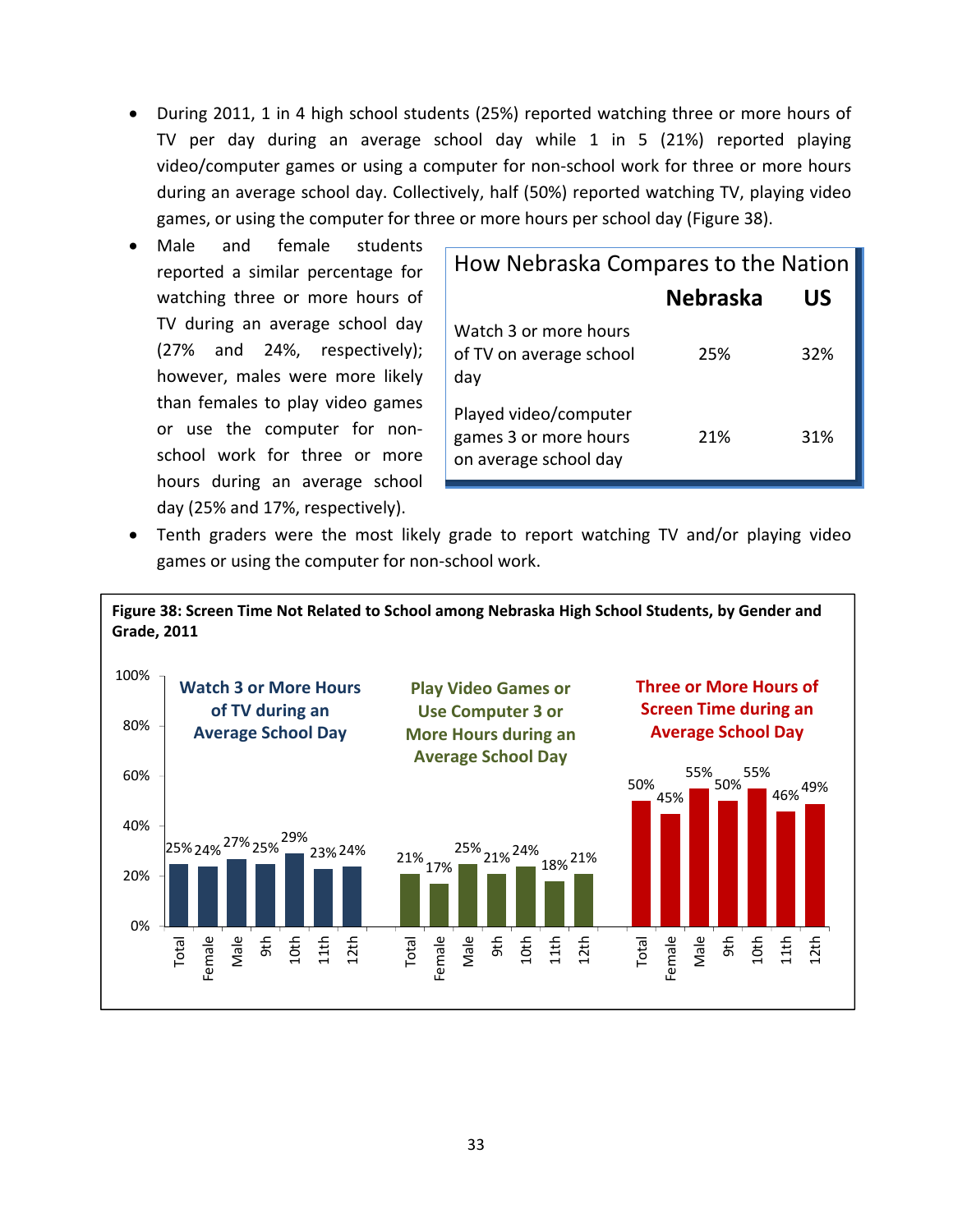## Other Health Topics

#### *Oral Health*

- In 2011, 3 in 4 Nebraska high school students (75%) reported seeing a dentist for a checkup, teeth cleaning, or other dental work during the past 12 months (Figure 39).
- Females (77%) were slightly more likely than males (73%) to report that they saw a dentist during the past 12 months while  $9<sup>th</sup>$  graders (80%) were most likely grade level to report that they saw a dentist.



#### *Tanning*

- Figure 40 shows that 1 in 5 high school students (19%) reported using an indoor tanning device one or more times during the past 12 months.
- Female students (30%) were more likely than male students (8%) to report indoor tanning. Students in  $11^{th}$  (23%) and  $12^{th}$  (26%) grade were more likely than those in 9<sup>th</sup> (11%) and  $10^{th}$  (15%) grade to report using a device.

| How Nebraska Compares to the Nation             |                 |     |
|-------------------------------------------------|-----------------|-----|
|                                                 | <b>Nebraska</b> | US  |
| Used indoor tanning<br>device in past 12 months | 19%             | 13% |

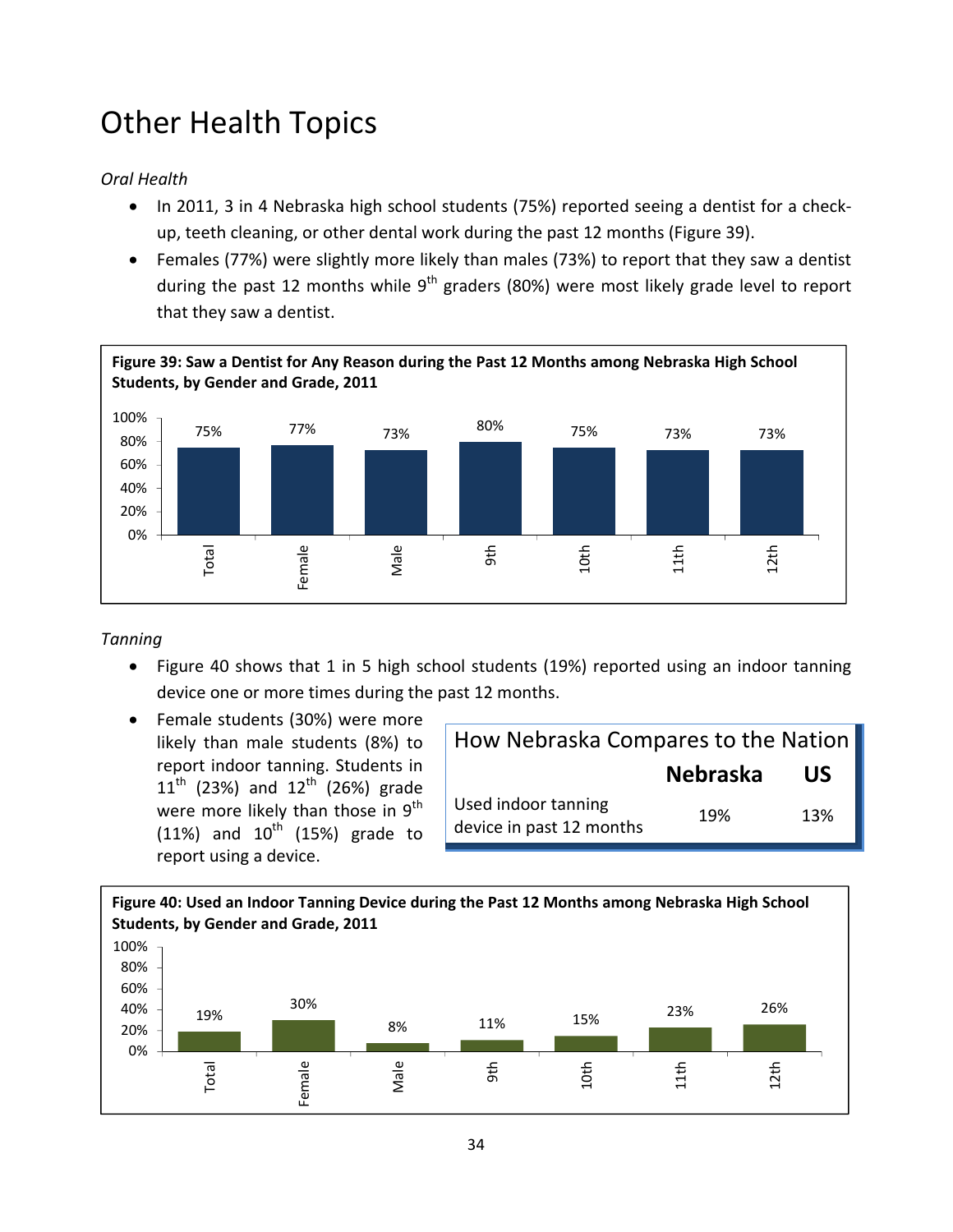#### *Asthma*

 The percentage of high school students reporting that they have ever been told by a doctor or nurse that they have asthma stayed consistent at 19% between 2003 and 2011 (Figure 41). Trend data for currently having asthma is not available as a result of it not being asked during the other years of weighted Nebraska YRBS data.



- In 2011, 1 in 5 students (19%) reported that they had ever been told they have asthma. However, only 1 in 10 students (10%) reported that they currently had asthma (Figure 42).
- Males and females were equally as likely to report having ever being told that they have asthma (19%), but females (12%) were more likely than males (8%) to report that they still have asthma.
- Little difference by grade was seen for asthma.

| How Nebraska Compares to the Nation |                 |     |
|-------------------------------------|-----------------|-----|
|                                     | <b>Nebraska</b> | US  |
| Ever been told have<br>asthma       | 19%             | 23% |
| Currently have asthma               | 10%             | 12% |

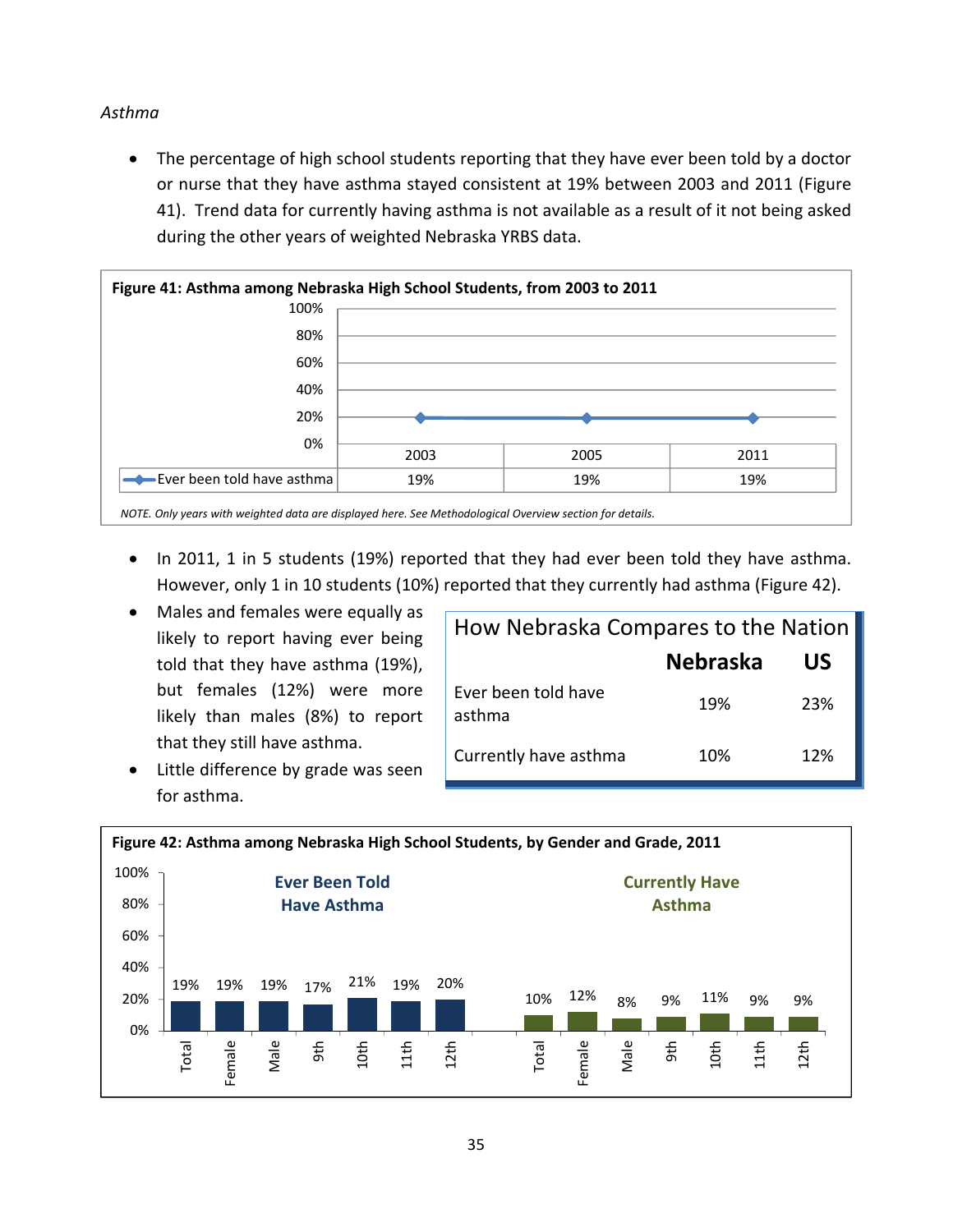### Methodological Overview

As in previous administrations of the Nebraska YRBS, the CDC drew the 2011 YRBS sample for Nebraska using a two‐stage cluster sampling design. In the first stage, a random sample of public high schools was selected with probability proportionate to school enrollment. Schools were then recruited to participate. In the second stage, within each of the participating schools, a random sample of classrooms was selected and all students in those classes were targeted for participation. Under this sampling procedure 82 public schools in Nebraska were randomly selected; however, three were determined to be ineligible and seven chose not to participate. For the 72 participating schools, 282 whole classrooms of students were then selected by either subject (e.g., English, social studies) or class period (e.g., homeroom, second period). The 5,324 students from all selected classrooms were eligible to participate in the survey.

The 2011 Nebraska YRBS was completed by 3,832 students in 72 public high schools. The school response rate was 91% (72 of 79 eligible schools participated) while the student response rate was 72%. The overall response rate was 66%, which was calculated by multiplying the school response rate by the student response rate.

Selected schools were contacted for recruitment. Initial contact was made by the Bureau of Sociological Research (BOSR) at the University of Nebraska‐Lincoln. This contact consisted of email communication with follow‐up telephone calls. Schools were also contacted by community stakeholders and encouraged to participate. The group of stakeholders included, but was not limited to, representatives from local health departments, behavioral health regions, community coalitions, and non‐profit organizations.

Once a school agreed to participate in the YRBS, the BOSR would work with the school to choose an administration date and would send the school the surveys and instructions for administration. Unless assistance was requested, school staff would coordinate the administration of the survey within each participating school, which consisted of administering the survey to the selected classrooms and returning the completed surveys to the BOSR. Of the 72 participating schools, 69 completed it between mid‐September and late November 2010, two completed it in December 2010, and due to extenuating circumstances one did not complete it until mid‐January 2011.

School and student participation in the YRBS was voluntary. In addition, the Nebraska YRBS honored the parental consent procedures within participating schools. Though the YRBS does not require active (or informed) consent, some Nebraska schools required active parental consent (parents were required to sign a permission form for their child to participate in the survey) while others used passive consent (parents were informed about the survey and given the opportunity to deny permission). The vast majority of Nebraska schools outside of the Omaha and Lincoln metropolitan areas used passive parental consent while the majority of large school districts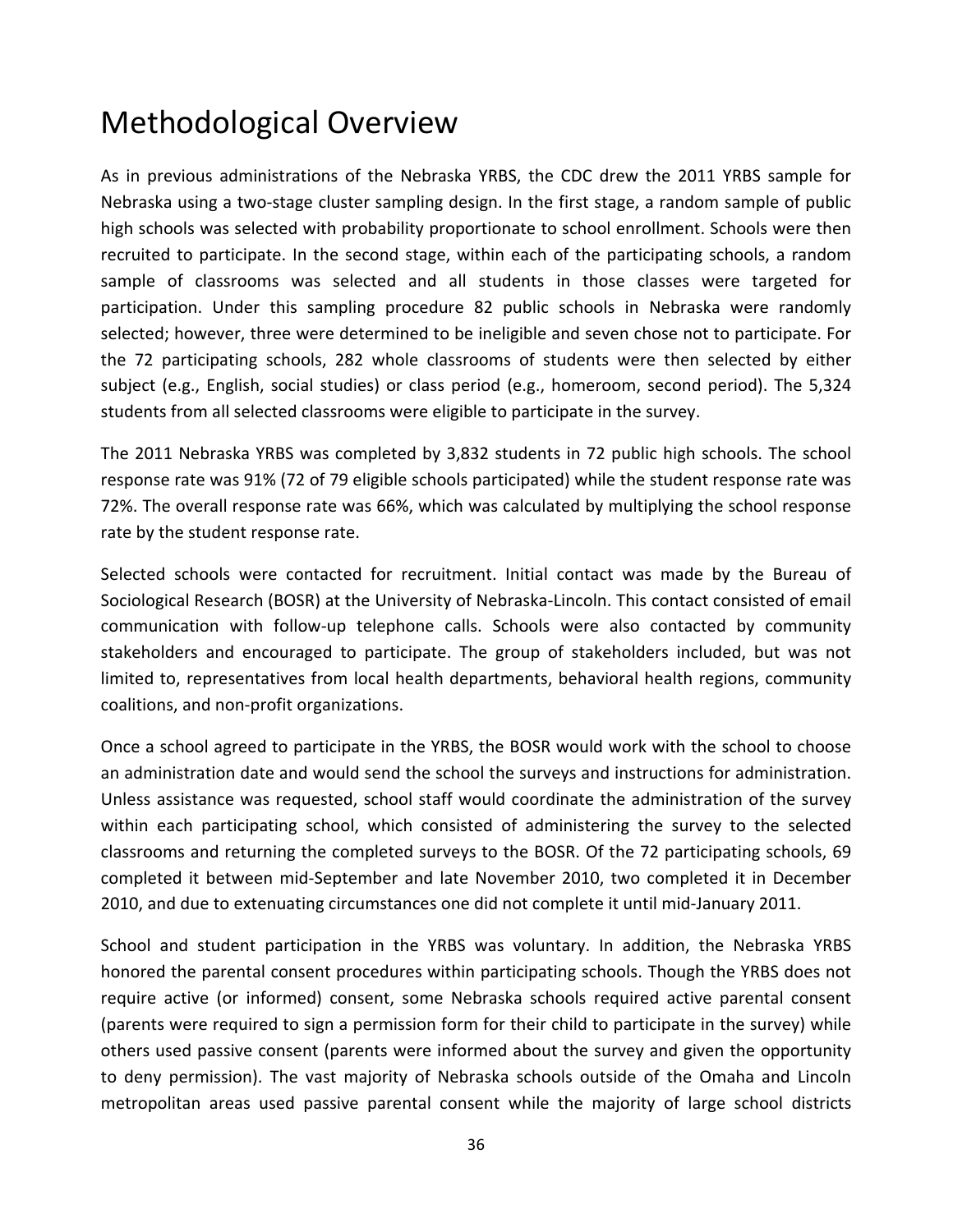within the Omaha and Lincoln metropolitan areas used active parental consent. Active parental consent schools tend to have lower student response rates as a result of students having to obtain and return signed permission forms.

Student anonymity was protected by using a self‐administered format and a scannable answer sheet free of identifiable information beyond basic demographics. To ensure confidentiality of student and school specific results, school specific data are not released to the public.

Once YRBS data collection was complete, the BOSR mailed the completed surveys to the CDC contractor for the YRBS, Westat. Westat then scanned, cleaned, and weighted the Nebraska data before returning it to the Nebraska Department of Education. The 2011 data were weighted to represent all public high school students in Nebraska as a result of having an overall response rate greater than 60%, the level determined by the CDC to be representative. The weights adjusted for student nonresponse and the student distribution of gender, grade, and race/ethnicity.<sup>4</sup> Nebraska YRBS data have only been weighted five times since the survey began in 1991. The weighted years include 1991, 1993, 2003, 2005, and 2011. As a result, data from non-weighted years are not included in this report because they are not representative and not comparable to weighted years.

As a result of the complex sampling methods and weighting used by the YRBS, statistical analysis software capable of properly analyzing these data (e.g., SUDAAN or advanced components of SAS) are recommended for analyzing YRBS data. This allows for the proper calculation of standard errors and subsequently confidence intervals for survey estimates.

The 2011 Nebraska YRBS consisted of 99 questions and was administered by paper and pencil, where students placed their answers onto a bubble answer sheet. Of the 99 questions, 86 were core CDC questions while 13 were state added. The 13 state added questions covered the following topics: distracted driving, alcohol consumption, sugar-sweetened beverage and milk consumption, strengthening exercise, participation in physical education class, oral health care, tanning, and HIV/AIDS education. National data are available for comparison to Nebraska data for core questions, but not for state added questions as they are specific to the Nebraska survey.

The Douglas County Health Department, which includes the city of Omaha, was awarded a federal CDC grant entitled Communities Putting Prevention to Work (CPPW). One requirement of the CPPW grant was that Douglas County had to administer the YRBS to randomly selected high schools within Douglas County. The selected schools had the option to participate in the full version of the YRBS, but were only required to participate in a shortened version (referred to as the CPPW YRBS). The CPPW YRBS consisted only of the CDC core YRBS questions on tobacco use, weight management, nutrition, physical activity, and demographics. Of the 16 schools selected and eligible for the YRBS in Douglas County, 13 chose to participate in the CPPW version and three chose to participate in the full version. The CPPW requirement resulted in the inclusion of Douglas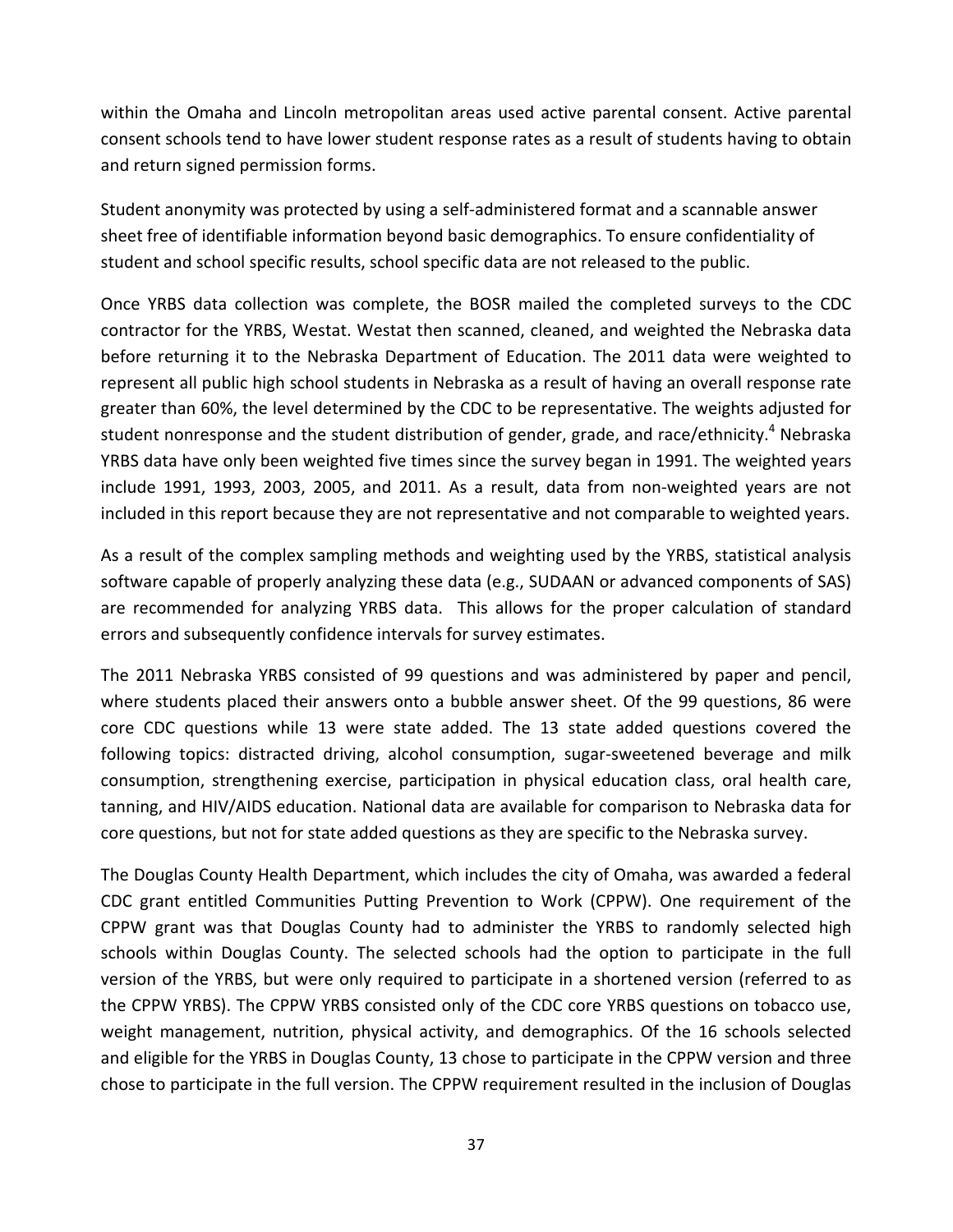County schools at a rate higher than experienced in past years. However, the use of the shorter CPPW version resulted in a large amount of missing data for non‐CPPW topics.

Differences by race/ethnicity were not presented in this report due to the underrepresentation of minority respondents for some survey topic areas. Topics covered on the CPPW YRBS had sufficient numbers for reporting by some racial/ethnic groups as a result of the participation of Douglas County schools; however, the non‐CPPW topic areas underrepresented certain minorities as a result of not having participation from the majority of Douglas County schools.

Historically, the YRBS measured physical activity using two questions, one on vigorous physical activity and one on moderate physical activity. Starting in 2005 the CDC added a new physical activity question measuring participation in at least 60 minutes of aerobic (moderate and vigorous) physical activity in a single question. This was done in response to changes in recommended amounts of physical activity for children. However, the Nebraska and national YRBS retained the historical vigorous and moderate questions in 2005 because they were linked to indicators such as the Healthy People 2010 Objectives, and asked them before the 60 minute question. The historical vigorous and moderate questions were removed from the Nebraska and national YRBS in 2011. According to the CDC the retention and order of these three questions in 2005, and removal of the vigorous and moderate questions in 2011 has had an impact on prevalence rates for the percentage of students reporting that they engage in 60 minutes of physical activity per day. As a result of retaining the historical vigorous and moderate questions and placing them before the 60 minute question students essentially "ran out" of physical activity to report by the time they got to the 60 minute question. Consequently, the prevalence estimates for 60 minutes of physical activity in 2005 were, more than likely, artificially low according to the CDC. Once the vigorous and moderate questions were dropped in 2011 and only the 60 minute physical activity question remained, the prevalence estimates for 60 minutes of physical activity increased significantly. The CDC believes that the increase in 60 minutes of physical activity may be merely a reflection of the number of questions on physical activity and their order in the YRBS questionnaire, and not a reflection of real increases. As a result, trend data for physical activity was not presented in this report.

As noted in the introduction of this report, the 2011 YRBS was administered during the fall semester of the 2010/2011 academic school year rather than the spring semester as it had been during all prior administrations. This resulted in students being slightly younger at the time of survey administration compared to prior surveys. Given the positive association between increasing age and increasing unhealthy and high‐risk behavior, the early administration schedule for 2011 likely had some influence (mainly positive) on the 2011 results. The extent of that influence is unknown, but should be considered when comparing 2011 YRBS data to prior survey administrations and when comparing Nebraska to national results (since the national YRBS was administered during the spring of 2010/2011 academic school year).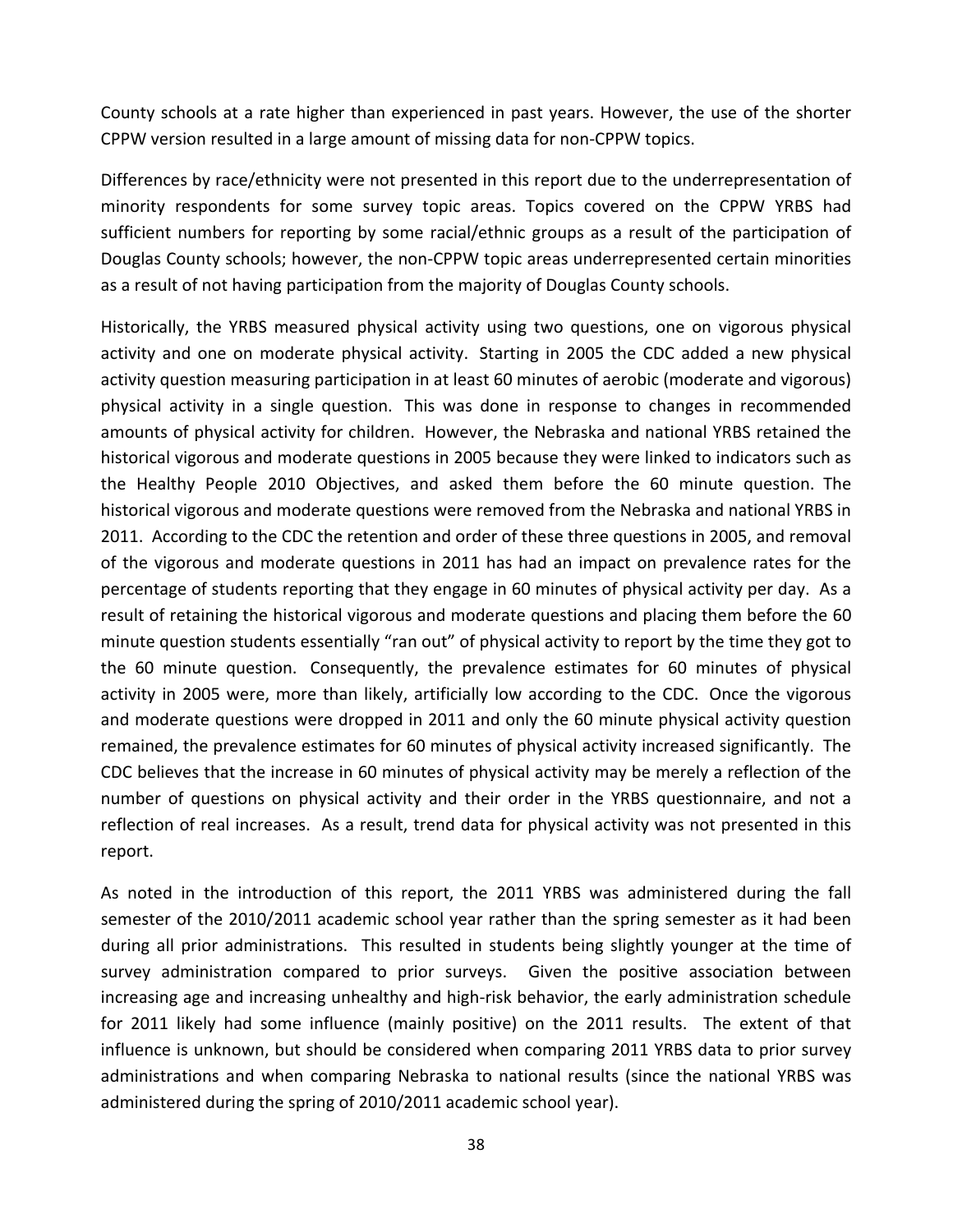### References

- 1. 2011 Nebraska Youth Risk Behavior Survey. http://bosr.unl.edu/wwwfiles/SHARP/ 2010NEH%20Questionnaire%20YRBS%20FINAL.pdf.
- 2. 2011 National Youth Risk Behavior Survey. http://www.cdc.gov/healthyyouth/yrbs/pdf/ questionnaire/2011\_xxh\_questionnaire.pdf.
- 3. 2008 Physical Activity Guidelines for Americans. http://www.health.gov/paguidelines/pdf/ paguide.pdf.
- 4. Centers for Disease Control and Prevention. Methodology of the Youth Risk Behavior Surveillance System. MMWR 2004; 53(No. RR‐12).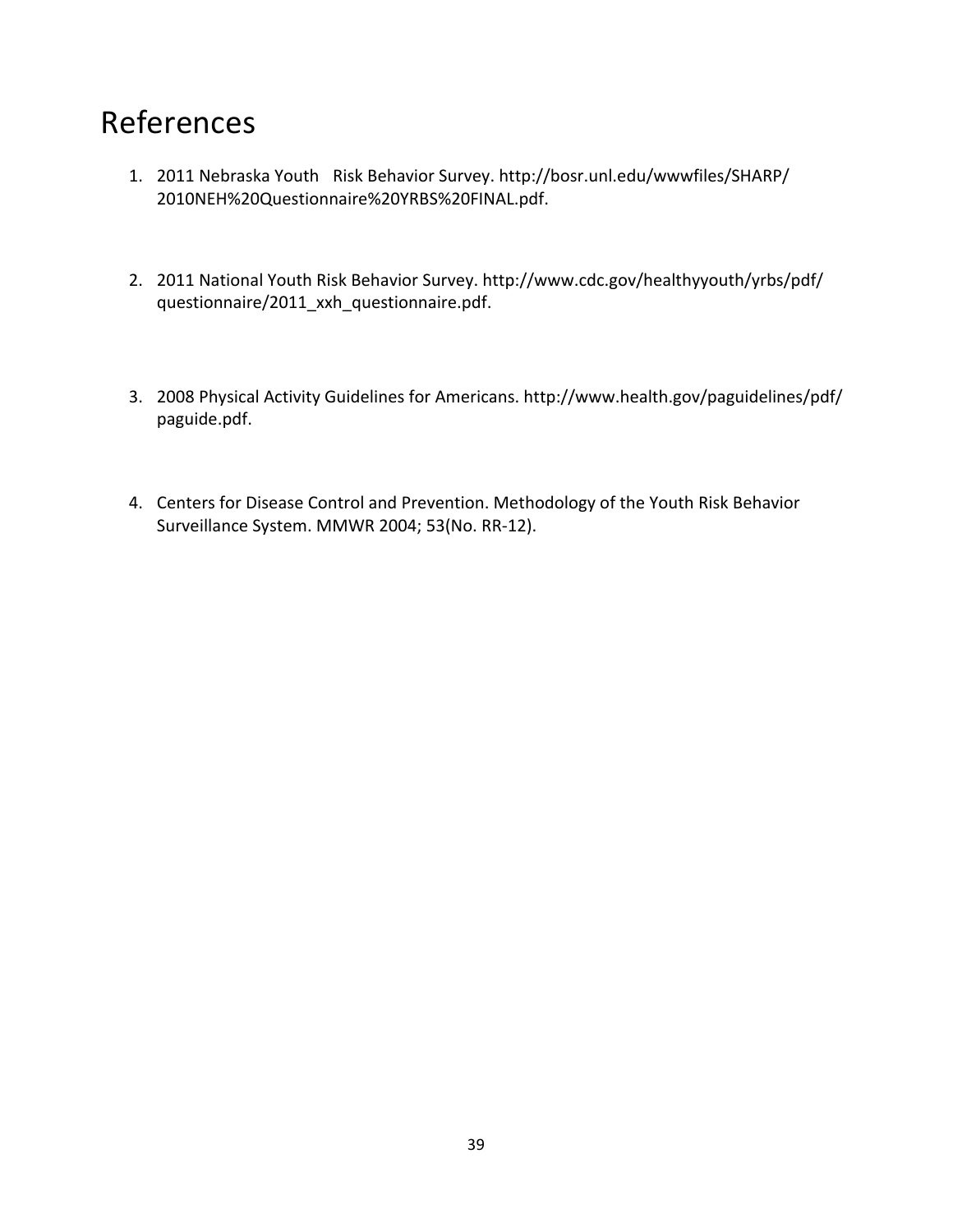## Appendix A: Indicator Table

### *Transportation*

- *Never/rarely wore bicycle helmet*: Among students who rode a bicycle during the past 12 months, the percentage who reported never or rarely wearing a bicycle helmet
- *Never/rarely wore seat belt*: Percentage of students who reported never or rarely wearing a seat belt when riding in a car driven by someone else
- Rode with *drinking driver:* Percentage of students who reported riding one or more times during the past 30 days in a car or other vehicle driven by someone who had been drinking alcohol
- *Drove when drinking:* Percentage of students who reported driving a car or other vehicle one or more times during the past 30 days when they had been drinking alcohol
- *Rode with a drinking driver or drove while/after drinking themselves:* Percentage of students who reported riding one or more times during the past 30 days in a car or other vehicle driven by someone who had been drinking alcohol OR driving a car or other vehicle one or more times during the past 30 days when they had been drinking alcohol
- *Rode with a drinking driver and drove while/after drinking themselves:* Percentage of students who reported riding one or more times during the past 30 days in a car or other vehicle driven by someone who had been drinking alcohol AND driving a car or other vehicle one or more times during the past 30 days when they had been drinking alcohol
- *Texted or e-mailed while driving:* Percentage of students who reported texting or e-mailing while driving a car or other vehicle on one or more of the past 30 days
- *Talked on cell phone while driving:* Percentage of students who reported talking on a cell phone while driving a car or other vehicle on one or more of the past 30 days
- *Texted or e‐mailed or talked on a cell phone while driving:* Percentage of students who reported texting or e‐mailing while driving a car or other vehicle on one or more of the past 30 days OR talking on a cell phone while driving a car or other vehicle on one or more of the past 30 days
- *Texted or e‐mailed and talked on a cell phone while driving:* Percentage of students who reported texting or e-mailing while driving a car or other vehicle on one or more of the past 30 days AND talking on a cell phone while driving a car or other vehicle on one or more of the past 30 days

### *Violence and Bullying*

- In *a physical fight:* Percentage of students who reported that they were in a physical fight one or more times during the past 12 months
- *Physically abused by boyfriend/girlfriend:*  Percentage of students who reported that they were ever hit, slapped, or physically hurt on purpose by their boyfriend or girlfriend during the past 12 months
- *Ever forced to have sex:* Percentage of students who reported that they had ever been physically forced to have sexual intercourse when they did not want to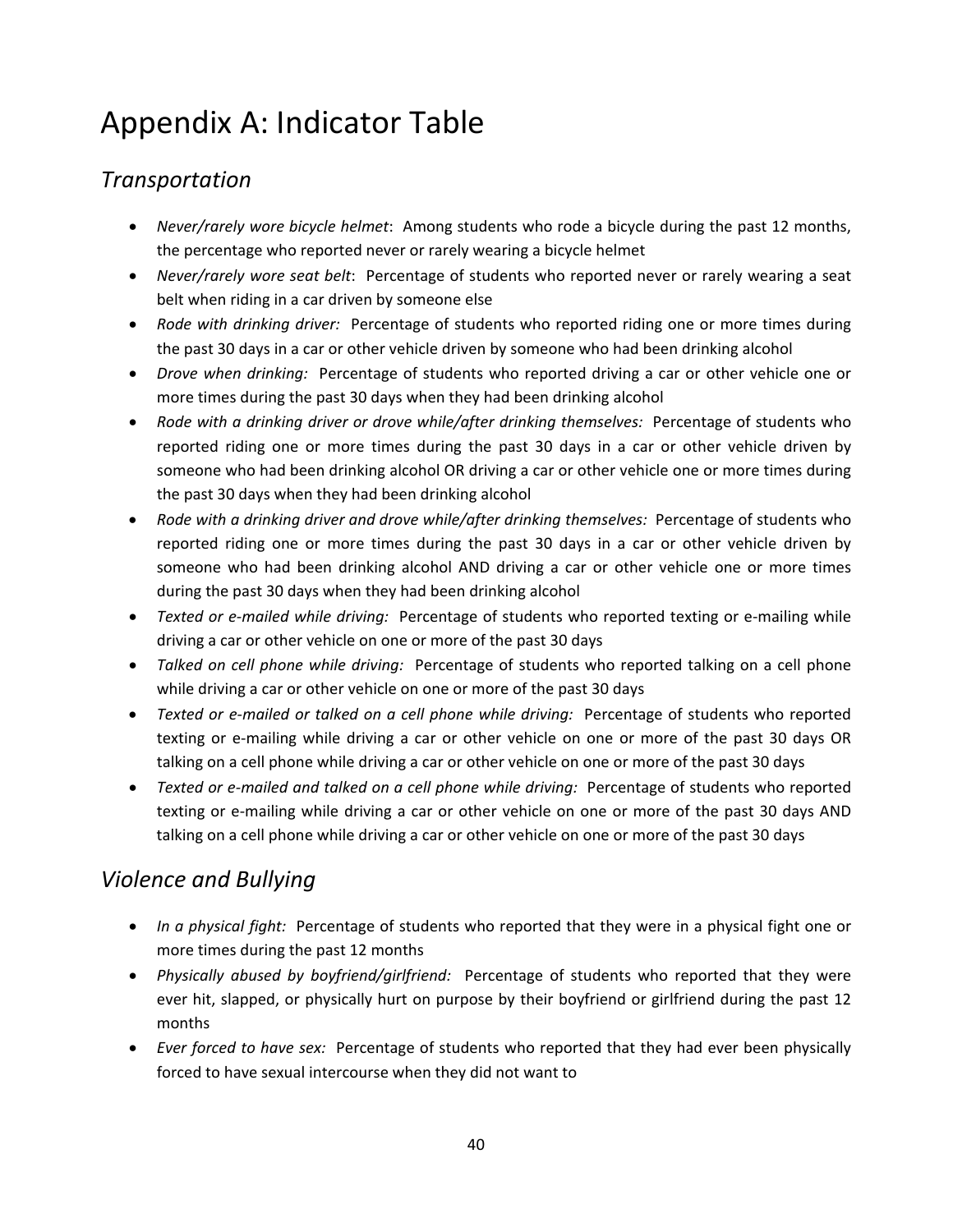- *Bullied at school:*  Percentage of students who reported having ever been bullied on school property during the past 12 months
- *Electronically bullied:* Percentage of students who reported having ever been electronically bullied during the past 12 months
- *Bullied on school property or electronically:* Percentage of students who reported having ever been bullied on school property during the past 12 months OR having ever been electronically bullied during the past 12 months
- *Bullied on school property and electronically:* Percentage of students who reported having ever been bullied on school property during the past 12 months AND having ever been electronically bullied during the past 12 months
- *Carried a weapon to school:* Percentage of students who reported carrying a weapon such as a gun, knife, or club on school property on one or more of the past 30 days
- *Missed school because felt unsafe getting to or while at school:* Percentage of students who reported that they did not go to school on one or more of the past 30 days because they felt they would be unsafe at school or on their way to or from school
- *Threatened or injured with a weapon at school:* Percentage of students who reported having been threatened or injured with a weapon, such as a gun, knife or club, on school property one or more times during the past 12 months
- *In a physical fight at school:* Percentage of students who reported that they were in a physical fight on school property one or more times during the past 12 months

### *Mental Health and Suicide*

- Depressed: Percentage of students who reported feeling so sad or hopeless almost every day for two weeks or more in a row that they stopped doing some usual activities during the past 12 months
- *Considered suicide:* Percentage of students who reported seriously considering attempting suicide during the past 12 months
- Attempted *suicide:* Percentage of students who reported actually attempting suicide one or more times during the past 12 months
- *Bullied at school or electronically:* Percentage of students who reported having ever been bullied on school property during the past 12 months OR having ever been electronically bullied during the past 12 months
- Made a plan to commit suicide: Percentage of students who reported making a plan about how they would attempt suicide during the past 12 months
- *Made a suicide attempt resulting in injury, poisoning, overdose:*  Percentage of students who reported making a suicide attempt during the past 12 months that resulted in an injury, poisoning, or overdose that had to be treated by a doctor or nurse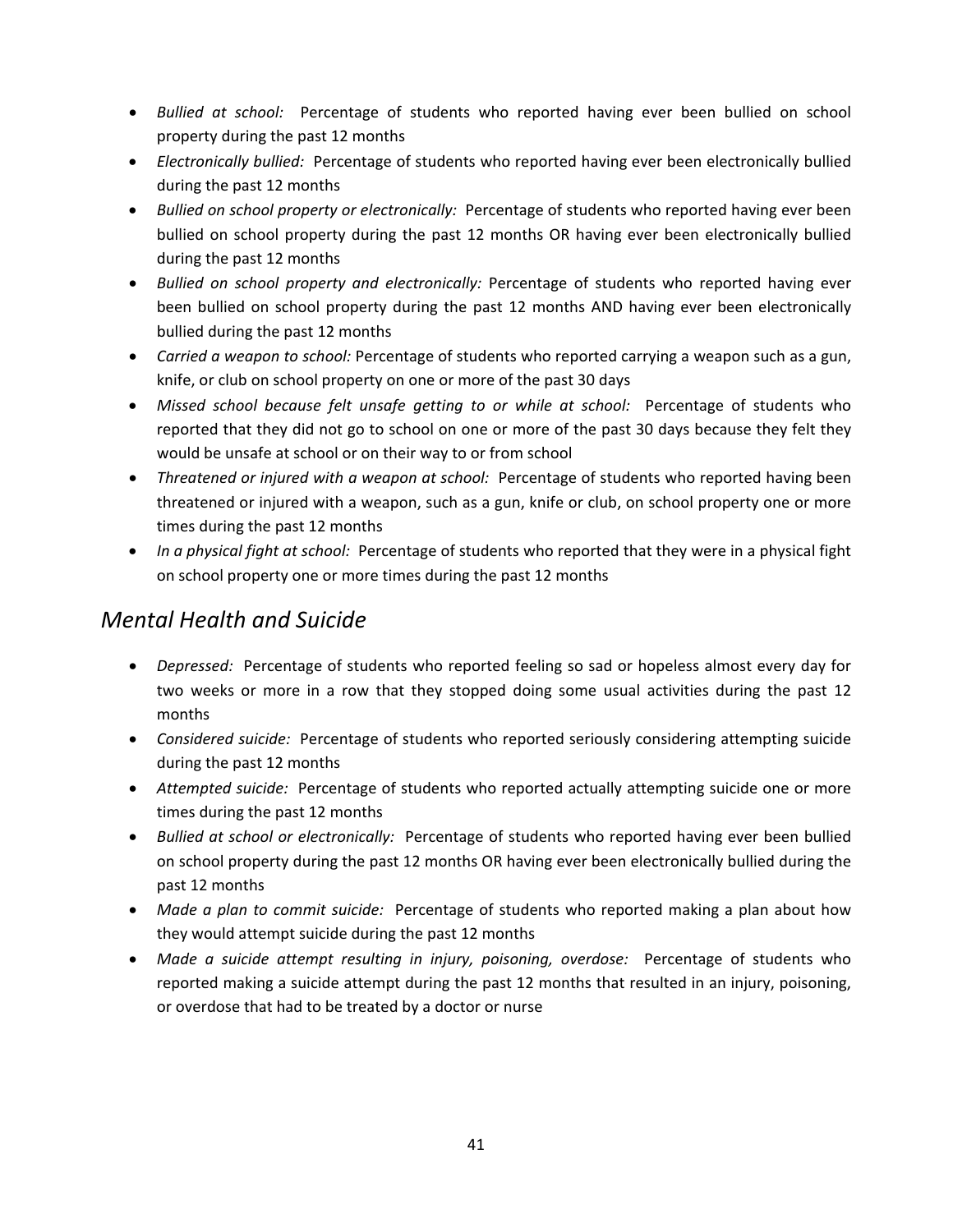### *Tobacco Use*

- *Ever tried cigarettes:* Percentage of students who reported ever trying cigarette smoking, even one or two puffs
- *Smoked cigarettes during past 30 days:* Percentage of students who reported smoking cigarettes on one or more of the past 30 days
- *Used smokeless tobacco during past 30 days:* Percentage of students who reported using chewing tobacco, snuff, or dip on one or more of the past 30 days
- *Used any tobacco during past 30 days:* Percentage of students who reported smoking cigarettes or cigars or using chewing tobacco, snuff, or dip on one or more of the past 30 days
- *Past 30 day use of cigars, cigarillos, or little cigars:* Percentage of students who reported smoking cigars, cigarillos, or little cigars on one or more of the past 30 days
- *First smoked a whole cigarette before age 13:*  Percentage of students who reported smoking a whole cigarette for the first time before age 13 years
- *Tried quitting smoking:* Among past 30 day cigarette users, the percentage who reported ever trying to quit smoking cigarettes during the past 12 months
- *Usual source of cigarettes:*  Among past 30 day cigarette users, the reported usual source of cigarettes during the past 30 days

### *Alcohol Use*

- *Ever drank alcohol:* Percentage of students who reported having had at least one drink of alcohol on one or more days during their life
- *Drank alcohol during past 30 days:* Percentage of students who reported having at least one drink of alcohol on one or more of the past 30 days
- *Binge drank during past 30 days:* Percentage of students who reported having five or more drinks of alcohol in a row, that is, within a couple of hours, on one or more of the past 30 days
- *First drink of alcohol before age 13:* Percentage of students who reported having their first drink of alcohol other than a few sips before age 13 years
- *The type of alcohol that students usually drank when drinking:* Among past 30 day alcohol users, the reported usual type of alcohol consumed during the past 30 days
- *How students usually got their alcohol:* Among past 30 day alcohol users, the reported usual source of alcohol during the past 30 days
- *Where students usually consumed their alcohol:* Among past 30 day alcohol users, the reported usual place where alcohol was consumed during the past 30 days

### *Drug Use*

- *Ever used marijuana:*  Percentage of students who reported using marijuana one or more times during their life
- *Used marijuana during past 30 days:* Percentage of students who reported using marijuana one or more times during the past 30 days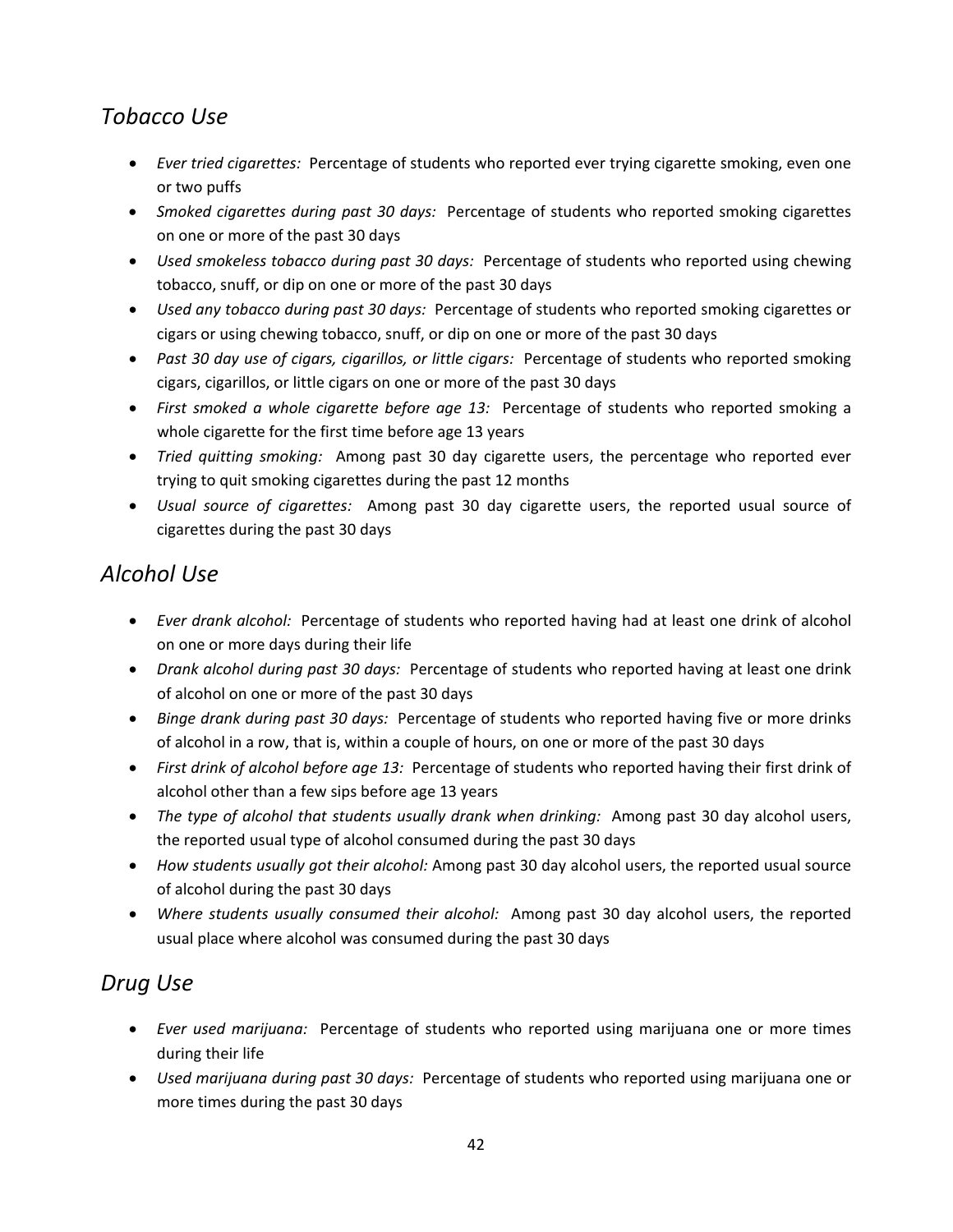- *First used marijuana before age 13:* Percentage of students who reported trying marijuana for the first time before age 13 years
- *Ever used prescription drugs:* Percentage of students who reported taking a prescription drug (such as OxyContin, Percocet, Vicodin, codeine, Adderall, Ritalin, or Xanax) without a doctor's prescription one or more times during their life
- **•** *Ever used cocaine/crack:* Percentage of students who reported using any form of cocaine, including powder, crack, or freebase one or more times during their life
- *Ever used inhalants:* Percentage of students who reported sniffing glue, breathing the contents of aerosol spray cans, or inhaling any paints or sprays to get high one or more times during their life
- **•** *Ever used heroin:* Percentage of students who reported using heroin one or more times during their life
- *Ever used meth:*  Percentage of students who reported using methamphetamines one or more times during their life
- *Ever used ecstasy:* Percentage of students who reported using ecstasy one or more times during their life
- *Ever used steroids:*  Percentage of students who reported taking steroid pills or shots without a doctor's prescription one or more times during their life

### *Sexual Activity*

- *Ever had sex:* Percentage of students who reported ever having sexual intercourse
- Had sex during past 3 months: Percentage of students who reported having sexual intercourse with one or more people during the past three months
- *First had sex before age 13:* Percentage of students who reported having sexual intercourse for the first time before age 13 years
- *Had sex with four or more people:* Percentage of students who reported having sexual intercourse with four or more people during their life
- *Used drugs or alcohol prior to last sexual intercourse:* Among students who had sexual intercourse during the past three months, the percentage who reported drinking alcohol or using drugs before last sexual intercourse
- *Used a condom:* Among students who had sexual intercourse during the past three months, the percentage who reported using a condom during the last sexual intercourse
- *Type of birth control used the last time had sex:* Among students who had sexual intercourse during the past three months, the reported method to prevent pregnancy used during the last sexual intercourse
- *Taught about AIDS/HIV in school:* Percentage of students who reported ever being taught in school about AIDS or HIV infection
- *Talked about AIDS/HIV with their family:* Percentage of students who reported ever talking about AIDS/HIV infection with their parents or other adults in their family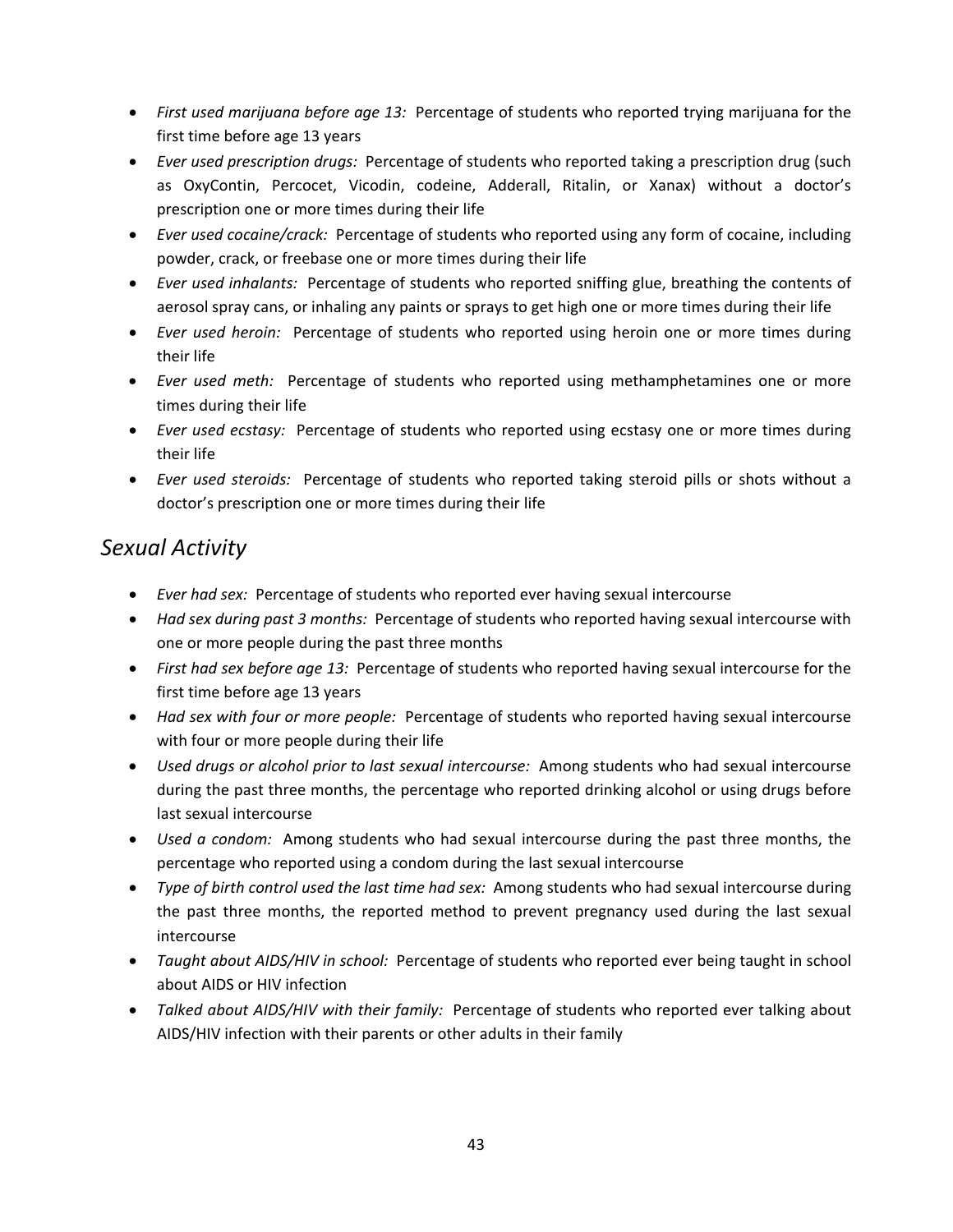### *Body Weight and Weight Loss*

- How *students described their weight:* Percentage of students that described their weight as very underweight, slightly underweight, about the right weight, slightly overweight, or very overweight
- *What students are trying to do with their weight:* Percentage of students who reported that they were trying to lose weight, gain weight, maintain weight, or not trying to do anything about their weight
- *Fasted:* Percentage of students who reported going without eating for 24 hours or more to lose weight or to keep from gaining weight during the past 30 days
- *Took diet pills:*  Percentage of students who reported taking any diet pills or liquids without a doctor's advice to lose weight or to keep from gaining weight during the past 30 days
- *Vomited or took laxatives:*  Percentage of students who reported that they vomited or took laxatives to lose weight or to keep from gaining weight during the past 30 days
- *High risk weight loss:*  Among students that are currently trying to lose weight, percentage of students who reported using one or more high‐risk weight loss methods, including fasting, taking diet pills or supplements without a doctor's advice, and vomiting or using laxatives, during the past 30 days

### *Nutrition*

- Consumed fruits and *vegetables:* Percentage of students who reported eating fruits and vegetables five or more times per day during the past seven days
- *Fruit*  $2+$  *times/day:* Percentage of students who reported eating fruits two or more times per day during the past seven days
- Vegetables 3+ times/day: Percentage of students who reported eating vegetables three or more times per day during the past seven days
- *Both fruits 2+ times/day and vegetables 3+ times/day:* Percentage of students who reported eating fruits two or more times per day and eating vegetables three or more times per day during the past seven days
- *Consumed 1 or more glasses of milk per day:* Percentage of students who reported consuming one or more glasses of milk per day during the past seven days
- *Any sugar-sweetened beverage* 1+ *per day:* Percentage of students who reported drinking a can, bottle, or glass of soda or pop, sports drink, or other sugar‐sweetened beverage one or more times per day during the past seven days
- *Soda 1+ per day:* Percentage of students who reported drinking a can, bottle, or glass of soda or pop one or more times per day during the past seven days
- *Sports drinks 1+ per day:* Percentage of students who reported drinking a can, bottle, or glass of sports drink, such as Gatorade or PowerAde, one or more times per day during the past seven days
- *Other sugar‐sweetened beverages 1+ per day:* Percentage of students who reported drinking a can, bottle, or glass of a sugar‐sweetened beverage, such as lemonade, sweetened tea or coffee drinks, flavored milk, Snapple, Sunny Delight, or energy drinks such as Red Bull, one or more times per day during the past seven days